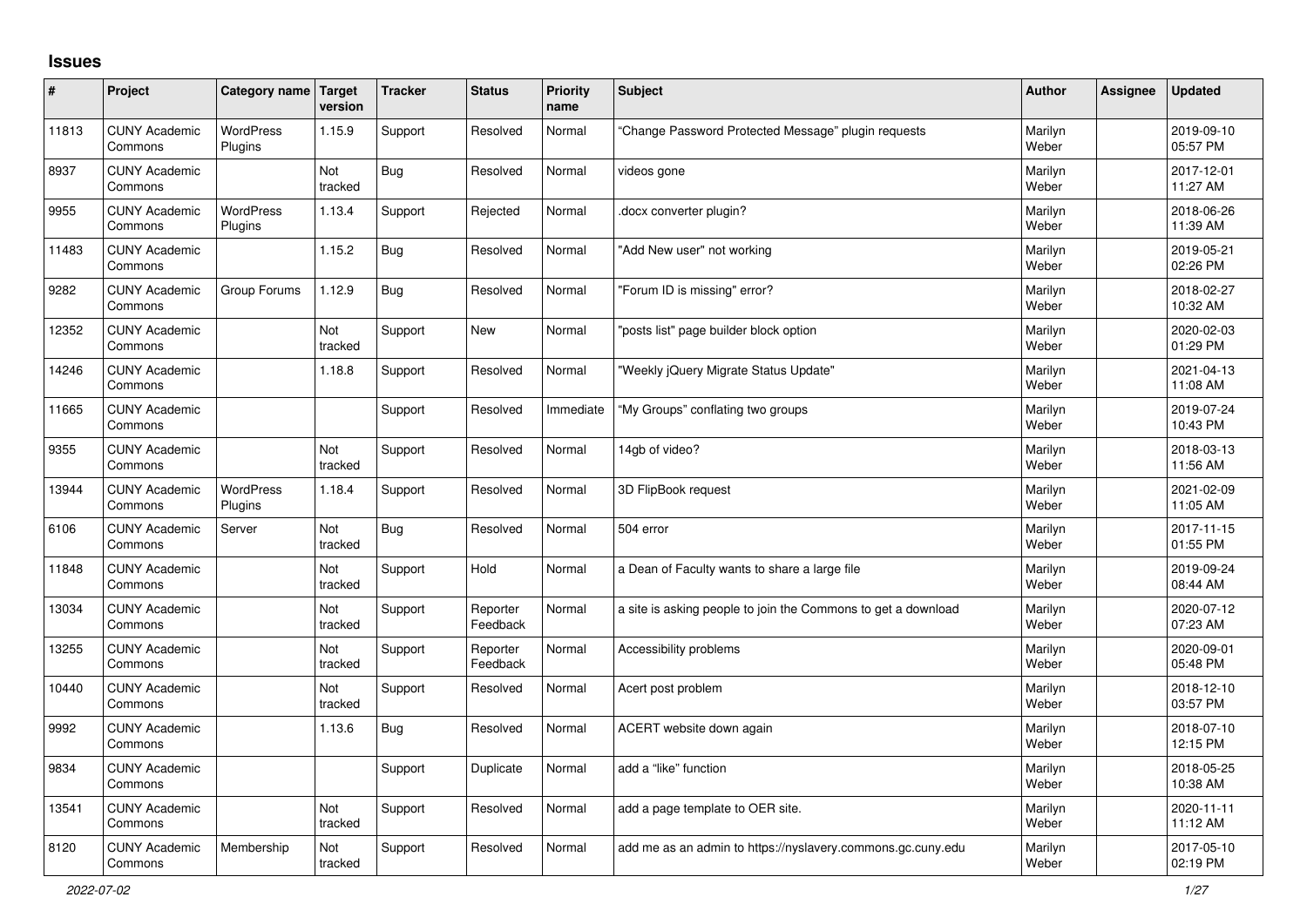| #     | Project                         | Category name               | Target<br>version | <b>Tracker</b> | <b>Status</b>        | <b>Priority</b><br>name | <b>Subject</b>                                             | <b>Author</b>    | Assignee | <b>Updated</b>         |
|-------|---------------------------------|-----------------------------|-------------------|----------------|----------------------|-------------------------|------------------------------------------------------------|------------------|----------|------------------------|
| 10066 | <b>CUNY Academic</b><br>Commons | Membership                  | Not<br>tracked    | Support        | Resolved             | Normal                  | add me as an admin to https://pkms.commons.gc.cuny.edu/    | Marilyn<br>Weber |          | 2018-07-26<br>11:54 AM |
| 7922  | <b>CUNY Academic</b><br>Commons | Membership                  | Not<br>tracked    | Support        | Resolved             | Normal                  | add me as an admin to the MALs alumni site?                | Marilyn<br>Weber |          | 2017-04-06<br>05:19 PM |
| 5199  | <b>CUNY Academic</b><br>Commons | Social Paper                | Future<br>release | Feature        | <b>New</b>           | Normal                  | add tables to the SP editor                                | Marilyn<br>Weber |          | 2016-10-24<br>11:27 AM |
| 13935 | <b>CUNY Academic</b><br>Commons | <b>WordPress</b><br>Plugins | 1.18.4            | Support        | Resolved             | Low                     | Add Users sidebar widget not working                       | Marilyn<br>Weber |          | 2021-02-09<br>11:05 AM |
| 8471  | <b>CUNY Academic</b><br>Commons |                             | Not<br>tracked    | Support        | Resolved             | Normal                  | admin at https://commons.gc.cuny.edu/                      | Marilyn<br>Weber |          | 2017-09-06<br>01:50 PM |
| 8481  | <b>CUNY Academic</b><br>Commons | Membership                  | Not<br>tracked    | Support        | Resolved             | Normal                  | admin of http://swipanalytic.org/organizers/               | Marilyn<br>Weber |          | 2019-02-19<br>01:58 PM |
| 8531  | <b>CUNY Academic</b><br>Commons | Membership                  | Not<br>tracked    | Support        | Resolved             | Normal                  | admin of https://admissions.commons.gc.cuny.edu            | Marilyn<br>Weber |          | 2017-08-15<br>04:20 PM |
| 9919  | <b>CUNY Academic</b><br>Commons |                             | Not<br>tracked    | <b>Bug</b>     | Resolved             | Normal                  | admin of https://sphcurriculum.commons.gc.cuny.edu         | Marilyn<br>Weber |          | 2018-06-12<br>09:37 PM |
| 12038 | <b>CUNY Academic</b><br>Commons |                             | 1.15.13           | Bug            | Resolved             | Normal                  | admin visibility problem at careerplan.commons.gc.cuny.edu | Marilyn<br>Weber |          | 2019-11-12<br>10:20 AM |
| 14594 | <b>CUNY Academic</b><br>Commons |                             | Not<br>tracked    | Support        | Resolved             | Normal                  | Administration email verification?                         | Marilyn<br>Weber |          | 2021-07-12<br>11:40 AM |
| 3620  | <b>CUNY Academic</b><br>Commons | Groups (misc)               | Not<br>tracked    | <b>Bug</b>     | Resolved             | Normal                  | admins of The Group for Group Admins                       | Marilyn<br>Weber |          | 2014-11-03<br>08:38 AM |
| 12515 | <b>CUNY Academic</b><br>Commons | cuny.is                     | 1.16.7            | Support        | Resolved             | Normal                  | AJAX actions on cuny is admin page are failing             | Marilyn<br>Weber |          | 2020-03-10<br>11:57 AM |
| 13173 | <b>CUNY Academic</b><br>Commons | Group Library               | 1.17.1            | Support        | Resolved             | High                    | all uploads to the library are silent                      | Marilyn<br>Weber |          | 2020-08-10<br>04:12 PM |
| 15370 | <b>CUNY Academic</b><br>Commons |                             |                   | Support        | Reporter<br>Feedback | Normal                  | All-in-One Event Calendar?                                 | Marilyn<br>Weber |          | 2022-02-17<br>11:03 AM |
| 13637 | <b>CUNY Academic</b><br>Commons |                             |                   | Support        | Abandoned            | Normal                  | All-in-One Migration plugin request                        | Marilyn<br>Weber |          | 2020-12-08<br>10:46 AM |
| 13013 | <b>CUNY Academic</b><br>Commons |                             | Not<br>tracked    | Bug            | Resolved             | Normal                  | an invite to Group Admins from Brian Foote?!               | Marilyn<br>Weber |          | 2020-07-07<br>02:36 PM |
| 8855  | <b>CUNY Academic</b><br>Commons |                             | Not<br>tracked    | Support        | Resolved             | Normal                  | another email change request                               | Marilyn<br>Weber |          | 2017-10-25<br>10:55 AM |
| 10006 | <b>CUNY Academic</b><br>Commons | Membership                  | Not<br>tracked    | Support        | Resolved             | Normal                  | another email change request                               | Marilyn<br>Weber |          | 2018-07-13<br>12:36 PM |
| 11217 | <b>CUNY Academic</b><br>Commons | Membership                  | Not<br>tracked    | Support        | Resolved             | Normal                  | Another email update                                       | Marilyn<br>Weber |          | 2019-03-12<br>03:37 PM |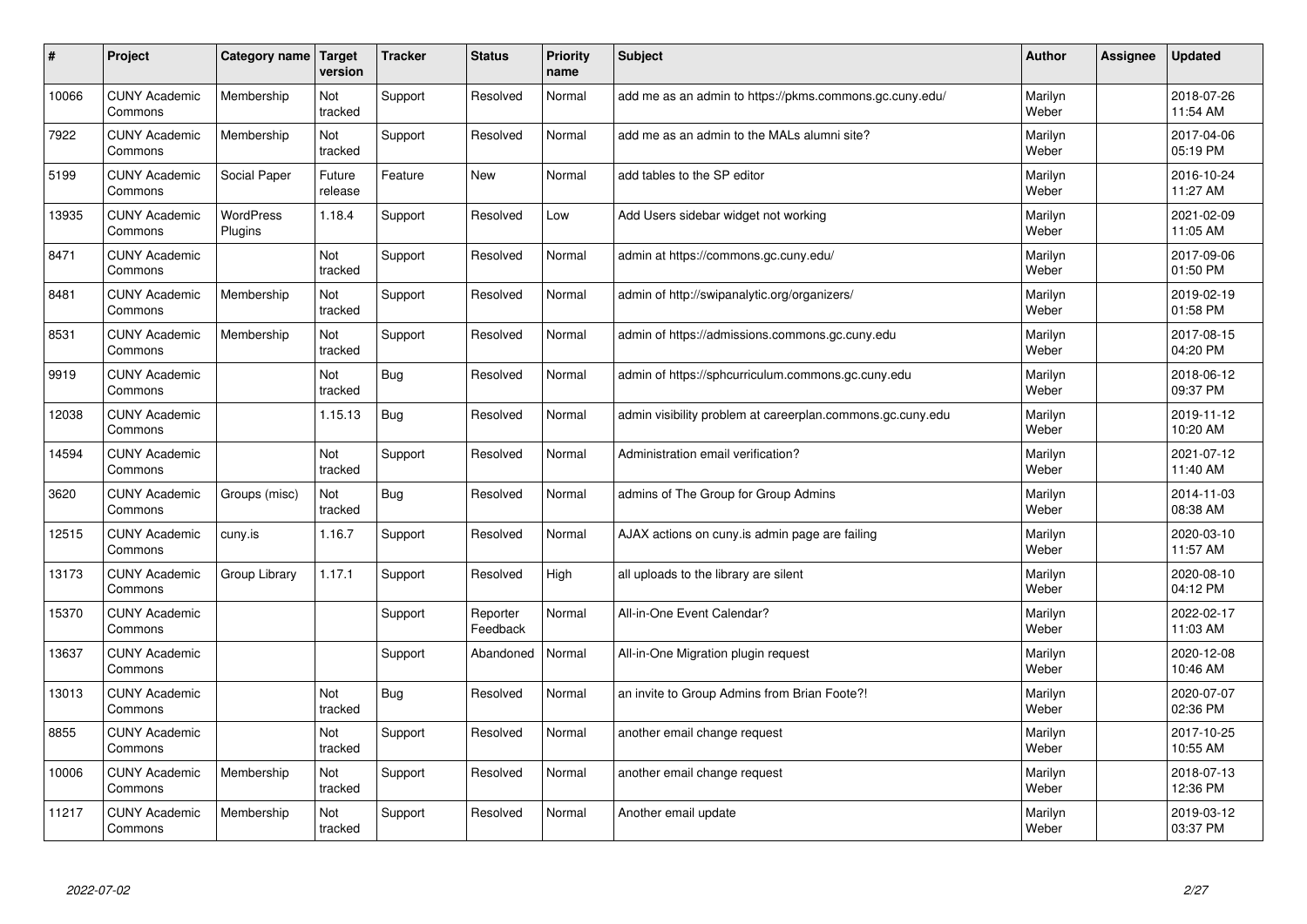| $\vert$ # | Project                         | Category name   Target            | version        | <b>Tracker</b> | <b>Status</b>        | <b>Priority</b><br>name | <b>Subject</b>                                                                          | <b>Author</b>    | Assignee | <b>Updated</b>         |
|-----------|---------------------------------|-----------------------------------|----------------|----------------|----------------------|-------------------------|-----------------------------------------------------------------------------------------|------------------|----------|------------------------|
| 8577      | <b>CUNY Academic</b><br>Commons | Membership                        | Not<br>tracked | Support        | Resolved             | Normal                  | another user email change                                                               | Marilyn<br>Weber |          | 2017-08-25<br>10:23 AM |
| 8071      | <b>CUNY Academic</b><br>Commons | WordPress<br>Plugins              | Not<br>tracked | Support        | Rejected             | Normal                  | Anthologize                                                                             | Marilyn<br>Weber |          | 2017-05-10<br>10:15 AM |
| 15022     | <b>CUNY Academic</b><br>Commons |                                   |                | Support        | Rejected             | High                    | ArabStages                                                                              | Marilyn<br>Weber |          | 2021-12-06<br>10:16 AM |
| 11787     | <b>CUNY Academic</b><br>Commons |                                   | Not<br>tracked | Support        | Reporter<br>Feedback | Normal                  | automated comments notifications on ZenDesk                                             | Marilyn<br>Weber |          | 2019-08-26<br>06:18 PM |
| 10260     | <b>CUNY Academic</b><br>Commons |                                   |                | <b>Bug</b>     | Rejected             | Normal                  | bad activation email                                                                    | Marilyn<br>Weber |          | 2018-08-30<br>01:25 PM |
| 15279     | <b>CUNY Academic</b><br>Commons |                                   |                | Bug            | Rejected             | Normal                  | big delay - cloning the history site                                                    | Marilyn<br>Weber |          | 2022-02-09<br>01:49 PM |
| 14404     | <b>CUNY Academic</b><br>Commons |                                   | Not<br>tracked | Support        | Resolved             | Normal                  | blocked IP of user?                                                                     | Marilyn<br>Weber |          | 2021-05-10<br>01:00 PM |
| 13675     | <b>CUNY Academic</b><br>Commons | Group Library                     | 1.18.1         | <b>Bug</b>     | Resolved             | High                    | broken Library                                                                          | Marilyn<br>Weber |          | 2020-12-09<br>05:02 PM |
| 14850     | <b>CUNY Academic</b><br>Commons |                                   |                | Support        | Abandoned            | Normal                  | brooklyn waterfront site "connection not secure"                                        | Marilyn<br>Weber |          | 2022-04-27<br>04:56 PM |
| 11225     | <b>CUNY Academic</b><br>Commons |                                   | Not<br>tracked | Support        | Resolved             | Normal                  | bulk upload?                                                                            | Marilyn<br>Weber |          | 2019-09-18<br>10:31 AM |
| 9888      | <b>CUNY Academic</b><br>Commons | WordPress<br>Plugins              | 1.13.3         | Support        | Resolved             | Normal                  | Business directory Plug-in request                                                      | Marilyn<br>Weber |          | 2018-06-12<br>11:52 AM |
| 13958     | <b>CUNY Academic</b><br>Commons |                                   | 1.18.4         | Support        | Resolved             | Normal                  | calendar widget problem                                                                 | Marilyn<br>Weber |          | 2021-02-09<br>11:05 AM |
| 14606     | <b>CUNY Academic</b><br>Commons | WordPress<br>(misc)               | Not<br>tracked | Support        | Rejected             | Normal                  | calendar wrong month                                                                    | Marilyn<br>Weber |          | 2021-07-23<br>12:11 PM |
| 13975     | <b>CUNY Academic</b><br>Commons | Social Paper                      | Not<br>tracked | Support        | Reporter<br>Feedback | Normal                  | can't approve comments on Social Paper paper                                            | Marilyn<br>Weber |          | 2021-02-12<br>09:33 AM |
| 10772     | <b>CUNY Academic</b><br>Commons | Groups (misc)                     | 1.14.2         | <b>Bug</b>     | Resolved             | Normal                  | can't create groups                                                                     | Marilyn<br>Weber |          | 2018-12-04<br>10:42 AM |
| 13295     | <b>CUNY Academic</b><br>Commons |                                   | Not<br>tracked | Support        | Resolved             | Normal                  | can't find new user                                                                     | Marilyn<br>Weber |          | 2020-09-08<br>10:18 AM |
| 13065     | <b>CUNY Academic</b><br>Commons |                                   | Not<br>tracked | Support        | Resolved             | Normal                  | can't invite new user to group                                                          | Marilyn<br>Weber |          | 2020-07-22<br>04:24 PM |
| 5435      | <b>CUNY Academic</b><br>Commons |                                   | Not<br>tracked | <b>Bug</b>     | Resolved             | Urgent                  | Can't see the dashboard                                                                 | Marilyn<br>Weber |          | 2016-04-12<br>11:33 AM |
| 8125      | <b>CUNY Academic</b><br>Commons | <b>WordPress</b><br><b>Themes</b> | 1.10.19        | Bug            | Resolved             | High                    | careerplan admin page failing to load with "currently unable to handle<br>this request" | Marilyn<br>Weber |          | 2017-07-13<br>12:54 PM |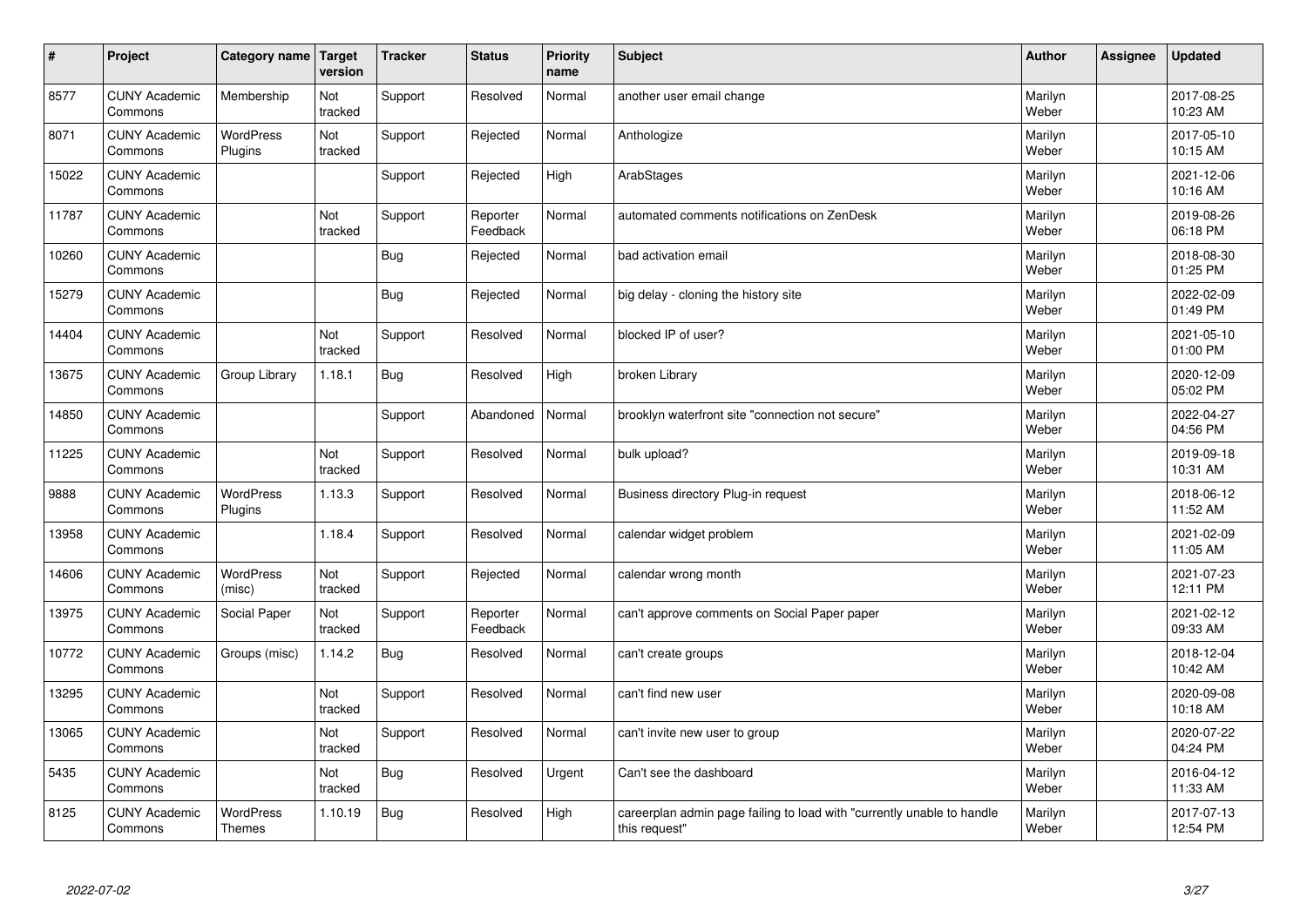| #     | Project                         | Category name   Target            | version           | <b>Tracker</b>    | <b>Status</b>        | <b>Priority</b><br>name | <b>Subject</b>                                                      | <b>Author</b>    | Assignee | <b>Updated</b>         |
|-------|---------------------------------|-----------------------------------|-------------------|-------------------|----------------------|-------------------------|---------------------------------------------------------------------|------------------|----------|------------------------|
| 3673  | <b>CUNY Academic</b><br>Commons |                                   |                   | Bug               | Rejected             | Normal                  | CBox pagination issue with the Wiki                                 | Marilyn<br>Weber |          | 2014-11-20<br>04:08 PM |
| 3674  | <b>CUNY Academic</b><br>Commons |                                   |                   | Bug               | Rejected             | Normal                  | CBox pagination issue with the Wiki                                 | Marilyn<br>Weber |          | 2014-11-20<br>05:03 PM |
| 8630  | <b>CUNY Academic</b><br>Commons | Membership                        | Not<br>tracked    | Support           | Resolved             | Normal                  | Change in email/campus                                              | Marilyn<br>Weber |          | 2017-08-30<br>03:48 PM |
| 10257 | <b>CUNY Academic</b><br>Commons | Membership                        | Not<br>tracked    | Support           | Resolved             | Normal                  | change the email from @login.cuny.edu to campu email                | Marilyn<br>Weber |          | 2018-12-10<br>03:55 PM |
| 7486  | <b>CUNY Academic</b><br>Commons | Membership                        | Not<br>tracked    | Support           | Resolved             | Normal                  | changed email address                                               | Marilyn<br>Weber |          | 2017-01-24<br>10:00 PM |
| 14891 | <b>CUNY Academic</b><br>Commons |                                   | Not<br>tracked    | Support           | Resolved             | Normal                  | changing site template after creation?                              | Marilyn<br>Weber |          | 2022-04-27<br>04:58 PM |
| 5992  | <b>CUNY Academic</b><br>Commons | Email<br>Notifications            | Future<br>release | Feature           | <b>New</b>           | Normal                  | Changing the From line of autogenerated blog emails                 | Marilyn<br>Weber |          | 2018-09-27<br>05:19 PM |
| 10657 | <b>CUNY Academic</b><br>Commons |                                   | Not<br>tracked    | Support           | Reporter<br>Feedback | Normal                  | child theme problems                                                | Marilyn<br>Weber |          | 2018-11-08<br>01:19 PM |
| 11976 | <b>CUNY Academic</b><br>Commons | <b>WordPress</b><br><b>Themes</b> | Not<br>tracked    | Support           | Resolved             | Normal                  | ColorMag request                                                    | Marilyn<br>Weber |          | 2021-02-01<br>10:25 AM |
| 11519 | <b>CUNY Academic</b><br>Commons |                                   | Not<br>tracked    | Support           | Assigned             | Normal                  | comment option not appearing                                        | Marilyn<br>Weber |          | 2019-09-24<br>10:28 AM |
| 7994  | <b>CUNY Academic</b><br>Commons | <b>WordPress</b><br>(misc)        | 1.10.17           | <b>Bug</b>        | Resolved             | Urgent                  | Comments not appearing                                              | Marilyn<br>Weber |          | 2017-04-20<br>11:16 AM |
| 10562 | <b>CUNY Academic</b><br>Commons |                                   |                   | Bug               | Rejected             | Normal                  | Commons is down                                                     | Marilyn<br>Weber |          | 2018-10-23<br>10:49 AM |
| 7226  | <b>CUNY Academic</b><br>Commons | Registration                      | Not<br>tracked    | Bug               | Abandoned            | Normal                  | Community college student cannot register?                          | Marilyn<br>Weber |          | 2017-11-15<br>01:55 PM |
| 8459  | <b>CUNY Academic</b><br>Commons |                                   | Not<br>tracked    | Documentatio<br>n | Resolved             | Normal                  | comprehensive list of plugins?                                      | Marilyn<br>Weber |          | 2017-10-11<br>11:24 AM |
| 11811 | <b>CUNY Academic</b><br>Commons |                                   | Not<br>tracked    | Support           | Duplicate            | Normal                  | Content of Publications widget on profile page being erased on save | Marilyn<br>Weber |          | 2019-10-08<br>11:16 AM |
| 7608  | <b>CUNY Academic</b><br>Commons | Registration                      | Not<br>tracked    | Feature           | Resolved             | Normal                  | create an account                                                   | Marilyn<br>Weber |          | 2017-02-15<br>10:45 PM |
| 4880  | <b>CUNY Academic</b><br>Commons | Password<br>Reset                 | Not<br>tracked    | Support           | Resolved             | High                    | CUNY Central person having password trouble                         | Marilyn<br>Weber |          | 2015-11-10<br>12:40 PM |
| 9886  | <b>CUNY Academic</b><br>Commons | cuny.is                           | Not<br>tracked    | Support           | Resolved             | Normal                  | cuny.is SSL                                                         | Marilyn<br>Weber |          | 2018-10-26<br>02:07 PM |
| 14711 | <b>CUNY Academic</b><br>Commons |                                   |                   | Support           | Rejected             | Normal                  | Custom Facebook Feed plugin problem                                 | Marilyn<br>Weber |          | 2022-04-27<br>04:29 PM |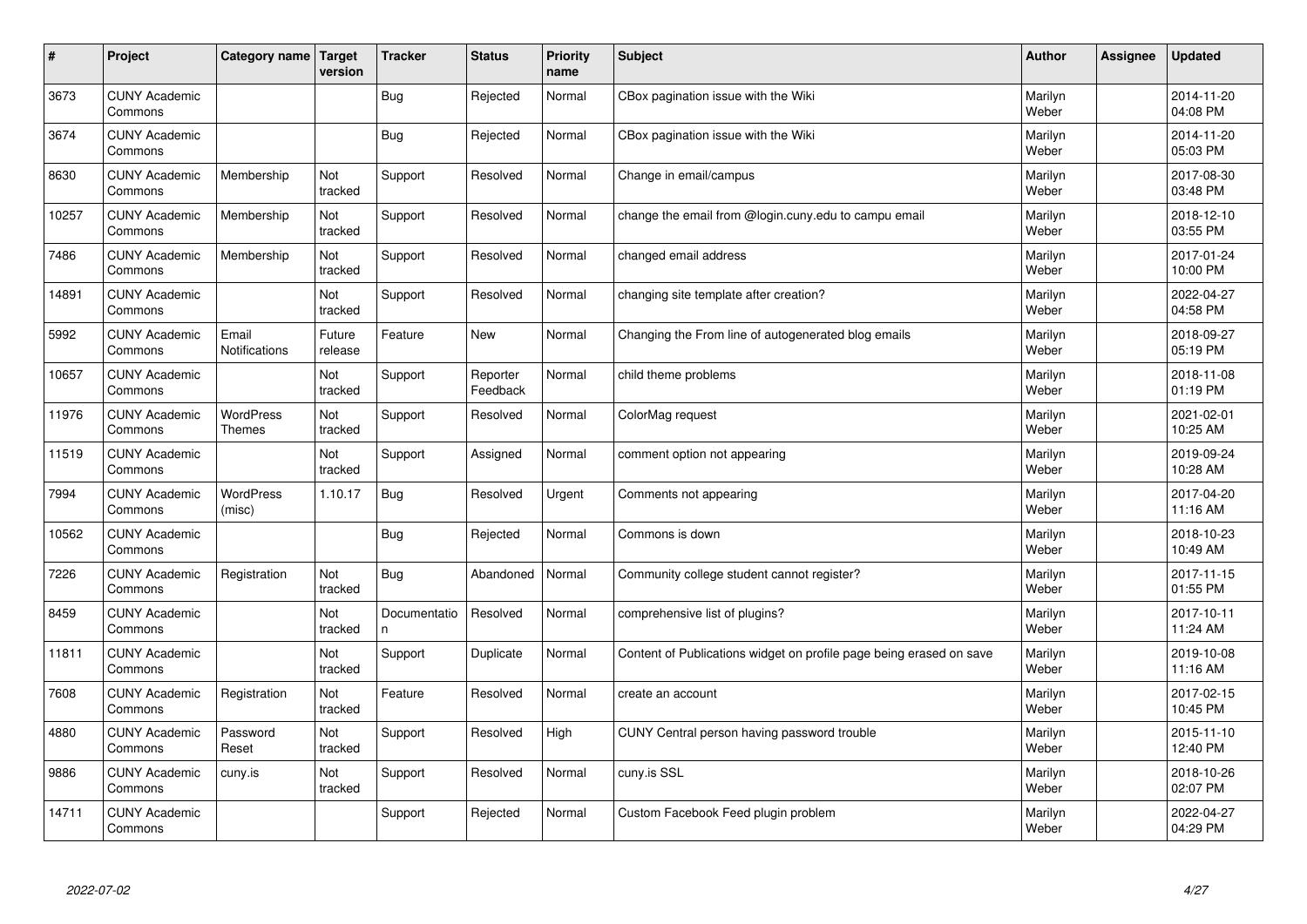| $\sharp$ | Project                         | Category name               | Target<br>version | <b>Tracker</b> | <b>Status</b>        | <b>Priority</b><br>name | <b>Subject</b>                                                  | <b>Author</b>    | <b>Assignee</b> | <b>Updated</b>         |
|----------|---------------------------------|-----------------------------|-------------------|----------------|----------------------|-------------------------|-----------------------------------------------------------------|------------------|-----------------|------------------------|
| 13916    | <b>CUNY Academic</b><br>Commons |                             |                   | Support        | Rejected             | Normal                  | <b>Custom Sidebars</b>                                          | Marilyn<br>Weber |                 | 2021-02-23<br>10:45 AM |
| 14812    | <b>CUNY Academic</b><br>Commons |                             | Not<br>tracked    | Support        | Resolved             | Normal                  | Custom Sidebars and Wordpress 5.6                               | Marilyn<br>Weber |                 | 2021-09-30<br>10:43 AM |
| 14360    | <b>CUNY Academic</b><br>Commons |                             |                   | Support        | Rejected             | Normal                  | danielgerouldarchives.org?                                      | Marilyn<br>Weber |                 | 2021-04-27<br>10:42 AM |
| 11509    | <b>CUNY Academic</b><br>Commons |                             | Not<br>tracked    | Support        | Reporter<br>Feedback | Normal                  | deleted Page causing a Menu problem?                            | Marilyn<br>Weber |                 | 2019-06-04<br>09:54 AM |
| 15260    | <b>CUNY Academic</b><br>Commons |                             |                   | Support        | Reporter<br>Feedback | Normal                  | Diacritical markings   European Stages                          | Marilyn<br>Weber |                 | 2022-02-04<br>08:16 AM |
| 8576     | <b>CUNY Academic</b><br>Commons | <b>WordPress</b><br>Plugins | 1.11.11           | Support        | Resolved             | Normal                  | Digital Measures plugin request                                 | Marilyn<br>Weber |                 | 2017-09-01<br>03:44 PM |
| 5844     | <b>CUNY Academic</b><br>Commons |                             | Not<br>tracked    | Support        | Resolved             | Normal                  | edit Host Files on Windows 10 problems                          | Marilyn<br>Weber |                 | 2016-07-27<br>09:08 AM |
| 14509    | <b>CUNY Academic</b><br>Commons | <b>WordPress</b><br>Plugins | 1.18.12           | <b>Bug</b>     | Resolved             | Normal                  | Elementor Editor problem                                        | Marilyn<br>Weber |                 | 2021-06-08<br>09:55 AM |
| 7775     | <b>CUNY Academic</b><br>Commons | Membership                  | Not<br>tracked    | Support        | Resolved             | Normal                  | Email change                                                    | Marilyn<br>Weber |                 | 2017-03-08<br>10:09 PM |
| 8729     | <b>CUNY Academic</b><br>Commons |                             | Not<br>tracked    | Support        | Resolved             | Normal                  | email change                                                    | Marilyn<br>Weber |                 | 2017-09-25<br>02:14 PM |
| 8848     | <b>CUNY Academic</b><br>Commons |                             | Not<br>tracked    | Support        | Resolved             | Normal                  | email change request                                            | Marilyn<br>Weber |                 | 2017-10-24<br>11:19 AM |
| 9004     | <b>CUNY Academic</b><br>Commons | Membership                  | Not<br>tracked    | Support        | Resolved             | Normal                  | email change request                                            | Marilyn<br>Weber |                 | 2017-12-14<br>12:27 PM |
| 15025    | <b>CUNY Academic</b><br>Commons |                             |                   | Support        | Duplicate            | Normal                  | emails for all the papers on the commons that have been changed | Marilyn<br>Weber |                 | 2021-12-02<br>11:57 AM |
| 13121    | <b>CUNY Academic</b><br>Commons |                             |                   | Support        | Rejected             | Normal                  | embed a DropBox Paper file                                      | Marilyn<br>Weber |                 | 2020-08-25<br>10:56 AM |
| 15120    | <b>CUNY Academic</b><br>Commons |                             |                   | Support        | Resolved             | Normal                  | embed Zoom recordings in a post?                                | Marilyn<br>Weber |                 | 2021-12-29<br>08:15 AM |
| 11147    | <b>CUNY Academic</b><br>Commons | Membership                  | Not<br>tracked    | Support        | Resolved             | Normal                  | employee email change                                           | Marilyn<br>Weber |                 | 2019-03-12<br>03:58 PM |
| 13741    | <b>CUNY Academic</b><br>Commons | WordPress<br>Plugins        | 1.18.3            | Support        | Resolved             | Normal                  | Ensemble Video Plugin                                           | Marilyn<br>Weber |                 | 2021-01-26<br>04:43 PM |
| 15655    | <b>CUNY Academic</b><br>Commons |                             | 2.0.3             | Support        | Reporter<br>Feedback | Normal                  | Event Aggregator plugin?                                        | Marilyn<br>Weber |                 | 2022-06-29<br>11:32 AM |
| 15565    | <b>CUNY Academic</b><br>Commons |                             |                   | Support        | <b>New</b>           | Normal                  | Events - send updates to an email listserv                      | Marilyn<br>Weber |                 | 2022-03-10<br>01:06 PM |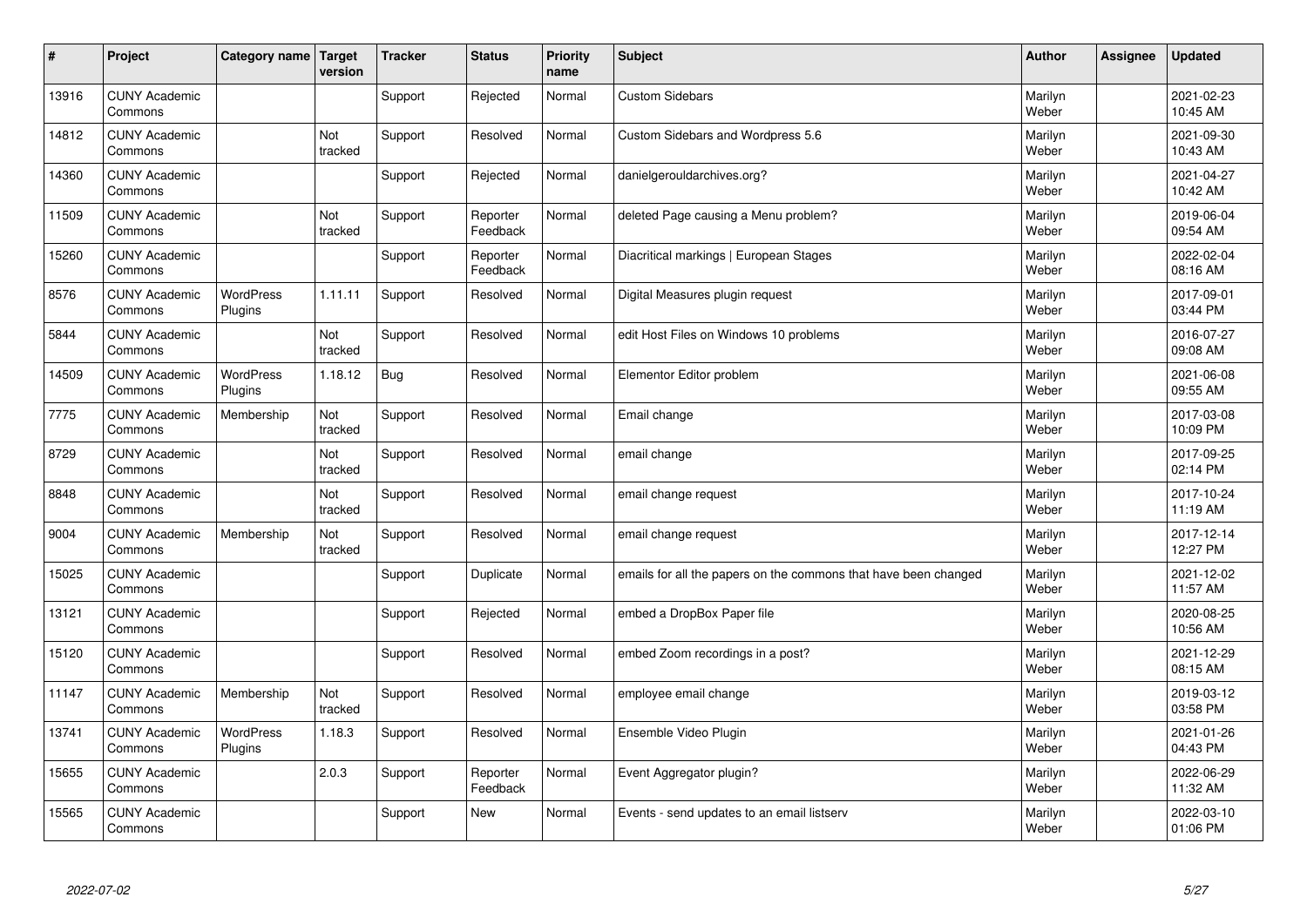| #     | Project                         | Category name               | Target<br>version | <b>Tracker</b> | <b>Status</b>        | <b>Priority</b><br>name | <b>Subject</b>                                                                                         | <b>Author</b>    | Assignee | <b>Updated</b>         |
|-------|---------------------------------|-----------------------------|-------------------|----------------|----------------------|-------------------------|--------------------------------------------------------------------------------------------------------|------------------|----------|------------------------|
| 8552  | <b>CUNY Academic</b><br>Commons | <b>WordPress</b><br>Plugins | 1.11.10           | <b>Bug</b>     | Resolved             | Normal                  | Events Calendar problem                                                                                | Marilyn<br>Weber |          | 2017-08-18<br>04:36 PM |
| 14410 | <b>CUNY Academic</b><br>Commons |                             | 1.18.10           | <b>Bug</b>     | Resolved             | Normal                  | events calendar problem?                                                                               | Marilyn<br>Weber |          | 2021-05-10<br>04:45 PM |
| 14398 | <b>CUNY Academic</b><br>Commons |                             | Not<br>tracked    | Support        | Reporter<br>Feedback | Normal                  | Events plug-in notification problem                                                                    | Marilyn<br>Weber |          | 2021-05-11<br>11:21 AM |
| 8693  | <b>CUNY Academic</b><br>Commons | <b>WordPress</b><br>Plugins |                   | Support        | Resolved             | Normal                  | Existing blog wants to replace Mailpoet with Newsletters                                               | Marilyn<br>Weber |          | 2017-09-12<br>02:24 PM |
| 7972  | <b>CUNY Academic</b><br>Commons |                             | Not<br>tracked    | Support        | Resolved             | Normal                  | expand the memory limit for videos?                                                                    | Marilyn<br>Weber |          | 2017-04-20<br>10:07 AM |
| 7745  | <b>CUNY Academic</b><br>Commons | <b>WordPress</b><br>Plugins | 1.10.13           | Support        | Resolved             | Normal                  | Featured Video Plus plugin requested                                                                   | Marilyn<br>Weber |          | 2017-03-03<br>01:51 PM |
| 13227 | <b>CUNY Academic</b><br>Commons | Group Library               | 1.17.2            | Bug            | Resolved             | High                    | folder not appearing in library                                                                        | Marilyn<br>Weber |          | 2020-08-21<br>04:22 PM |
| 13169 | <b>CUNY Academic</b><br>Commons |                             | 1.17.4            | Support        | Rejected             | Normal                  | footer logo image has no alt-text                                                                      | Marilyn<br>Weber |          | 2020-09-22<br>10:18 AM |
| 11198 | <b>CUNY Academic</b><br>Commons |                             | Not<br>tracked    | Support        | Resolved             | Normal                  | former CUNY employee                                                                                   | Marilyn<br>Weber |          | 2019-03-07<br>02:21 PM |
| 10361 | <b>CUNY Academic</b><br>Commons | Group Forums                | 1.13.10           | Bug            | Resolved             | Normal                  | forum post pending oddity                                                                              | Marilyn<br>Weber |          | 2018-09-25<br>10:45 AM |
| 13184 | <b>CUNY Academic</b><br>Commons | <b>WordPress</b><br>Plugins | 1.17.2            | Support        | Resolved             | Normal                  | google translate plugin                                                                                | Marilyn<br>Weber |          | 2020-08-25<br>11:36 AM |
| 13584 | <b>CUNY Academic</b><br>Commons |                             |                   | Support        | Abandoned            | Normal                  | Graphy theme question                                                                                  | Marilyn<br>Weber |          | 2021-09-14<br>10:41 AM |
| 10850 | <b>CUNY Academic</b><br>Commons |                             |                   | Support        | Rejected             | Normal                  | Gravity form being resent                                                                              | Marilyn<br>Weber |          | 2018-12-20<br>10:18 PM |
| 14270 | <b>CUNY Academic</b><br>Commons | <b>WordPress</b><br>Themes  | 1.18.8            | Support        | Resolved             | Normal                  | grid theme?                                                                                            | Marilyn<br>Weber |          | 2021-04-13<br>11:20 AM |
| 6313  | <b>CUNY Academic</b><br>Commons | Groups (misc)               |                   | <b>Bug</b>     | Duplicate            | Normal                  | group member no longer in group, can't rejoin.                                                         | Marilyn<br>Weber |          | 2016-10-14<br>09:27 PM |
| 11233 | <b>CUNY Academic</b><br>Commons |                             | 1.14.9            | Support        | Resolved             | Normal                  | Hotjar?                                                                                                | Marilyn<br>Weber |          | 2019-03-26<br>12:10 PM |
| 7995  | <b>CUNY Academic</b><br>Commons | Domain<br>Mapping           | Not<br>tracked    | <b>Bug</b>     | Resolved             | Urgent                  | http://on.socialpaper.gc.cuny.edu down?                                                                | Marilyn<br>Weber |          | 2017-04-21<br>11:07 AM |
| 11650 | <b>CUNY Academic</b><br>Commons |                             | Not<br>tracked    | Support        | Resolved             | Normal                  | https://commons.gc.cuny.edu/groups/introduction-to-literary-studies-engl<br>ish-252-at-hunter-college/ | Marilyn<br>Weber |          | 2019-07-18<br>02:28 PM |
| 11922 | <b>CUNY Academic</b><br>Commons | Membership                  | Not<br>tracked    | Support        | Resolved             | Normal                  | https://commons.gc.cuny.edu/members/cunyhealthequity/                                                  | Marilyn<br>Weber |          | 2019-10-02<br>04:05 PM |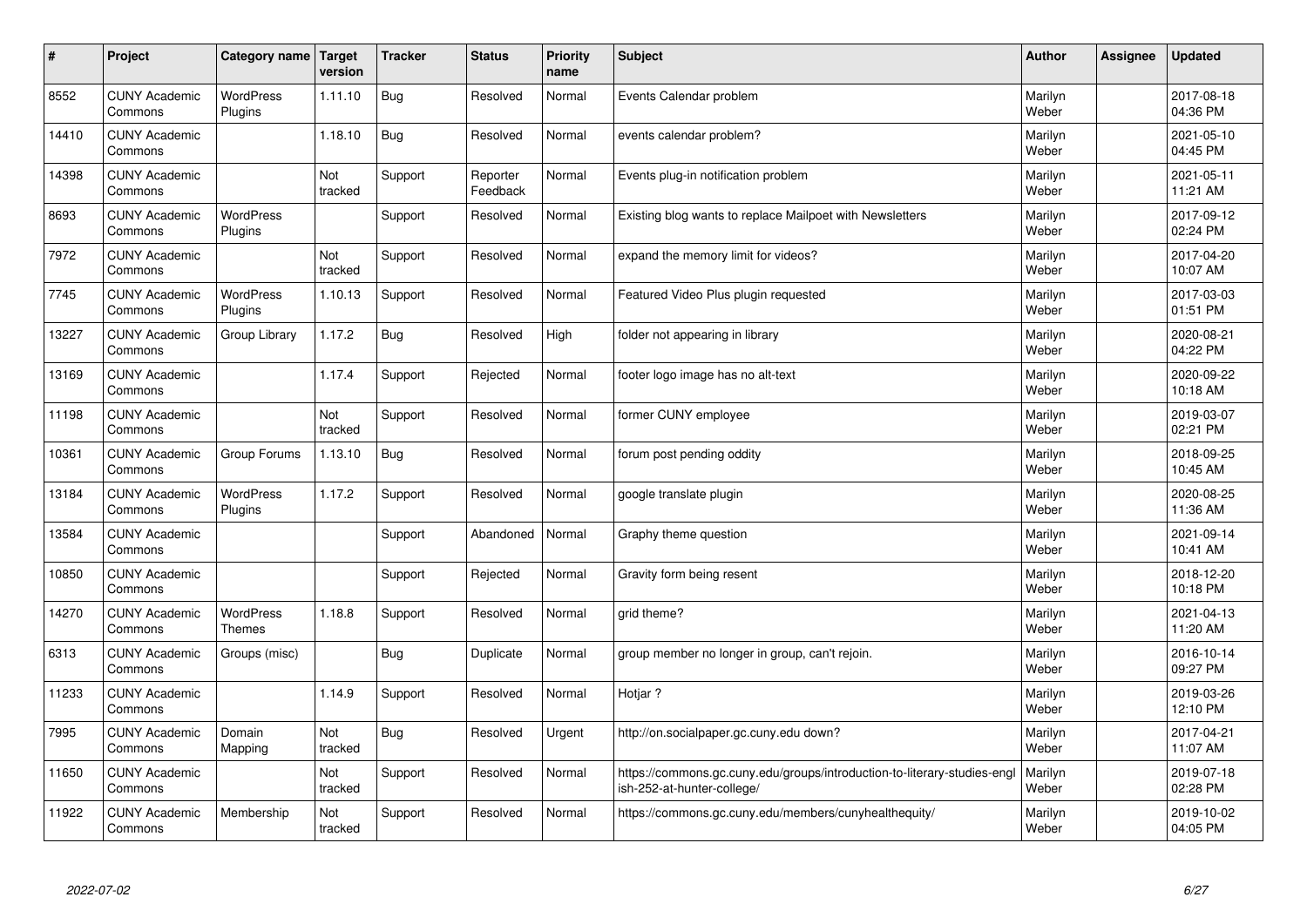| $\sharp$ | Project                         | Category name                     | Target<br>version | <b>Tracker</b> | <b>Status</b> | <b>Priority</b><br>name | <b>Subject</b>                                      | <b>Author</b>    | Assignee | <b>Updated</b>         |
|----------|---------------------------------|-----------------------------------|-------------------|----------------|---------------|-------------------------|-----------------------------------------------------|------------------|----------|------------------------|
| 11896    | <b>CUNY Academic</b><br>Commons |                                   | Not<br>tracked    | Support        | Resolved      | Normal                  | https://thenurseswritingproject.commons.gc.cuny.edu | Marilyn<br>Weber |          | 2019-09-24<br>08:09 AM |
| 13715    | <b>CUNY Academic</b><br>Commons |                                   | Not<br>tracked    | <b>Bug</b>     | Resolved      | High                    | https://ulysses.commons.gc.cuny.edu down            | Marilyn<br>Weber |          | 2020-12-22<br>03:02 PM |
| 9604     | <b>CUNY Academic</b><br>Commons |                                   | Not<br>tracked    | Support        | Resolved      | Normal                  | I (Marilyn) can only log into cdev as teststudent   | Marilyn<br>Weber |          | 2018-04-21<br>10:20 AM |
| 8529     | <b>CUNY Academic</b><br>Commons |                                   | Not<br>tracked    | Support        | Resolved      | Normal                  | Iframe reqiest?                                     | Marilyn<br>Weber |          | 2017-08-16<br>04:40 PM |
| 7668     | <b>CUNY Academic</b><br>Commons | <b>WordPress</b><br>Plugins       |                   | Support        | Rejected      | Normal                  | Iframes question                                    | Marilyn<br>Weber |          | 2017-04-11<br>09:29 PM |
| 14625    | <b>CUNY Academic</b><br>Commons |                                   | Not<br>tracked    | Support        | Rejected      | Normal                  | image won't appear in slideshow.                    | Marilyn<br>Weber |          | 2021-07-27<br>10:33 AM |
| 11912    | <b>CUNY Academic</b><br>Commons |                                   |                   | Support        | Resolved      | Normal                  | influence search results?                           | Marilyn<br>Weber |          | 2020-02-11<br>10:51 AM |
| 5059     | <b>CUNY Academic</b><br>Commons |                                   | Not<br>tracked    | <b>Bug</b>     | Resolved      | Normal                  | Instagram embed?                                    | Marilyn<br>Weber |          | 2016-01-26<br>12:05 AM |
| 14799    | <b>CUNY Academic</b><br>Commons |                                   | 1.18.19           | Support        | Resolved      | High                    | install the official Classic Widgets?               | Marilyn<br>Weber |          | 2021-09-22<br>02:17 PM |
| 14008    | <b>CUNY Academic</b><br>Commons |                                   |                   | Bug            | Resolved      | High                    | invisible user                                      | Marilyn<br>Weber |          | 2021-02-18<br>05:53 PM |
| 13596    | <b>CUNY Academic</b><br>Commons |                                   |                   | Support        | Abandoned     | Normal                  | invited as Author but show as Contributor           | Marilyn<br>Weber |          | 2021-09-14<br>10:41 AM |
| 6800     | <b>CUNY Academic</b><br>Commons |                                   |                   | <b>Bug</b>     | Rejected      | Immediate               | Is something going on?                              | Marilyn<br>Weber |          | 2016-11-18<br>04:40 PM |
| 13826    | <b>CUNY Academic</b><br>Commons |                                   |                   | Support        | Resolved      | Normal                  | January 14th                                        | Marilyn<br>Weber |          | 2021-01-26<br>04:26 PM |
| 10537    | <b>CUNY Academic</b><br>Commons |                                   | Not<br>tracked    | <b>Bug</b>     | Resolved      | Normal                  | jpegs not showing                                   | Marilyn<br>Weber |          | 2018-10-23<br>10:51 AM |
| 15266    | <b>CUNY Academic</b><br>Commons |                                   |                   | Support        | Resolved      | Normal                  | Just an appreciation                                | Marilyn<br>Weber |          | 2022-02-07<br>10:42 AM |
| 14242    | <b>CUNY Academic</b><br>Commons |                                   |                   | Support        | Resolved      | Normal                  | LAILAC site missing content                         | Marilyn<br>Weber |          | 2021-03-27<br>08:40 AM |
| 13185    | <b>CUNY Academic</b><br>Commons | <b>WordPress</b><br>Themes        | 1.17.2            | Support        | Resolved      | Normal                  | Less theme?                                         | Marilyn<br>Weber |          | 2020-08-25<br>11:26 AM |
| 13288    | <b>CUNY Academic</b><br>Commons |                                   |                   | Support        | Abandoned     | Normal                  | log in problems on iPhone 6                         | Marilyn<br>Weber |          | 2020-10-27<br>10:26 AM |
| 14411    | <b>CUNY Academic</b><br>Commons | <b>WordPress</b><br><b>Themes</b> | 1.18.10           | <b>Bug</b>     | Resolved      | Normal                  | logo problems                                       | Marilyn<br>Weber |          | 2021-05-03<br>04:37 PM |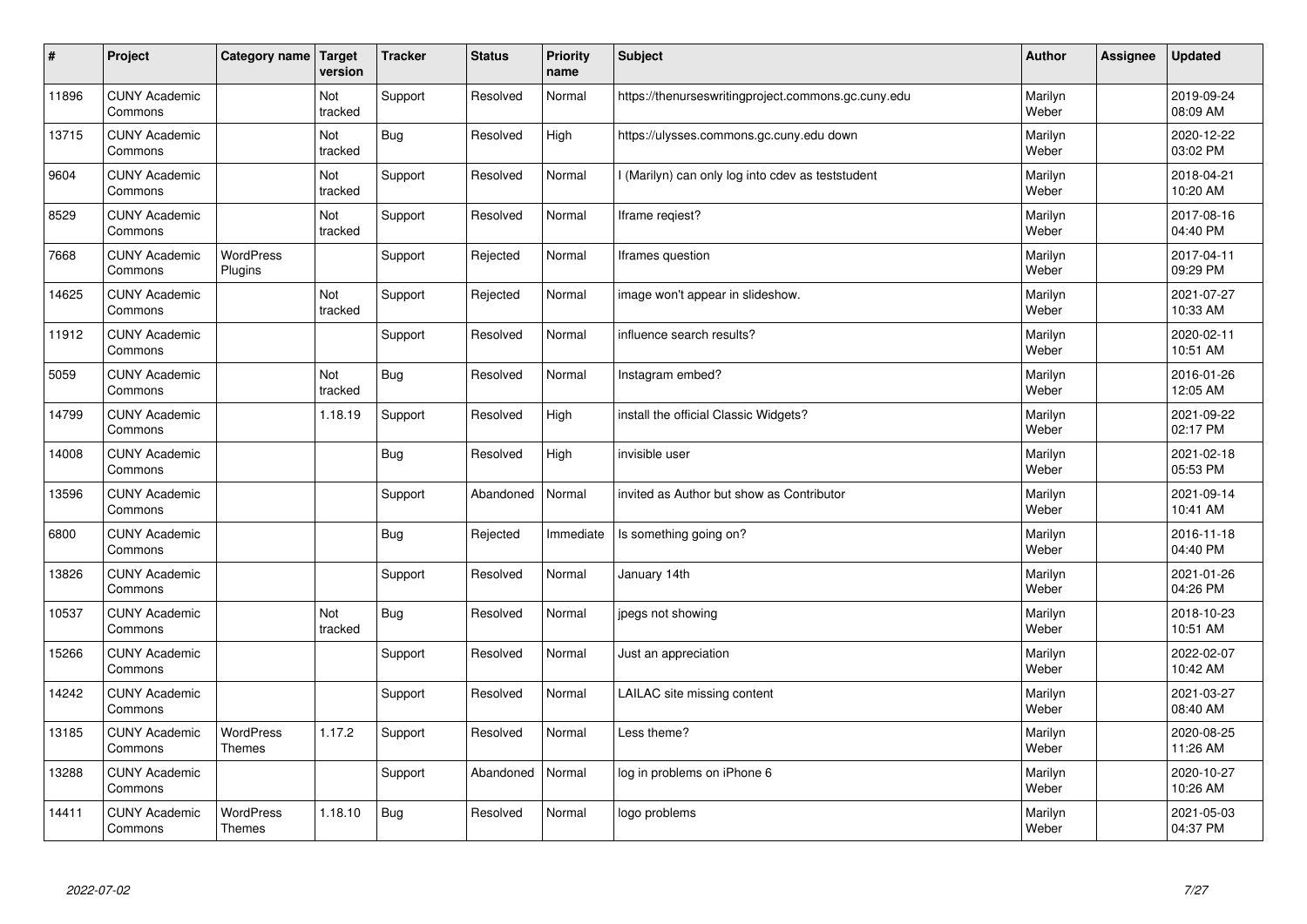| $\sharp$ | Project                         | Category name   Target            | version        | <b>Tracker</b> | <b>Status</b> | <b>Priority</b><br>name | <b>Subject</b>                                                                       | <b>Author</b>    | Assignee | Updated                |
|----------|---------------------------------|-----------------------------------|----------------|----------------|---------------|-------------------------|--------------------------------------------------------------------------------------|------------------|----------|------------------------|
| 10059    | <b>CUNY Academic</b><br>Commons | <b>WordPress</b><br><b>Themes</b> | Not<br>tracked | Support        | Resolved      | Normal                  | Magazine Premium theme for new site                                                  | Marilyn<br>Weber |          | 2020-02-17<br>03:39 PM |
| 14973    | <b>CUNY Academic</b><br>Commons |                                   |                | Support        | Resolved      | Normal                  | <b>Mail Poet</b>                                                                     | Marilyn<br>Weber |          | 2021-12-06<br>10:20 AM |
| 14972    | <b>CUNY Academic</b><br>Commons |                                   |                | Support        | Rejected      | Normal                  | Mailchimp plugin                                                                     | Marilyn<br>Weber |          | 2021-11-17<br>02:13 PM |
| 13918    | <b>CUNY Academic</b><br>Commons |                                   | Not<br>tracked | Support        | Rejected      | Normal                  | MailPoet Newsletters Premium plugin                                                  | Marilyn<br>Weber |          | 2021-02-09<br>11:01 AM |
| 4013     | <b>CUNY Academic</b><br>Commons |                                   |                | Bug            | Duplicate     | Normal                  | Math question?                                                                       | Marilyn<br>Weber |          | 2015-04-22<br>04:05 PM |
| 8873     | <b>CUNY Academic</b><br>Commons |                                   | Not<br>tracked | Support        | Resolved      | Normal                  | maximum file upload size?                                                            | Marilyn<br>Weber |          | 2017-10-30<br>11:23 AM |
| 12137    | <b>CUNY Academic</b><br>Commons | <b>WordPress</b><br><b>Themes</b> | Not<br>tracked | Support        | Resolved      | Normal                  | media player problem                                                                 | Marilyn<br>Weber |          | 2019-12-12<br>08:52 PM |
| 8638     | <b>CUNY Academic</b><br>Commons | Group Blogs                       | 1.11.11        | Bug            | Resolved      | Normal                  | members not syncing from group to site                                               | Marilyn<br>Weber |          | 2017-09-01<br>03:50 PM |
| 8259     | <b>CUNY Academic</b><br>Commons |                                   | Not<br>tracked | Bug            | Resolved      | Normal                  | missing dashboard                                                                    | Marilyn<br>Weber |          | 2017-11-15<br>01:28 PM |
| 7836     | <b>CUNY Academic</b><br>Commons | Social Paper                      | Not<br>tracked | Support        | Resolved      | Normal                  | missing Social Paper                                                                 | Marilyn<br>Weber |          | 2017-11-15<br>01:31 PM |
| 11609    | <b>CUNY Academic</b><br>Commons |                                   | 1.15.5         | Support        | Resolved      | Normal                  | Mixed Content flag                                                                   | Marilyn<br>Weber |          | 2019-06-27<br>06:54 PM |
| 8721     | <b>CUNY Academic</b><br>Commons | <b>WordPress</b><br>Plugins       | 1.11.13        | <b>Bug</b>     | Resolved      | Normal                  | more problems with Events calendar                                                   | Marilyn<br>Weber |          | 2017-09-21<br>10:35 AM |
| 11907    | <b>CUNY Academic</b><br>Commons | <b>Public Portfolio</b>           | 1.15.13        | Support        | Resolved      | Normal                  | more publications problems (in profile)                                              | Marilyn<br>Weber |          | 2019-11-04<br>11:16 AM |
| 13138    | <b>CUNY Academic</b><br>Commons | Group Library                     | Not<br>tracked | Support        | Resolved      | Normal                  | moving Library contents for Steve Brier                                              | Marilyn<br>Weber |          | 2020-08-03<br>04:00 PM |
| 9223     | <b>CUNY Academic</b><br>Commons |                                   | Not<br>tracked | Support        | Resolved      | Normal                  | moving wordpress sites                                                               | Marilyn<br>Weber |          | 2018-02-18<br>08:44 PM |
| 7607     | <b>CUNY Academic</b><br>Commons | WordPress<br>(misc)               | Not<br>tracked | Feature        | Resolved      | Normal                  | mp4 files                                                                            | Marilyn<br>Weber |          | 2017-02-15<br>07:37 PM |
| 12176    | <b>CUNY Academic</b><br>Commons |                                   | Not<br>tracked | Support        | Resolved      | Normal                  | Mp4s?                                                                                | Marilyn<br>Weber |          | 2019-12-05<br>11:04 AM |
| 10239    | <b>CUNY Academic</b><br>Commons |                                   | Not<br>tracked | Support        | Resolved      | Normal                  | musicroombooking.commons.gc.cuny.edu                                                 | Marilyn<br>Weber |          | 2018-08-29<br>03:06 PM |
| 12156    | <b>CUNY Academic</b><br>Commons | <b>Blogs</b><br>(BuddyPress)      | Not<br>tracked | Support        | Resolved      | Normal                  | My Sites list (Commons Profile or Sites directory) doesn't match toolbar<br>dropdown | Marilyn<br>Weber |          | 2019-12-11<br>10:20 AM |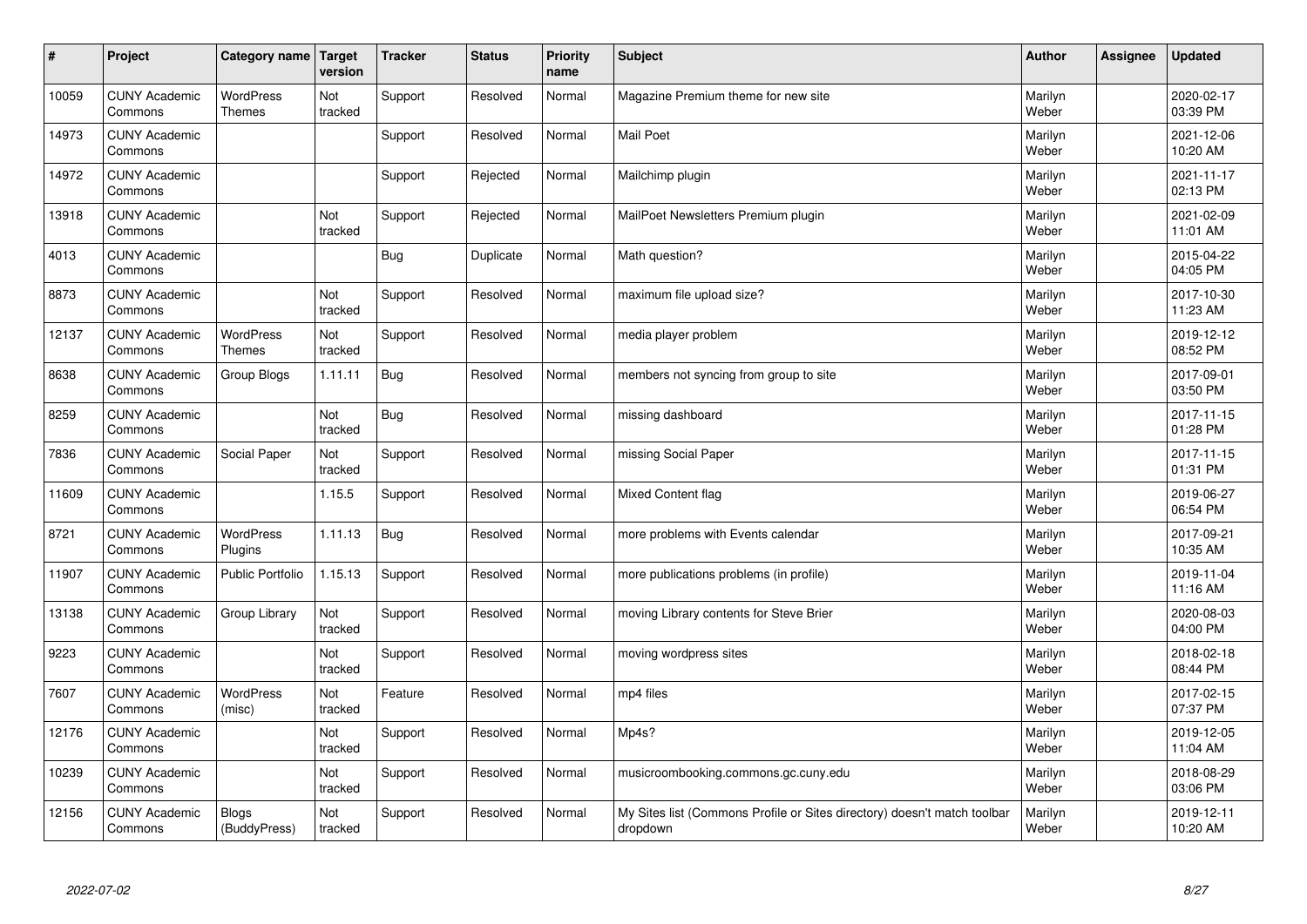| $\sharp$ | Project                         | Category name              | Target<br>version | <b>Tracker</b> | <b>Status</b>        | <b>Priority</b><br>name | <b>Subject</b>                                                 | <b>Author</b>    | Assignee | <b>Updated</b>         |
|----------|---------------------------------|----------------------------|-------------------|----------------|----------------------|-------------------------|----------------------------------------------------------------|------------------|----------|------------------------|
| 13783    | <b>CUNY Academic</b><br>Commons |                            | 1.18.2            | Support        | Resolved             | Normal                  | new CUNY OneSearch url                                         | Marilyn<br>Weber |          | 2021-01-14<br>04:53 PM |
| 11031    | <b>CUNY Academic</b><br>Commons |                            | Not<br>tracked    | Support        | Resolved             | Normal                  | new group with seemingly old topics                            | Marilyn<br>Weber |          | 2019-02-11<br>12:17 PM |
| 8661     | <b>CUNY Academic</b><br>Commons | Group Blogs                | Not<br>tracked    | <b>Bug</b>     | Resolved             | Normal                  | new group, old site, can't link?                               | Marilyn<br>Weber |          | 2017-11-15<br>01:26 PM |
| 15169    | <b>CUNY Academic</b><br>Commons |                            | 2.0.3             | Support        | Reporter<br>Feedback | Normal                  | new Prelude website zipfiles for custom theme and other files. | Marilyn<br>Weber |          | 2022-06-29<br>11:32 AM |
| 13134    | <b>CUNY Academic</b><br>Commons | Site cloning               | 1.17.1            | Support        | Resolved             | Normal                  | New site (a clone) point to old dashboard                      | Marilyn<br>Weber |          | 2020-08-12<br>03:22 PM |
| 10571    | <b>CUNY Academic</b><br>Commons |                            | Not<br>tracked    | Support        | Abandoned            | Normal                  | newsletter queue problem                                       | Marilyn<br>Weber |          | 2018-12-10<br>03:58 PM |
| 6818     | <b>CUNY Academic</b><br>Commons | Email<br>Notifications     | 1.10.3            | Support        | Resolved             | Normal                  | No more email notifications?                                   | Marilyn<br>Weber |          | 2016-11-22<br>02:51 PM |
| 11088    | <b>CUNY Academic</b><br>Commons | Group Blogs                | Not<br>tracked    | <b>Bug</b>     | Resolved             | Normal                  | no notification for comments                                   | Marilyn<br>Weber |          | 2019-02-15<br>03:30 PM |
| 6575     | <b>CUNY Academic</b><br>Commons | Groups (misc)              |                   | <b>Bug</b>     | Rejected             | Normal                  | No papers link for the group "social paper"                    | Marilyn<br>Weber |          | 2016-11-02<br>10:39 PM |
| 15045    | <b>CUNY Academic</b><br>Commons |                            |                   | Support        | <b>New</b>           | Normal                  | no result for KCeL in the search box on the commons            | Marilyn<br>Weber |          | 2021-12-10<br>11:29 AM |
| 12584    | <b>CUNY Academic</b><br>Commons |                            | Not<br>tracked    | <b>Bug</b>     | Resolved             | Urgent                  | No way to register                                             | Marilyn<br>Weber |          | 2020-03-27<br>02:38 PM |
| 13441    | <b>CUNY Academic</b><br>Commons |                            | 1.17.5            | Support        | Resolved             | Normal                  | ongoing user problems with daily digests                       | Marilyn<br>Weber |          | 2020-10-13<br>10:02 AM |
| 11002    | <b>CUNY Academic</b><br>Commons |                            | Not<br>tracked    | Support        | Resolved             | Normal                  | open link in a new tab not working                             | Marilyn<br>Weber |          | 2019-06-03<br>07:57 PM |
| 14074    | <b>CUNY Academic</b><br>Commons | <b>WordPress</b><br>(misc) | Not<br>tracked    | Support        | Reporter<br>Feedback | Normal                  | page password protection problem                               | Marilyn<br>Weber |          | 2021-03-02<br>11:03 AM |
| 9330     | <b>CUNY Academic</b><br>Commons | WordPress<br>Plugins       | 1.12.10           | <b>Bug</b>     | Resolved             | Normal                  | part 2 of problems with the Leaflet plug -in                   | Marilyn<br>Weber |          | 2018-03-04<br>05:58 PM |
| 13201    | <b>CUNY Academic</b><br>Commons |                            |                   | Support        | Rejected             | Low                     | PDF embedder                                                   | Marilyn<br>Weber |          | 2020-09-29<br>11:37 AM |
| 10986    | <b>CUNY Academic</b><br>Commons |                            | Not<br>tracked    | Support        | Resolved             | Normal                  | PDF embedder provoking error                                   | Marilyn<br>Weber |          | 2019-03-29<br>04:28 PM |
| 14016    | <b>CUNY Academic</b><br>Commons |                            |                   | Support        | Rejected             | Normal                  | PDFs not downloading                                           | Marilyn<br>Weber |          | 2021-02-22<br>11:00 AM |
| 11210    | <b>CUNY Academic</b><br>Commons | Membership                 | Not<br>tracked    | Support        | Resolved             | Normal                  | Please change the email                                        | Marilyn<br>Weber |          | 2019-03-11<br>04:16 PM |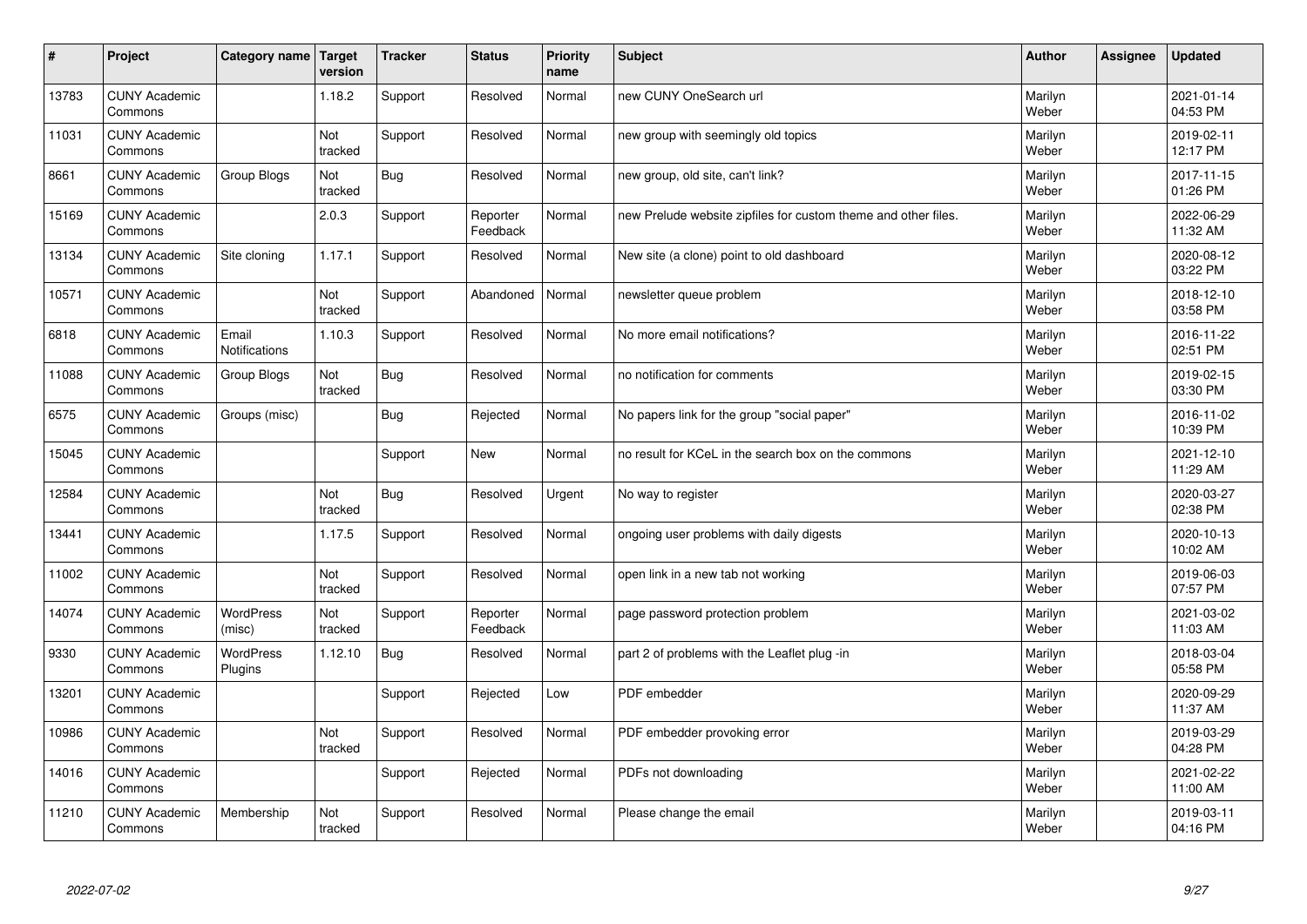| #     | Project                         | Category name   Target      | version        | <b>Tracker</b> | <b>Status</b>        | <b>Priority</b><br>name | <b>Subject</b>                                            | <b>Author</b>    | Assignee | <b>Updated</b>         |
|-------|---------------------------------|-----------------------------|----------------|----------------|----------------------|-------------------------|-----------------------------------------------------------|------------------|----------|------------------------|
| 11977 | <b>CUNY Academic</b><br>Commons |                             | Not<br>tracked | Support        | Resolved             | Normal                  | please remove me from many sites                          | Marilyn<br>Weber |          | 2019-11-21<br>01:05 PM |
| 9026  | <b>CUNY Academic</b><br>Commons | <b>WordPress</b><br>Plugins | 1.12.6         | Support        | Resolved             | Normal                  | plugin request from Carlos Guevara                        | Marilyn<br>Weber |          | 2018-01-03<br>09:33 AM |
| 8908  | <b>CUNY Academic</b><br>Commons | <b>WordPress</b><br>Plugins | 1.12.2         | Support        | Resolved             | Normal                  | Plugin request from Steve Brier                           | Marilyn<br>Weber |          | 2017-11-27<br>11:39 AM |
| 9587  | <b>CUNY Academic</b><br>Commons |                             |                | Support        | Rejected             | Normal                  | possible request for the "PDF Poster" plugin              | Marilyn<br>Weber |          | 2018-04-24<br>10:52 AM |
| 8195  | <b>CUNY Academic</b><br>Commons |                             |                | Support        | Rejected             | Normal                  | possible to make the Profile pic semi-hidden?             | Marilyn<br>Weber |          | 2017-05-24<br>11:00 PM |
| 13016 | <b>CUNY Academic</b><br>Commons | Shortcodes and<br>embeds    | 1.16.15        | Support        | Resolved             | Normal                  | possible to run code examples, like in Jupyter Notebooks? | Marilyn<br>Weber |          | 2020-07-16<br>11:52 AM |
| 12205 | <b>CUNY Academic</b><br>Commons |                             |                | Support        | Rejected             | Normal                  | possible update to the 2019 theme?                        | Marilyn<br>Weber |          | 2020-01-14<br>12:08 PM |
| 11771 | <b>CUNY Academic</b><br>Commons |                             | Not<br>tracked | Support        | Reporter<br>Feedback | Normal                  | post displays in sections                                 | Marilyn<br>Weber |          | 2019-08-20<br>10:34 AM |
| 12483 | <b>CUNY Academic</b><br>Commons |                             | 1.16.7         | <b>Bug</b>     | Resolved             | High                    | post error                                                | Marilyn<br>Weber |          | 2020-02-28<br>02:44 PM |
| 14148 | <b>CUNY Academic</b><br>Commons |                             |                | Support        | Abandoned            | Normal                  | post notification problem                                 | Marilyn<br>Weber |          | 2021-09-14<br>10:43 AM |
| 13912 | <b>CUNY Academic</b><br>Commons |                             | Not<br>tracked | Feature        | Hold                 | Low                     | posting "missed schedule"                                 | Marilyn<br>Weber |          | 2021-02-23<br>10:46 AM |
| 14378 | <b>CUNY Academic</b><br>Commons |                             | Not<br>tracked | Support        | Resolved             | Normal                  | PPTX files unfetchable                                    | Marilyn<br>Weber |          | 2021-05-11<br>11:25 AM |
| 14900 | <b>CUNY Academic</b><br>Commons |                             | Not<br>tracked | Support        | Reporter<br>Feedback | Normal                  | previous theme?                                           | Marilyn<br>Weber |          | 2021-10-25<br>10:31 AM |
| 9276  | <b>CUNY Academic</b><br>Commons |                             |                | <b>Bug</b>     | Resolved             | High                    | problem adding a member to a group - wrong username?      | Marilyn<br>Weber |          | 2018-02-25<br>12:47 PM |
| 13378 | <b>CUNY Academic</b><br>Commons |                             | 1.17.5         | Bug            | Resolved             | Normal                  | problem on one of my sites                                | Marilyn<br>Weber |          | 2020-09-24<br>05:27 PM |
| 15685 | <b>CUNY Academic</b><br>Commons |                             |                | Support        | <b>New</b>           | High                    | problem with chrome?                                      | Marilyn<br>Weber |          | 2022-04-25<br>03:40 PM |
| 13091 | <b>CUNY Academic</b><br>Commons |                             | 1.17.0         | Support        | Resolved             | Normal                  | problem with latex (math equations)                       | Marilyn<br>Weber |          | 2020-07-28<br>11:09 AM |
| 9725  | <b>CUNY Academic</b><br>Commons |                             | Not<br>tracked | Support        | Resolved             | Normal                  | problems with deleting a site                             | Marilyn<br>Weber |          | 2018-05-07<br>10:24 PM |
| 10606 | <b>CUNY Academic</b><br>Commons | cdev.gc.cuny.ed<br>ū        | Not<br>tracked | Support        | Resolved             | Normal                  | problems with testing environment                         | Marilyn<br>Weber |          | 2018-11-02<br>10:27 AM |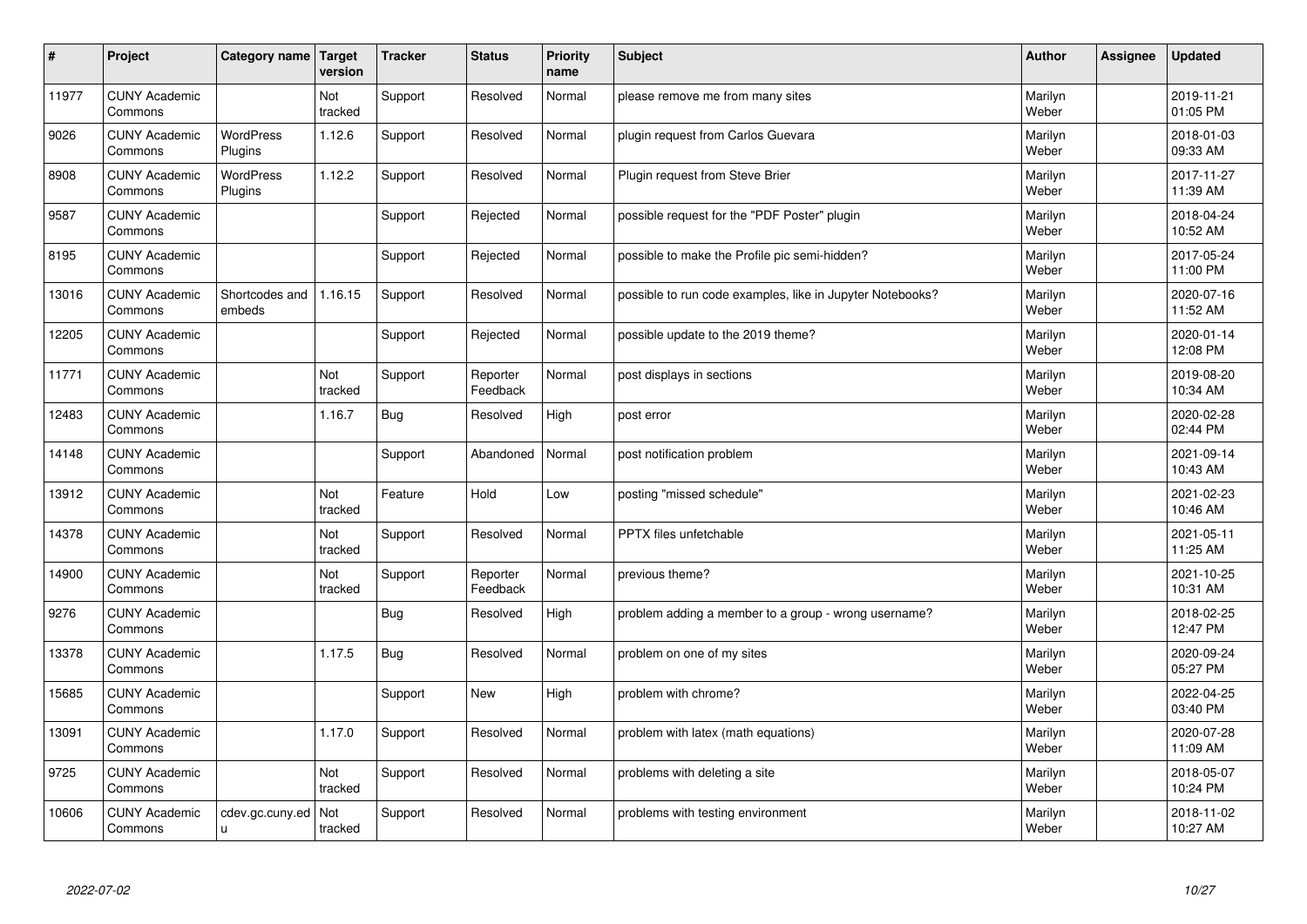| #     | Project                         | Category name   Target | version        | <b>Tracker</b> | <b>Status</b>        | <b>Priority</b><br>name | <b>Subject</b>                                                  | <b>Author</b>    | Assignee | <b>Updated</b>         |
|-------|---------------------------------|------------------------|----------------|----------------|----------------------|-------------------------|-----------------------------------------------------------------|------------------|----------|------------------------|
| 9885  | <b>CUNY Academic</b><br>Commons |                        |                | Support        | Rejected             | Normal                  | Publications field problem                                      | Marilyn<br>Weber |          | 2018-06-06<br>01:18 PM |
| 13633 | <b>CUNY Academic</b><br>Commons |                        | Not<br>tracked | Bug            | Resolved             | High                    | PublicsLab site down                                            | Marilyn<br>Weber |          | 2020-11-30<br>02:01 PM |
| 8882  | <b>CUNY Academic</b><br>Commons |                        | Not<br>tracked | Support        | Resolved             | Normal                  | question about search engines                                   | Marilyn<br>Weber |          | 2017-11-01<br>03:26 PM |
| 14813 | <b>CUNY Academic</b><br>Commons |                        | Not<br>tracked | Support        | Resolved             | Normal                  | raise the file size limit                                       | Marilyn<br>Weber |          | 2021-09-30<br>12:02 PM |
| 9062  | <b>CUNY Academic</b><br>Commons |                        | Not<br>tracked | Bug            | Resolved             | Normal                  | re-add me as admin of https://commons.gc.cuny.edu/              | Marilyn<br>Weber |          | 2018-01-08<br>12:03 PM |
| 10035 | <b>CUNY Academic</b><br>Commons |                        | Not<br>tracked | <b>Bug</b>     | Resolved             | Normal                  | Reconnecting user to site                                       | Marilyn<br>Weber |          | 2018-07-23<br>11:55 AM |
| 8726  | <b>CUNY Academic</b><br>Commons |                        |                | Support        | Resolved             | Normal                  | Redirect problem                                                | Marilyn<br>Weber |          | 2017-09-21<br>12:14 PM |
| 14526 | <b>CUNY Academic</b><br>Commons | Registration           | 1.18.12        | Bug            | Resolved             | High                    | registration interface won't show a space to enter nonCUNY code | Marilyn<br>Weber |          | 2021-06-03<br>04:02 PM |
| 9889  | <b>CUNY Academic</b><br>Commons |                        | Not<br>tracked | Support        | Resolved             | Normal                  | remove comments from activity feed?                             | Marilyn<br>Weber |          | 2018-12-10<br>03:53 PM |
| 9780  | <b>CUNY Academic</b><br>Commons |                        | Not<br>tracked | Support        | Resolved             | Normal                  | remove the phone number on this profile?                        | Marilyn<br>Weber |          | 2018-05-15<br>10:35 AM |
| 10387 | <b>CUNY Academic</b><br>Commons | Membership             | Not<br>tracked | Support        | Resolved             | Normal                  | remove user page                                                | Marilyn<br>Weber |          | 2018-09-28<br>02:26 PM |
| 11006 | <b>CUNY Academic</b><br>Commons | Groups (misc)          | 1.14.6         | Support        | Resolved             | Normal                  | removing members from a group isn't working                     | Marilyn<br>Weber |          | 2019-01-24<br>03:18 PM |
| 8978  | <b>CUNY Academic</b><br>Commons | Groups (misc)          | Not<br>tracked | Support        | Resolved             | Normal                  | removing old groups                                             | Marilyn<br>Weber |          | 2018-12-10<br>03:52 PM |
| 14369 | <b>CUNY Academic</b><br>Commons | WordPress -<br>Media   | Not<br>tracked | Support        | Resolved             | Normal                  | renewed problem with ppsx files                                 | Marilyn<br>Weber |          | 2021-04-27<br>12:44 PM |
| 11516 | <b>CUNY Academic</b><br>Commons | Membership             | Not<br>tracked | Support        | Resolved             | Normal                  | request for email change                                        | Marilyn<br>Weber |          | 2019-06-04<br>01:48 PM |
| 8446  | <b>CUNY Academic</b><br>Commons | WordPress<br>Plugins   | 1.11.14        | Support        | Resolved             | Normal                  | request for multiple accordion menu plugins                     | Marilyn<br>Weber |          | 2018-05-07<br>09:57 PM |
| 16099 | <b>CUNY Academic</b><br>Commons |                        |                | Support        | Reporter<br>Feedback | Normal                  | request for Newsletter Glue                                     | Marilyn<br>Weber |          | 2022-05-13<br>12:14 PM |
| 12676 | <b>CUNY Academic</b><br>Commons | WordPress<br>Plugins   | 1.16.10        | Support        | Resolved             | Normal                  | request for Require Post Category plug-in                       | Marilyn<br>Weber |          | 2020-04-28<br>11:03 AM |
| 8379  | <b>CUNY Academic</b><br>Commons |                        | Not<br>tracked | Support        | Resolved             | Normal                  | request for site build help                                     | Marilyn<br>Weber |          | 2017-07-01<br>10:48 AM |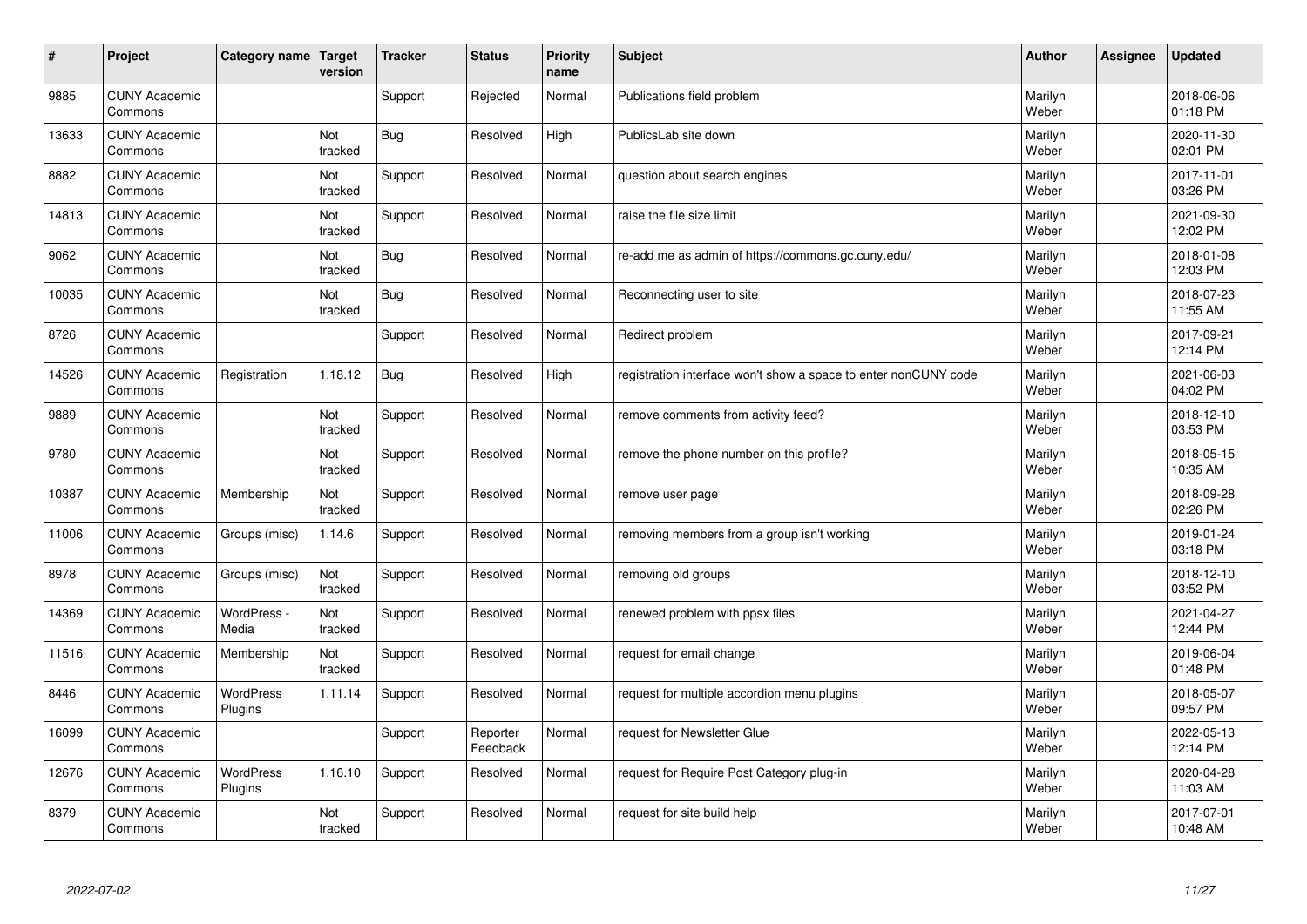| #     | Project                         | Category name Target              | version               | <b>Tracker</b> | <b>Status</b>        | Priority<br>name | <b>Subject</b>                                                                             | <b>Author</b>    | Assignee | <b>Updated</b>         |
|-------|---------------------------------|-----------------------------------|-----------------------|----------------|----------------------|------------------|--------------------------------------------------------------------------------------------|------------------|----------|------------------------|
| 9087  | <b>CUNY Academic</b><br>Commons | WordPress<br>Plugins              | 1.12.7                | Support        | Resolved             | Normal           | request for WP Social Sharing                                                              | Marilyn<br>Weber |          | 2018-01-23<br>11:17 AM |
| 10910 | <b>CUNY Academic</b><br>Commons | Membership                        | Not<br>tracked        | Support        | Resolved             | Normal           | request to be an admin to a prof's site                                                    | Marilyn<br>Weber |          | 2019-01-04<br>10:45 AM |
| 12777 | <b>CUNY Academic</b><br>Commons |                                   | 1.16.14               | Support        | Resolved             | Normal           | request to include custom javascript into a Commons-hosted site                            | Marilyn<br>Weber |          | 2020-06-16<br>04:03 PM |
| 10240 | <b>CUNY Academic</b><br>Commons | <b>WordPress</b><br>Plugins       | 1.13.8                | Support        | Resolved             | Normal           | require-featured-image plug-in request                                                     | Marilyn<br>Weber |          | 2018-08-29<br>05:15 PM |
| 10820 | <b>CUNY Academic</b><br>Commons |                                   | Not<br>tracked        | Support        | Resolved             | Normal           | retrieve deleted pages/posts                                                               | Marilyn<br>Weber |          | 2018-12-13<br>06:33 PM |
| 10298 | <b>CUNY Academic</b><br>Commons |                                   | <b>Not</b><br>tracked | Support        | Resolved             | Normal           | RSS feed to itunes problem                                                                 | Marilyn<br>Weber |          | 2018-12-10<br>03:57 PM |
| 15269 | <b>CUNY Academic</b><br>Commons | Redmine                           | Not<br>tracked        | Support        | Resolved             | Normal           | Segal Theater sites                                                                        | Marilyn<br>Weber |          | 2022-02-07<br>04:11 PM |
| 9684  | <b>CUNY Academic</b><br>Commons |                                   |                       | Support        | Rejected             | Normal           | SEO cleanup for newlaborforum.cuny.edu                                                     | Marilyn<br>Weber |          | 2018-04-30<br>10:29 AM |
| 14534 | <b>CUNY Academic</b><br>Commons | <b>WordPress</b><br>Plugins       | 1.18.12               | Support        | Resolved             | Normal           | Share This Image plugin?                                                                   | Marilyn<br>Weber |          | 2021-06-08<br>11:50 AM |
| 11267 | <b>CUNY Academic</b><br>Commons |                                   |                       | Support        | Rejected             | Normal           | signing up with a nonCUNY signup code from the Register page                               | Marilyn<br>Weber |          | 2019-03-26<br>03:00 PM |
| 12190 | <b>CUNY Academic</b><br>Commons | <b>Blogs</b><br>(BuddyPress)      | Not<br>tracked        | Support        | Resolved             | Normal           | Site avatar in directory is not what user expects                                          | Marilyn<br>Weber |          | 2019-12-12<br>08:51 PM |
| 11017 | <b>CUNY Academic</b><br>Commons |                                   | Not<br>tracked        | Support        | Resolved             | Normal           | site didn't save?                                                                          | Marilyn<br>Weber |          | 2019-01-25<br>03:47 PM |
| 13656 | <b>CUNY Academic</b><br>Commons |                                   |                       | <b>Bug</b>     | Resolved             | High             | site down                                                                                  | Marilyn<br>Weber |          | 2020-12-11<br>12:50 PM |
| 12360 | <b>CUNY Academic</b><br>Commons | <b>WordPress</b><br><b>Themes</b> | Not<br>tracked        | <b>Bug</b>     | Reporter<br>Feedback | Normal           | site just says "DANTE We are currently in maintenance mode, please<br>check back shortly." | Marilyn<br>Weber |          | 2020-02-04<br>12:13 PM |
| 7767  | <b>CUNY Academic</b><br>Commons |                                   | Not<br>tracked        | <b>Bug</b>     | Resolved             | Normal           | Site loading problems                                                                      | Marilyn<br>Weber |          | 2017-03-21<br>09:57 PM |
| 13160 | <b>CUNY Academic</b><br>Commons |                                   |                       | Support        | Rejected             | Normal           | site not working on iphone                                                                 | Marilyn<br>Weber |          | 2020-08-25<br>10:58 AM |
| 9033  | <b>CUNY Academic</b><br>Commons |                                   |                       | Support        | Rejected             | Normal           | Site search terms                                                                          | Marilyn<br>Weber |          | 2017-12-22<br>01:10 PM |
| 10810 | <b>CUNY Academic</b><br>Commons | <b>WordPress</b><br>(misc)        | 1.14.2                | <b>Bug</b>     | Resolved             | Normal           | Sites set as public are becoming private                                                   | Marilyn<br>Weber |          | 2018-12-11<br>10:15 AM |
| 12393 | <b>CUNY Academic</b><br>Commons | <b>WordPress</b><br>(misc)        |                       | Support        | Resolved             | High             | size limit for files                                                                       | Marilyn<br>Weber |          | 2020-02-18<br>10:13 AM |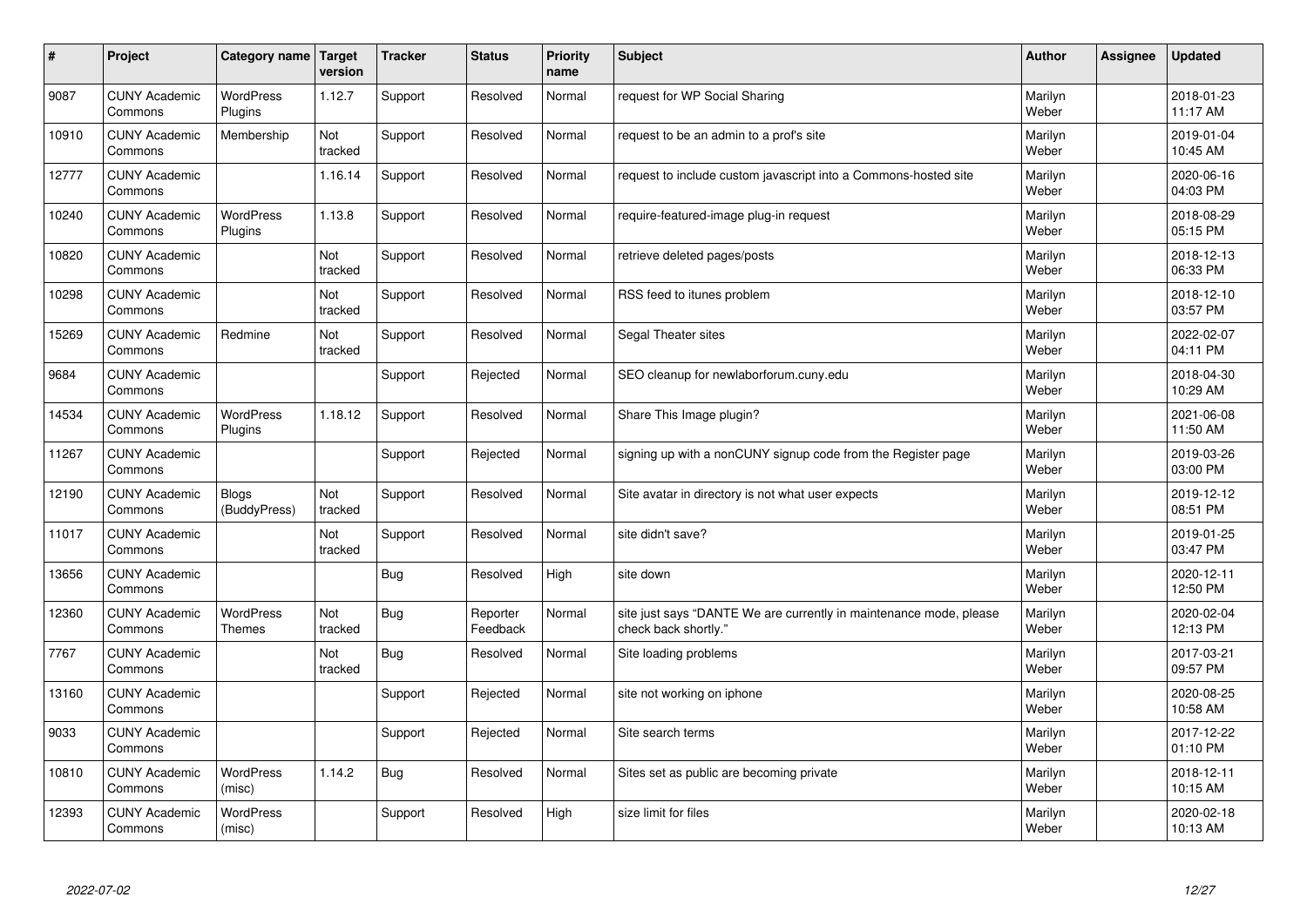| #     | Project                         | Category name   Target            | version           | <b>Tracker</b> | <b>Status</b> | <b>Priority</b><br>name | <b>Subject</b>                                                       | <b>Author</b>    | Assignee | <b>Updated</b>         |
|-------|---------------------------------|-----------------------------------|-------------------|----------------|---------------|-------------------------|----------------------------------------------------------------------|------------------|----------|------------------------|
| 15816 | <b>CUNY Academic</b><br>Commons |                                   | Not<br>tracked    | Support        | <b>New</b>    | Normal                  | slow loading at SPS                                                  | Marilyn<br>Weber |          | 2022-04-05<br>01:26 PM |
| 13710 | <b>CUNY Academic</b><br>Commons |                                   | Not<br>tracked    | Support        | Resolved      | Normal                  | small change to Hosting Partner Handbook                             | Marilyn<br>Weber |          | 2020-12-16<br>04:29 PM |
| 5205  | <b>CUNY Academic</b><br>Commons | Social Paper                      | Future<br>release | Feature        | <b>New</b>    | Normal                  | Social Paper folders                                                 | Marilyn<br>Weber |          | 2016-02-11<br>10:24 PM |
| 8893  | <b>CUNY Academic</b><br>Commons | Social Paper                      | 1.12.1            | Support        | Resolved      | Normal                  | Social paper won't connect to group?                                 | Marilyn<br>Weber |          | 2017-12-11<br>01:16 PM |
| 12986 | <b>CUNY Academic</b><br>Commons |                                   |                   | Support        | Rejected      | Normal                  | Someone is trying to create accounts using random CUNY entity emails | Marilyn<br>Weber |          | 2020-07-02<br>09:47 PM |
| 8553  | <b>CUNY Academic</b><br>Commons |                                   | Not<br>tracked    | Support        | Resolved      | Normal                  | storage limits?                                                      | Marilyn<br>Weber |          | 2017-08-18<br>04:36 PM |
| 11961 | <b>CUNY Academic</b><br>Commons | Membership                        | Not<br>tracked    | Support        | Resolved      | Normal                  | switch email for student user                                        | Marilyn<br>Weber |          | 2019-10-09<br>01:56 PM |
| 9726  | <b>CUNY Academic</b><br>Commons | WordPress<br>Plugins              | Not<br>tracked    | Support        | Abandoned     | Normal                  | technical error on Contact page                                      | Marilyn<br>Weber |          | 2018-12-10<br>03:53 PM |
| 8941  | <b>CUNY Academic</b><br>Commons | WordPress<br><b>Themes</b>        | 1.13.1            | Support        | Resolved      | Normal                  | Theme request: ColorNews                                             | Marilyn<br>Weber |          | 2018-05-08<br>10:42 AM |
| 13738 | <b>CUNY Academic</b><br>Commons |                                   | 1.18.1            | Support        | Resolved      | Normal                  | theme requests from a non-CUY person                                 | Marilyn<br>Weber |          | 2020-12-23<br>11:34 AM |
| 13512 | <b>CUNY Academic</b><br>Commons | <b>WordPress</b><br><b>Themes</b> | 1.17.7            | Support        | Resolved      | Normal                  | theme update                                                         | Marilyn<br>Weber |          | 2020-11-16<br>04:46 PM |
| 7770  | <b>CUNY Academic</b><br>Commons | WordPress<br>Plugins              | Not<br>tracked    | <b>Bug</b>     | Abandoned     | Normal                  | Timeline.js problem                                                  | Marilyn<br>Weber |          | 2017-11-15<br>01:43 PM |
| 5629  | <b>CUNY Academic</b><br>Commons | <b>Public Portfolio</b>           | 1.10.4            | Support        | Resolved      | Normal                  | Title field in profile can't be edited                               | Marilyn<br>Weber |          | 2016-12-13<br>11:19 AM |
| 9130  | <b>CUNY Academic</b><br>Commons | Homepage<br>Slides                | Not<br>tracked    | Bug            | Resolved      | Normal                  | too many redirects                                                   | Marilyn<br>Weber |          | 2018-01-29<br>10:27 AM |
| 11647 | <b>CUNY Academic</b><br>Commons |                                   | 1.15.6            | Support        | Resolved      | Normal                  | <b>Tribulant Newsletters update</b>                                  | Marilyn<br>Weber |          | 2019-07-18<br>02:27 PM |
| 14911 | <b>CUNY Academic</b><br>Commons | WordPress<br><b>Themes</b>        | Not<br>tracked    | Support        | <b>New</b>    | Normal                  | Twentytwentyone theme                                                | Marilyn<br>Weber |          | 2021-10-28<br>10:37 AM |
| 10133 | <b>CUNY Academic</b><br>Commons | WordPress<br>(misc)               | Not<br>tracked    | Support        | Resolved      | Normal                  | two Commons sites to be migrated elsewhere                           | Marilyn<br>Weber |          | 2018-12-10<br>03:54 PM |
| 10838 | <b>CUNY Academic</b><br>Commons |                                   | 1.15.3            | Support        | Rejected      | Normal                  | two plugin/theme requests from a digital fellow                      | Marilyn<br>Weber |          | 2019-06-11<br>10:31 AM |
| 4012  | <b>CUNY Academic</b><br>Commons |                                   | 1.7.20            | Bug            | Resolved      | Normal                  | Two users reporting same Forbidden 403 error message.                | Marilyn<br>Weber |          | 2015-05-01<br>08:13 PM |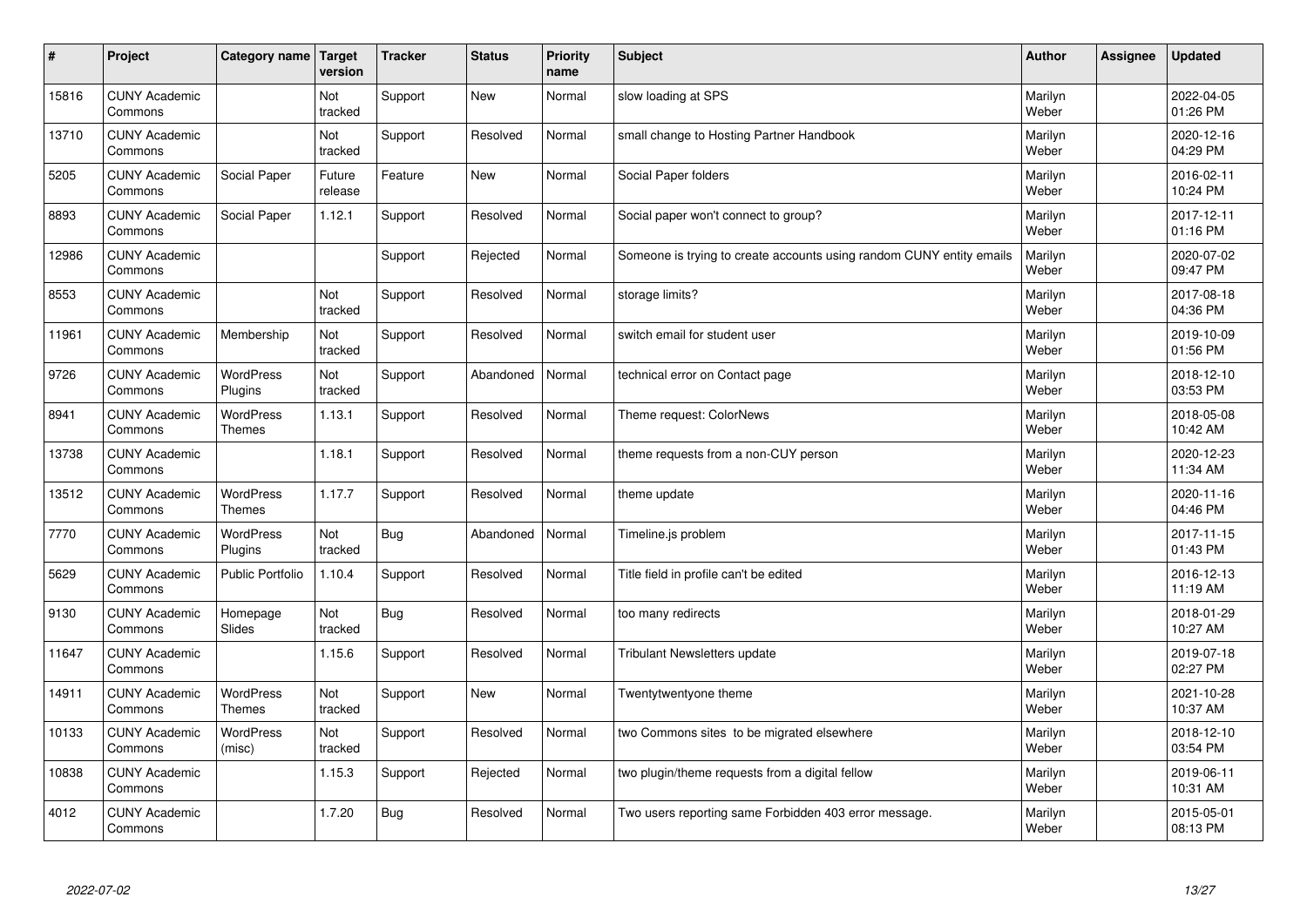| $\vert$ # | Project                         | Category name                     | Target<br>version | <b>Tracker</b> | <b>Status</b>        | <b>Priority</b><br>name | <b>Subject</b>                                          | <b>Author</b>    | <b>Assignee</b> | <b>Updated</b>         |
|-----------|---------------------------------|-----------------------------------|-------------------|----------------|----------------------|-------------------------|---------------------------------------------------------|------------------|-----------------|------------------------|
| 8768      | <b>CUNY Academic</b><br>Commons |                                   | Not<br>tracked    | Support        | Resolved             | Normal                  | unsafe redirect?                                        | Marilyn<br>Weber |                 | 2017-10-06<br>12:14 PM |
| 10941     | <b>CUNY Academic</b><br>Commons | Membership                        | Not<br>tracked    | Support        | Resolved             | Normal                  | update user email                                       | Marilyn<br>Weber |                 | 2019-02-13<br>02:24 PM |
| 13217     | <b>CUNY Academic</b><br>Commons |                                   |                   | Support        | Rejected             | Normal                  | upload recordings of our past webinars?                 | Marilyn<br>Weber |                 | 2020-08-25<br>07:56 AM |
| 10101     | <b>CUNY Academic</b><br>Commons |                                   | 1.13.7            | <b>Bug</b>     | Resolved             | Normal                  | URL changes within Manage section of groups             | Marilyn<br>Weber |                 | 2018-08-03<br>01:54 PM |
| 12350     | <b>CUNY Academic</b><br>Commons | <b>Blogs</b><br>(BuddyPress)      | Not<br>tracked    | Support        | Reporter<br>Feedback | Normal                  | URL creation problem                                    | Marilyn<br>Weber |                 | 2020-02-03<br>11:27 AM |
| 6039      | <b>CUNY Academic</b><br>Commons | Membership                        | 1.9.28            | <b>Bug</b>     | Resolved             | High                    | User cannot change her email                            | Marilyn<br>Weber |                 | 2016-09-19<br>03:03 PM |
| 9767      | <b>CUNY Academic</b><br>Commons | Registration                      | Not<br>tracked    | Support        | Resolved             | Normal                  | user deleted account but now needs one                  | Marilyn<br>Weber |                 | 2018-05-11<br>02:39 PM |
| 7803      | <b>CUNY Academic</b><br>Commons |                                   |                   | <b>Bug</b>     | Resolved             | Normal                  | user email change                                       | Marilyn<br>Weber |                 | 2017-03-16<br>11:58 AM |
| 8566      | <b>CUNY Academic</b><br>Commons | Membership                        | Not<br>tracked    | Support        | Resolved             | Normal                  | user email change                                       | Marilyn<br>Weber |                 | 2017-11-15<br>01:27 PM |
| 11003     | <b>CUNY Academic</b><br>Commons |                                   | Not<br>tracked    | Support        | Resolved             | Normal                  | user email change                                       | Marilyn<br>Weber |                 | 2019-01-24<br>02:50 PM |
| 9996      | <b>CUNY Academic</b><br>Commons | Membership                        | Not<br>tracked    | Support        | Rejected             | Normal                  | user email change request                               | Marilyn<br>Weber |                 | 2018-07-16<br>10:49 AM |
| 11211     | <b>CUNY Academic</b><br>Commons | <b>WordPress</b><br><b>Themes</b> | 1.14.8            | Support        | Resolved             | Normal                  | user needs to edit the HTML coding                      | Marilyn<br>Weber |                 | 2019-03-12<br>11:20 AM |
| 11915     | <b>CUNY Academic</b><br>Commons |                                   | Not<br>tracked    | Support        | Resolved             | Normal                  | User not in list                                        | Marilyn<br>Weber |                 | 2019-10-28<br>10:13 AM |
| 9779      | <b>CUNY Academic</b><br>Commons | Membership                        | Not<br>tracked    | Support        | Resolved             | Normal                  | user not sure if she is registered.                     | Marilyn<br>Weber |                 | 2018-12-10<br>03:53 PM |
| 14784     | <b>CUNY Academic</b><br>Commons |                                   |                   | Support        | Reporter<br>Feedback | Normal                  | User report of logo problem when using Customizer theme | Marilyn<br>Weber |                 | 2021-09-17<br>10:25 AM |
| 14718     | <b>CUNY Academic</b><br>Commons |                                   | Not<br>tracked    | Support        | Resolved             | Normal                  | User wants to recover deleted account                   | Marilyn<br>Weber |                 | 2021-08-30<br>02:46 PM |
| 11127     | <b>CUNY Academic</b><br>Commons | Membership                        | Not<br>tracked    | Support        | Resolved             | Normal                  | user with new campus affiliation                        | Marilyn<br>Weber |                 | 2019-02-19<br>02:09 PM |
| 7337      | <b>CUNY Academic</b><br>Commons | Membership                        | Not<br>tracked    | <b>Bug</b>     | Resolved             | Normal                  | User with new email                                     | Marilyn<br>Weber |                 | 2017-01-06<br>11:05 AM |
| 10273     | <b>CUNY Academic</b><br>Commons | Registration                      | Not<br>tracked    | Support        | Reporter<br>Feedback | Normal                  | users combining CF and campus address                   | Marilyn<br>Weber |                 | 2019-09-18<br>10:58 AM |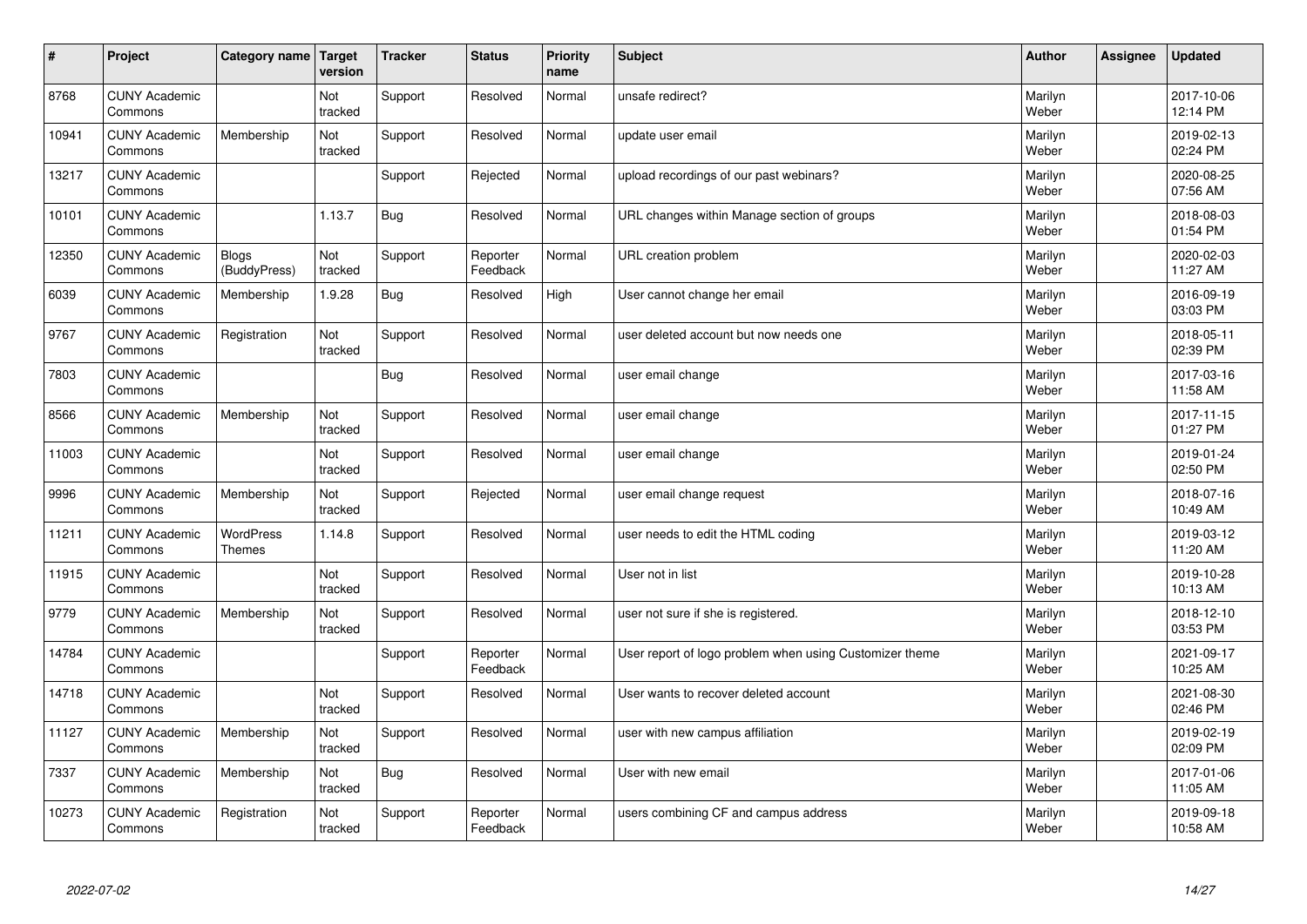| #     | Project                         | Category name   Target      | version        | <b>Tracker</b> | <b>Status</b> | <b>Priority</b><br>name | <b>Subject</b>                                    | <b>Author</b>    | Assignee        | <b>Updated</b>         |
|-------|---------------------------------|-----------------------------|----------------|----------------|---------------|-------------------------|---------------------------------------------------|------------------|-----------------|------------------------|
| 9470  | <b>CUNY Academic</b><br>Commons |                             |                | <b>Bug</b>     | Resolved      | Normal                  | Users not appearing via "Add New"                 | Marilyn<br>Weber |                 | 2018-03-22<br>07:44 PM |
| 14389 | <b>CUNY Academic</b><br>Commons |                             |                | Support        | Abandoned     | Normal                  | WebflowIO?                                        | Marilyn<br>Weber |                 | 2021-09-14<br>10:45 AM |
| 9133  | <b>CUNY Academic</b><br>Commons |                             |                | Support        | Duplicate     | Normal                  | webrecorder.io                                    | Marilyn<br>Weber |                 | 2018-01-29<br>10:34 AM |
| 9131  | <b>CUNY Academic</b><br>Commons |                             |                | Support        | Resolved      | Normal                  | webrecorder.io via Firefox                        | Marilyn<br>Weber |                 | 2018-01-29<br>11:11 AM |
| 8098  | <b>CUNY Academic</b><br>Commons | <b>Public Portfolio</b>     | Not<br>tracked | <b>Bug</b>     | Abandoned     | Normal                  | Widget in profile not working                     | Marilyn<br>Weber |                 | 2017-11-15<br>01:28 PM |
| 11091 | <b>CUNY Academic</b><br>Commons | <b>BuddyPress</b><br>Docs   | 1.14.7         | Support        | Resolved      | Normal                  | word limit for comments on a group doc?           | Marilyn<br>Weber |                 | 2019-02-26<br>02:04 PM |
| 8308  | <b>CUNY Academic</b><br>Commons | WordPress<br>Plugins        | Not<br>tracked | Support        | Resolved      | Normal                  | WP Migration plugin                               | Marilyn<br>Weber |                 | 2017-11-15<br>01:27 PM |
| 8464  | <b>CUNY Academic</b><br>Commons |                             | Not<br>tracked | Support        | Resolved      | Normal                  | WP UI                                             | Marilyn<br>Weber |                 | 2017-10-11<br>11:23 AM |
| 13846 | <b>CUNY Academic</b><br>Commons | <b>WordPress</b><br>Plugins | 1.18.3         | Support        | Resolved      | Normal                  | Yoast SEO plugin problem                          | Marilyn<br>Weber |                 | 2021-01-19<br>05:34 PM |
| 11832 | <b>CUNY Academic</b><br>Commons | WordPress<br>Plugins        | 1.15.11        | Support        | Resolved      | Normal                  | Yoast SEO premium for sexgenlab.org               | Marilyn<br>Weber |                 | 2019-10-08<br>11:22 AM |
| 4881  | <b>CUNY Academic</b><br>Commons | ZenDesk                     | Not<br>tracked | Bug            | Resolved      | Normal                  | ZenDesk emails not being sent                     | Marilyn<br>Weber |                 | 2015-12-07<br>01:34 AM |
| 15686 | <b>CUNY Academic</b><br>Commons | ZenDesk                     | Not<br>tracked | Support        | Resolved      | Low                     | ZenDesk introducing "triggers"                    | Marilyn<br>Weber |                 | 2022-03-22<br>09:37 AM |
| 6626  | <b>CUNY Academic</b><br>Commons | <b>Group Files</b>          | 1.10.1         | Bug            | Resolved      | Normal                  | Files from non-member showing up in private group | Marilyn<br>Weber | Boone<br>Gorges | 2016-11-07<br>03:54 PM |
| 9768  | <b>CUNY Academic</b><br>Commons |                             | 1.13.2         | <b>Bug</b>     | Resolved      | High                    | search function on the Directory page             | Marilyn<br>Weber | Boone<br>Gorges | 2018-05-14<br>08:45 PM |
| 2994  | <b>CUNY Academic</b><br>Commons | <b>BuddyPress</b><br>(misc) | 1.5.16         | <b>Bug</b>     | Resolved      | High                    | "My forums" link gives "page not found" error     | Marilyn<br>Weber | Boone<br>Gorges | 2014-01-29<br>03:44 PM |
| 15545 | <b>CUNY Academic</b><br>Commons | WordPress<br>Plugins        | 1.19.5         | Feature        | Resolved      | Normal                  | "ZI Hide Featured Image" plugin request           | Marilyn<br>Weber | Boone<br>Gorges | 2022-03-09<br>10:09 AM |
| 4997  | <b>CUNY Academic</b><br>Commons | WordPress<br>Plugins        | 1.9.4          | Feature        | Resolved      | Normal                  | ability to embed maps from StoryMapJS?            | Marilyn<br>Weber | Boone<br>Gorges | 2016-01-07<br>12:34 PM |
| 3121  | <b>CUNY Academic</b><br>Commons | WordPress<br><b>Themes</b>  | 1.5.21         | <b>Bug</b>     | Resolved      | High                    | Add Academica theme?                              | Marilyn<br>Weber | Boone<br>Gorges | 2014-03-24<br>11:04 AM |
| 7678  | <b>CUNY Academic</b><br>Commons | Groups (misc)               | Not<br>tracked | Support        | Resolved      | Normal                  | add admin to student group                        | Marilyn<br>Weber | Boone<br>Gorges | 2017-02-15<br>11:58 AM |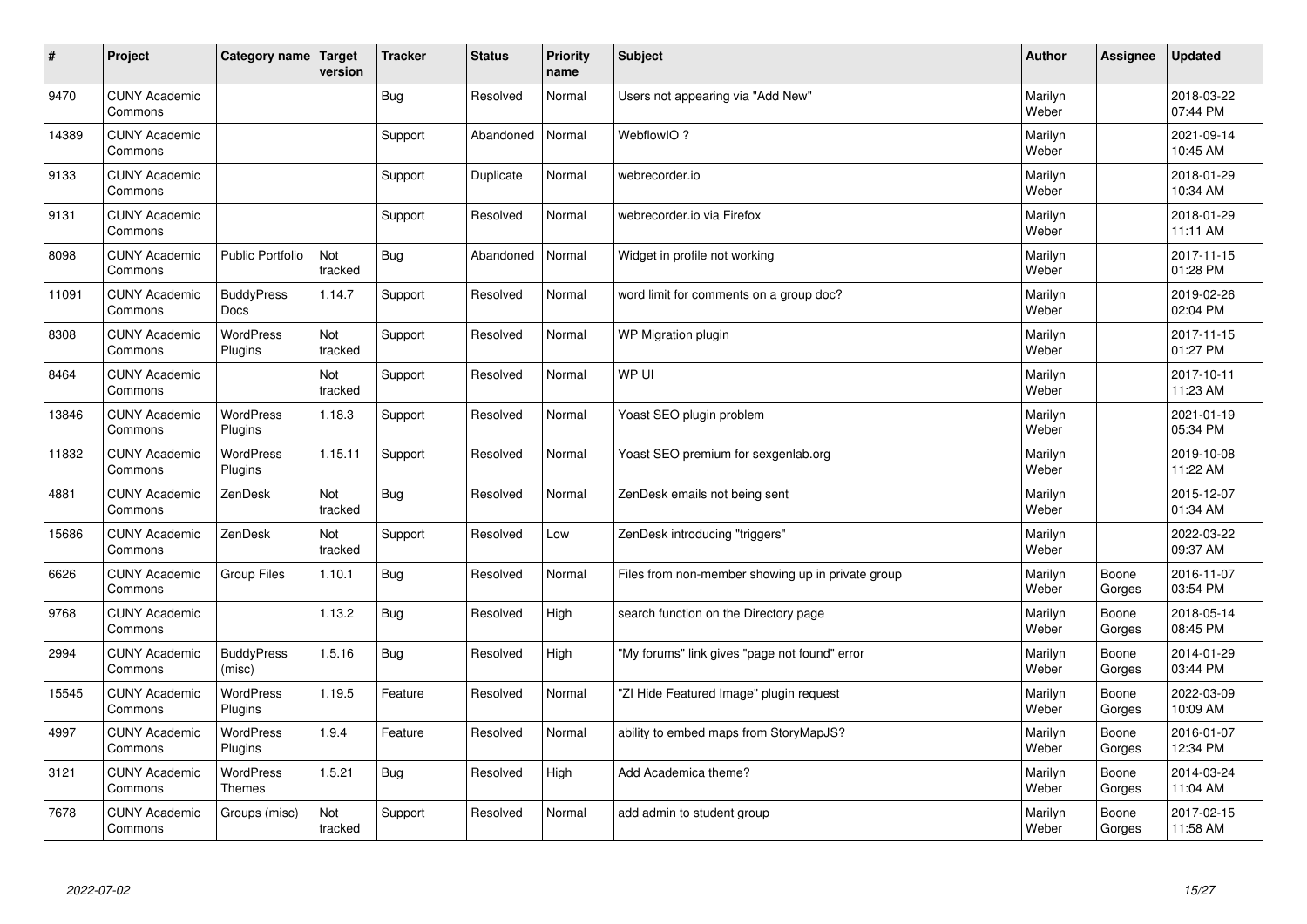| $\sharp$ | Project                         | Category name                     | Target<br>version | <b>Tracker</b> | <b>Status</b>        | <b>Priority</b><br>name | <b>Subject</b>                                             | <b>Author</b>    | Assignee        | <b>Updated</b>         |
|----------|---------------------------------|-----------------------------------|-------------------|----------------|----------------------|-------------------------|------------------------------------------------------------|------------------|-----------------|------------------------|
| 8401     | <b>CUNY Academic</b><br>Commons | Membership                        | Not<br>tracked    | Support        | Resolved             | Normal                  | add me as an admin                                         | Marilyn<br>Weber | Boone<br>Gorges | 2017-07-11<br>11:40 AM |
| 8222     | <b>CUNY Academic</b><br>Commons | Membership                        | Not<br>tracked    | Support        | Resolved             | Normal                  | Admin for iletc.commons.gc.cuny.edu                        | Marilyn<br>Weber | Boone<br>Gorges | 2017-06-08<br>10:06 AM |
| 4834     | <b>CUNY Academic</b><br>Commons | <b>Blogs</b><br>(BuddyPress)      |                   | Bug            | Resolved             | Normal                  | Admin invite problem                                       | Marilyn<br>Weber | Boone<br>Gorges | 2015-11-13<br>12:25 PM |
| 8200     | <b>CUNY Academic</b><br>Commons | Groups (misc)                     | Not<br>tracked    | Bug            | Resolved             | Normal                  | Announcements has disappeared                              | Marilyn<br>Weber | Boone<br>Gorges | 2017-05-26<br>04:04 PM |
| 5037     | <b>CUNY Academic</b><br>Commons | Registration                      | Not<br>tracked    | Support        | Resolved             | Normal                  | Another Forgotten password for user with new email address | Marilyn<br>Weber | Boone<br>Gorges | 2015-12-22<br>05:24 PM |
| 9224     | <b>CUNY Academic</b><br>Commons | Group Files                       | 1.13              | Feature        | Resolved             | Normal                  | attachments to forum posts clutter up Files area           | Marilyn<br>Weber | Boone<br>Gorges | 2018-03-22<br>03:34 PM |
| 7376     | <b>CUNY Academic</b><br>Commons | Email<br><b>Notifications</b>     |                   | Bug            | Rejected             | Normal                  | automatic forwarding of blog posts not working             | Marilyn<br>Weber | Boone<br>Gorges | 2017-05-01<br>10:36 PM |
| 5630     | <b>CUNY Academic</b><br>Commons | <b>WordPress</b><br><b>Themes</b> | 1.9.17            | Feature        | Resolved             | Normal                  | Bavota magazine Pro theme                                  | Marilyn<br>Weber | Boone<br>Gorges | 2016-06-02<br>12:09 AM |
| 6410     | <b>CUNY Academic</b><br>Commons |                                   |                   | Bug            | Duplicate            | Immediate               | Cannot log in - gives privacy error                        | Marilyn<br>Weber | Boone<br>Gorges | 2016-10-24<br>10:01 AM |
| 16198    | <b>CUNY Academic</b><br>Commons |                                   | 2.0.1             | Bug            | Resolved             | Normal                  | Change role to                                             | Marilyn<br>Weber | Boone<br>Gorges | 2022-06-14<br>11:35 AM |
| 5985     | <b>CUNY Academic</b><br>Commons | Support                           | Not<br>tracked    | Support        | Resolved             | Normal                  | change user's email address (she cannot access old)        | Marilyn<br>Weber | Boone<br>Gorges | 2016-09-07<br>01:43 PM |
| 13159    | <b>CUNY Academic</b><br>Commons | Group Library                     | Not<br>tracked    | Support        | Resolved             | Normal                  | changing folder names?                                     | Marilyn<br>Weber | Boone<br>Gorges | 2020-08-27<br>08:59 AM |
| 7100     | <b>CUNY Academic</b><br>Commons | WordPress<br>Plugins              | 1.10.5            | Bug            | Resolved             | High                    | Cincopa plugin problem                                     | Marilyn<br>Weber | Boone<br>Gorges | 2016-12-19<br>10:32 AM |
| 9335     | <b>CUNY Academic</b><br>Commons | <b>WordPress</b><br><b>Themes</b> | 1.12.10           | Bug            | Resolved             | Normal                  | clone http://digitalscholarship.ccny.cuny.edu site?        | Marilyn<br>Weber | Boone<br>Gorges | 2018-03-14<br>12:43 PM |
| 6857     | <b>CUNY Academic</b><br>Commons | <b>Blogs</b><br>(BuddyPress)      | Not<br>tracked    | Support        | Resolved             | Normal                  | Committee on Religion website                              | Marilyn<br>Weber | Boone<br>Gorges | 2017-08-17<br>10:24 AM |
| 8878     | <b>CUNY Academic</b><br>Commons | cuny.is                           | Not<br>tracked    | Bug            | Resolved             | Urgent                  | cuny.is site link won't work                               | Marilyn<br>Weber | Boone<br>Gorges | 2017-11-01<br>03:06 PM |
| 3093     | <b>CUNY Academic</b><br>Commons | WordPress<br>Plugins              |                   | Bug            | Rejected             | Normal                  | <b>Custom Google Maps</b>                                  | Marilyn<br>Weber | Boone<br>Gorges | 2014-05-02<br>10:52 AM |
| 9207     | <b>CUNY Academic</b><br>Commons |                                   | Future<br>release | Support        | Reporter<br>Feedback | Normal                  | display dashboards made in Tableau?                        | Marilyn<br>Weber | Boone<br>Gorges | 2018-04-10<br>10:42 AM |
| 4542     | <b>CUNY Academic</b><br>Commons | <b>WordPress</b><br>Plugins       | 1.8.10            | Bug            | Resolved             | Normal                  | Emailing group users problem                               | Marilyn<br>Weber | Boone<br>Gorges | 2015-09-11<br>11:16 AM |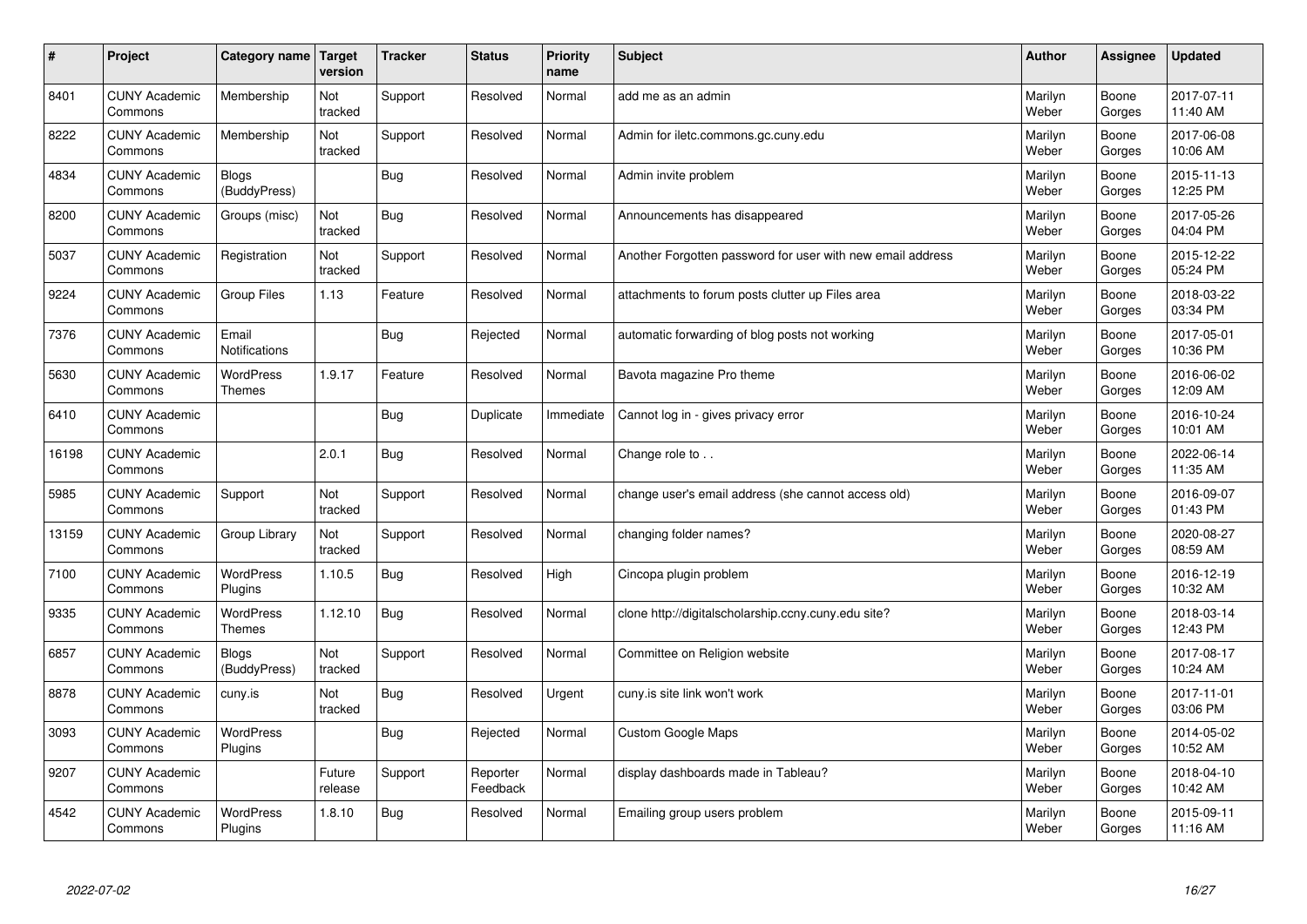| $\sharp$ | Project                         | Category name   Target            | version        | <b>Tracker</b> | <b>Status</b> | <b>Priority</b><br>name | <b>Subject</b>                                                              | <b>Author</b>    | Assignee        | <b>Updated</b>         |
|----------|---------------------------------|-----------------------------------|----------------|----------------|---------------|-------------------------|-----------------------------------------------------------------------------|------------------|-----------------|------------------------|
| 5036     | <b>CUNY Academic</b><br>Commons | <b>WordPress</b><br>Plugins       | 1.9.1.1        | Feature        | Resolved      | Normal                  | <b>Embeds request</b>                                                       | Marilyn<br>Weber | Boone<br>Gorges | 2015-12-18<br>10:12 PM |
| 8917     | <b>CUNY Academic</b><br>Commons | Group Files                       | 1.12.3         | Bug            | Resolved      | High                    | Files not downloading from Groups properly                                  | Marilyn<br>Weber | Boone<br>Gorges | 2017-11-29<br>10:04 PM |
| 13841    | <b>CUNY Academic</b><br>Commons | WordPress<br>Plugins              | 1.18.3         | Support        | Resolved      | Normal                  | Folders plugin request                                                      | Marilyn<br>Weber | Boone<br>Gorges | 2021-01-26<br>04:43 PM |
| 13641    | <b>CUNY Academic</b><br>Commons |                                   | 1.18.2         | Support        | Resolved      | Normal                  | follow up to migration request                                              | Marilyn<br>Weber | Boone<br>Gorges | 2021-01-12<br>10:59 AM |
| 5988     | <b>CUNY Academic</b><br>Commons | Support                           |                | Support        | Rejected      | Normal                  | Forbidden error when trying to join                                         | Marilyn<br>Weber | Boone<br>Gorges | 2016-09-08<br>01:42 PM |
| 6893     | <b>CUNY Academic</b><br>Commons | Group Forums                      |                | Bug            | Resolved      | Normal                  | Forum for CUNY Academic Commons Team is gone                                | Marilyn<br>Weber | Boone<br>Gorges | 2016-12-01<br>08:08 AM |
| 7310     | <b>CUNY Academic</b><br>Commons |                                   | 1.10.7         | <b>Bug</b>     | Resolved      | Normal                  | Friendship request mystery.                                                 | Marilyn<br>Weber | Boone<br>Gorges | 2017-01-05<br>03:12 PM |
| 7785     | <b>CUNY Academic</b><br>Commons |                                   | Not<br>tracked | Support        | Resolved      | Normal                  | ftp access or files?                                                        | Marilyn<br>Weber | Boone<br>Gorges | 2017-03-13<br>02:34 PM |
| 11567    | <b>CUNY Academic</b><br>Commons | Group Files                       | 1.15.4         | Bug            | Resolved      | Normal                  | Group files pagination doesn't work properly in folders                     | Marilyn<br>Weber | Boone<br>Gorges | 2019-06-25<br>04:22 PM |
| 6286     | <b>CUNY Academic</b><br>Commons | Groups (misc)                     | Not<br>tracked | Bug            | Resolved      | Immediate               | Groups pages not displaying at all!                                         | Marilyn<br>Weber | Boone<br>Gorges | 2017-11-15<br>10:57 AM |
| 2777     | <b>CUNY Academic</b><br>Commons | WordPress<br>(misc)               | Not<br>tracked | Bug            | Resolved      | Normal                  | Hero slide access                                                           | Marilyn<br>Weber | Boone<br>Gorges | 2013-09-07<br>12:26 PM |
| 7460     | <b>CUNY Academic</b><br>Commons | <b>WordPress</b><br><b>Themes</b> | 1.10.8         | Support        | Resolved      | Normal                  | install Independent Publisher theme?                                        | Marilyn<br>Weber | Boone<br>Gorges | 2017-01-21<br>09:34 PM |
| 6860     | <b>CUNY Academic</b><br>Commons | User<br>Onboarding                | 1.12           | Bug            | Resolved      | Normal                  | Invitation to join a group is appearing as an invitiation to join the site! | Marilyn<br>Weber | Boone<br>Gorges | 2017-10-30<br>10:03 AM |
| 12006    | <b>CUNY Academic</b><br>Commons | Group<br>Invitations              | 1.15.13        | Bug            | Resolved      | Immediate               | Invite system is broken.                                                    | Marilyn<br>Weber | Boone<br>Gorges | 2019-10-23<br>10:16 AM |
| 7349     | <b>CUNY Academic</b><br>Commons | Membership                        | Not<br>tracked | Bug            | Resolved      | Normal                  | <b>LACUNY Institute website</b>                                             | Marilyn<br>Weber | Boone<br>Gorges | 2017-01-11<br>04:26 PM |
| 14304    | <b>CUNY Academic</b><br>Commons | Group Library                     | 1.18.8         | Bug            | Resolved      | Normal                  | Library items change folders when adding subsequent items in new<br>folders | Marilyn<br>Weber | Boone<br>Gorges | 2021-04-13<br>11:21 AM |
| 5684     | <b>CUNY Academic</b><br>Commons | Group Files                       | Not<br>tracked | Bug            | Resolved      | Normal                  | Making Group files appear as Blog entries                                   | Marilyn<br>Weber | Boone<br>Gorges | 2017-11-20<br>03:28 PM |
| 5753     | <b>CUNY Academic</b><br>Commons | WordPress<br>(misc)               | Not<br>tracked | Support        | Resolved      | Normal                  | merging blogs and groups                                                    | Marilyn<br>Weber | Boone<br>Gorges | 2016-08-29<br>03:09 PM |
| 6338     | <b>CUNY Academic</b><br>Commons |                                   |                | Bug            | Rejected      | Normal                  | Multiple email notifications for each blog post                             | Marilyn<br>Weber | Boone<br>Gorges | 2016-10-18<br>08:45 PM |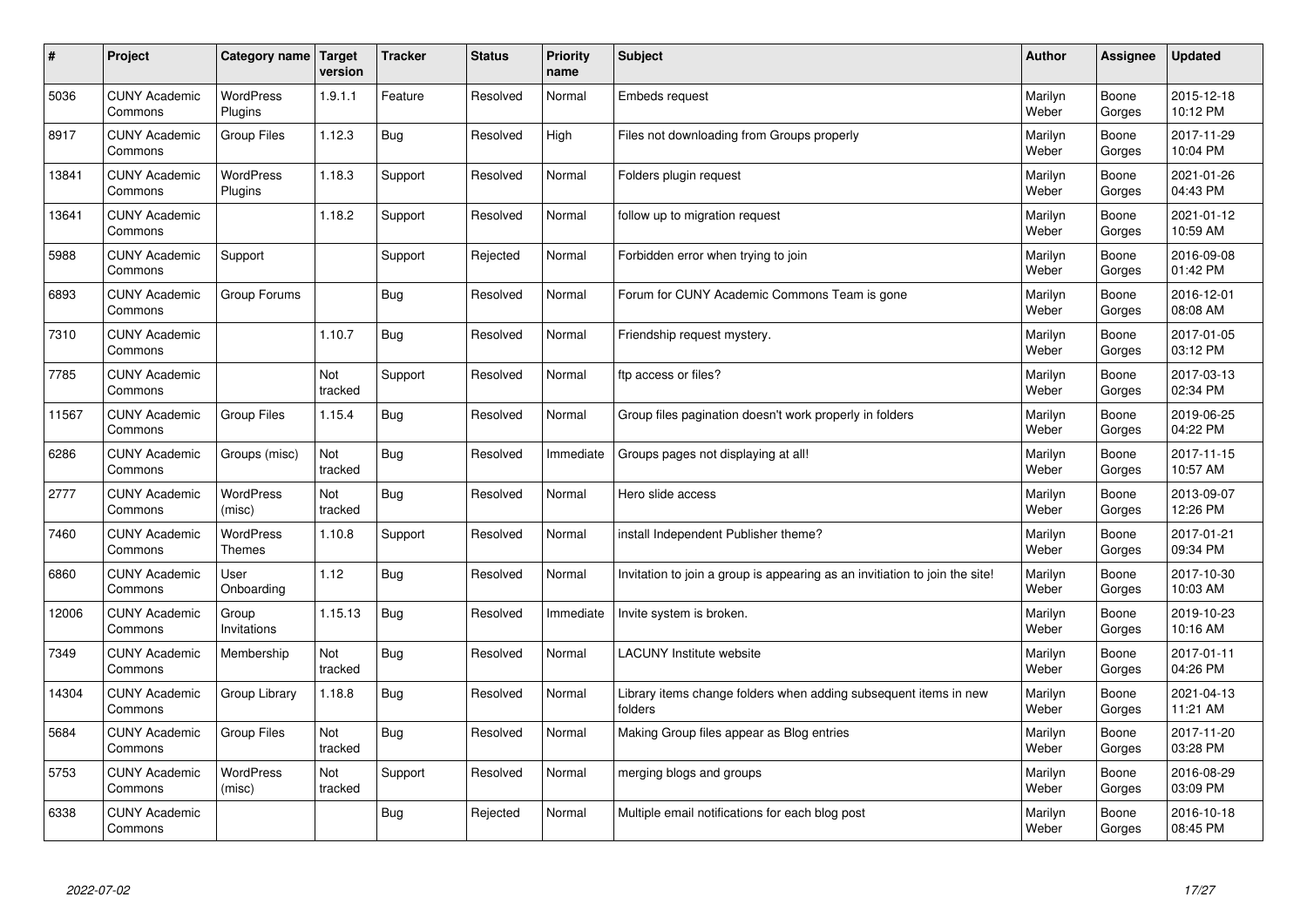| #     | Project                         | Category name   Target           | version        | <b>Tracker</b> | <b>Status</b> | <b>Priority</b><br>name | <b>Subject</b>                                                                          | <b>Author</b>    | Assignee        | <b>Updated</b>         |
|-------|---------------------------------|----------------------------------|----------------|----------------|---------------|-------------------------|-----------------------------------------------------------------------------------------|------------------|-----------------|------------------------|
| 12960 | <b>CUNY Academic</b><br>Commons |                                  | 1.16.14        | Support        | Resolved      | Normal                  | mutiple plugin in requests                                                              | Marilyn<br>Weber | Boone<br>Gorges | 2020-06-23<br>10:53 AM |
| 5834  | <b>CUNY Academic</b><br>Commons |                                  |                | Bug            | Resolved      | Normal                  | My access to cdev                                                                       | Marilyn<br>Weber | Boone<br>Gorges | 2016-07-25<br>03:12 PM |
| 6899  | <b>CUNY Academic</b><br>Commons | Account<br>settings              | Not<br>tracked | Support        | Resolved      | Normal                  | New user has misspelled her own name                                                    | Marilyn<br>Weber | Boone<br>Gorges | 2016-12-01<br>05:10 PM |
| 4577  | <b>CUNY Academic</b><br>Commons | Registration                     | Not<br>tracked | Bug            | Resolved      | Normal                  | New users are not getting their email verification                                      | Marilyn<br>Weber | Boone<br>Gorges | 2016-01-26<br>03:30 PM |
| 8131  | <b>CUNY Academic</b><br>Commons | <b>WordPress</b><br>Plugins      | 1.11           | Bug            | Resolved      | Normal                  | Newsletters plug-in                                                                     | Marilyn<br>Weber | Boone<br>Gorges | 2017-05-11<br>09:42 PM |
| 15211 | <b>CUNY Academic</b><br>Commons | <b>Blogs</b><br>(BuddyPress)     | 1.19.2         | Support        | Resolved      | Normal                  | No good error reporting for already-used domain name when creating a<br>site in Firefox | Marilyn<br>Weber | Boone<br>Gorges | 2022-01-25<br>11:33 AM |
| 7613  | <b>CUNY Academic</b><br>Commons | Registration                     | Not<br>tracked | Support        | Resolved      | Normal                  | non-matriculated students                                                               | Marilyn<br>Weber | Boone<br>Gorges | 2017-11-15<br>11:03 AM |
| 15654 | <b>CUNY Academic</b><br>Commons | <b>WordPress</b><br>Plugins      | 1.19.6         | Support        | Resolved      | Normal                  | Numerous Copies of Events showing up                                                    | Marilyn<br>Weber | Boone<br>Gorges | 2022-03-22<br>11:30 AM |
| 3592  | <b>CUNY Academic</b><br>Commons | WordPress<br>(Permissions)       | Not<br>tracked | Publicity      | Resolved      | Normal                  | Oops - Announcing 1.6!                                                                  | Marilyn<br>Weber | Boone<br>Gorges | 2014-10-22<br>03:03 PM |
| 14012 | <b>CUNY Academic</b><br>Commons | WordPress<br>Plugins             | 1.18.5         | Support        | Resolved      | Normal                  | Open External Links in a New Window plugin?                                             | Marilyn<br>Weber | Boone<br>Gorges | 2021-03-02<br>02:07 PM |
| 8429  | <b>CUNY Academic</b><br>Commons | Membership                       | Not<br>tracked | Support        | Resolved      | Normal                  | Please make me an admin of https://arc.commons.gc.cuny.edu                              | Marilyn<br>Weber | Boone<br>Gorges | 2017-07-24<br>03:33 PM |
| 5522  | <b>CUNY Academic</b><br>Commons | <b>WordPress</b><br>Plugins      | 1.9.15         | Feature        | Resolved      | Normal                  | plugin request                                                                          | Marilyn<br>Weber | Boone<br>Gorges | 2016-05-09<br>10:36 AM |
| 5657  | <b>CUNY Academic</b><br>Commons | WordPress<br>Plugins             | 1.9.18         | Feature        | Resolved      | Normal                  | Plugin Request - Instagram Feed WD                                                      | Marilyn<br>Weber | Boone<br>Gorges | 2016-06-08<br>12:36 PM |
| 5346  | <b>CUNY Academic</b><br>Commons | Toolbar                          | 1.9.11         | <b>Bug</b>     | Resolved      | Normal                  | possible dynamic HTML code bug?                                                         | Marilyn<br>Weber | Boone<br>Gorges | 2016-03-22<br>10:53 AM |
| 5184  | <b>CUNY Academic</b><br>Commons | Social Paper                     |                | Bug            | Rejected      | Normal                  | Problem linking SP to a group                                                           | Marilyn<br>Weber | Boone<br>Gorges | 2016-02-21<br>12:27 PM |
| 4734  | <b>CUNY Academic</b><br>Commons | <b>BuddyPress</b><br><b>Docs</b> | 1.8.13         | Bug            | Resolved      | High                    | Problems with "Create New Doc"                                                          | Marilyn<br>Weber | Boone<br>Gorges | 2015-10-09<br>07:53 AM |
| 9192  | <b>CUNY Academic</b><br>Commons | WordPress<br>Plugins             | 1.12.8         | Bug            | Resolved      | Normal                  | problems with the Leaflet plug -in                                                      | Marilyn<br>Weber | Boone<br>Gorges | 2018-02-13<br>11:07 AM |
| 6101  | <b>CUNY Academic</b><br>Commons | Public Portfolio                 |                | Bug            | Resolved      | High                    | Profile update problems                                                                 | Marilyn<br>Weber | Boone<br>Gorges | 2016-12-01<br>03:50 PM |
| 5667  | <b>CUNY Academic</b><br>Commons | <b>Public Portfolio</b>          | 1.9.18         | Bug            | Resolved      | Normal                  | publication section on my public portfolio won't update                                 | Marilyn<br>Weber | Boone<br>Gorges | 2016-06-12<br>10:19 AM |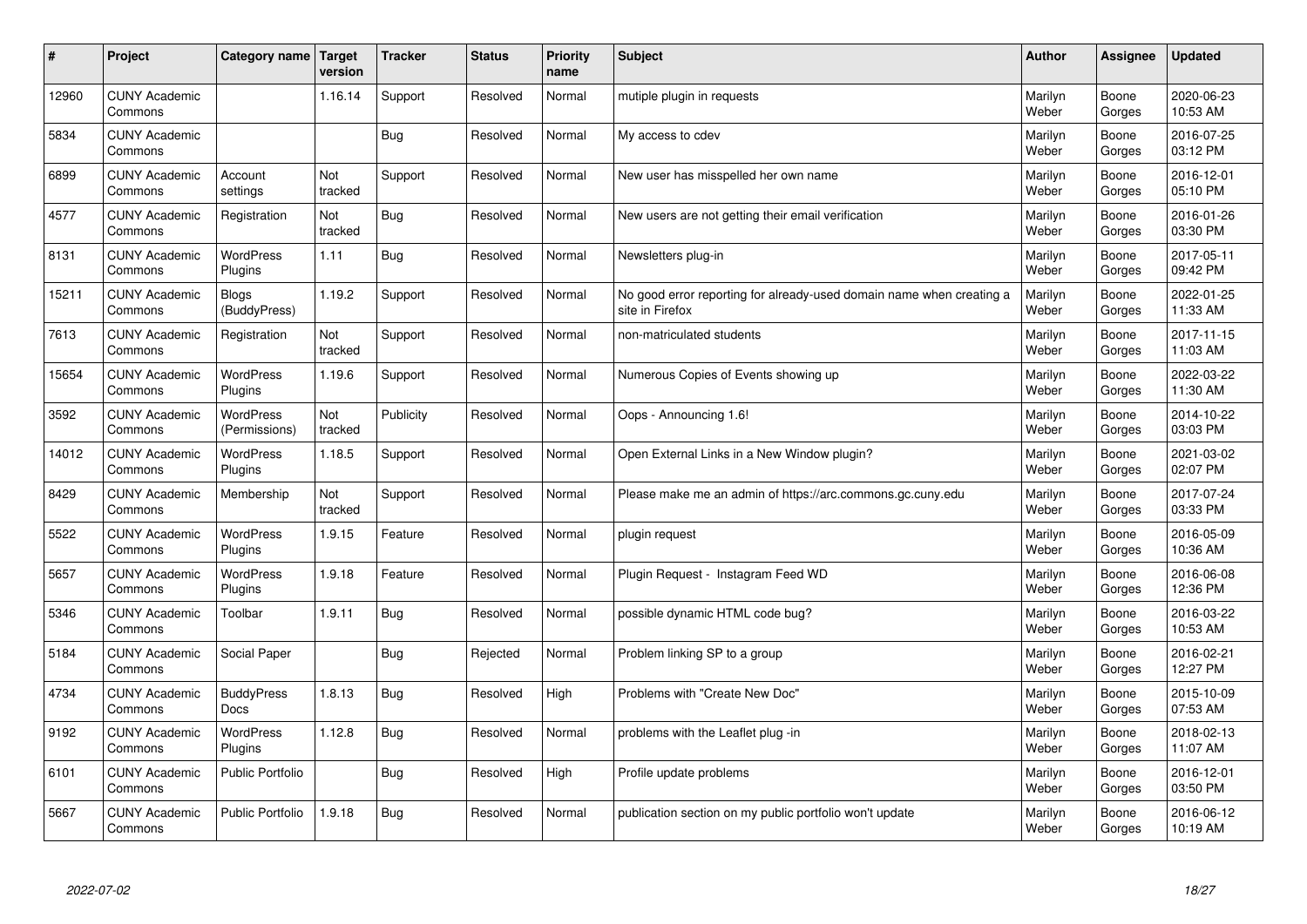| #     | Project                         | Category name   Target       | version           | <b>Tracker</b> | <b>Status</b> | <b>Priority</b><br>name | <b>Subject</b>                                                    | <b>Author</b>    | Assignee        | <b>Updated</b>         |
|-------|---------------------------------|------------------------------|-------------------|----------------|---------------|-------------------------|-------------------------------------------------------------------|------------------|-----------------|------------------------|
| 5969  | <b>CUNY Academic</b><br>Commons | Registration                 | 1.9.27            | Bug            | Resolved      | Normal                  | Queens students unable to join                                    | Marilyn<br>Weber | Boone<br>Gorges | 2016-09-04<br>09:41 PM |
| 4496  | <b>CUNY Academic</b><br>Commons | cuny.is                      | 1.8.9             | Bug            | Resolved      | Normal                  | Quick links broken?                                               | Marilyn<br>Weber | Boone<br>Gorges | 2015-08-28<br>10:39 AM |
| 9949  | <b>CUNY Academic</b><br>Commons |                              | 1.13.4            | Support        | Resolved      | Normal                  | raise storage space limit?                                        | Marilyn<br>Weber | Boone<br>Gorges | 2018-06-26<br>12:00 PM |
| 5072  | <b>CUNY Academic</b><br>Commons |                              |                   | Feature        | Duplicate     | Normal                  | redirect shortcode handler                                        | Marilyn<br>Weber | Boone<br>Gorges | 2016-01-07<br>12:34 PM |
| 3593  | <b>CUNY Academic</b><br>Commons | Registration                 | 1.7.2             | Bug            | Resolved      | High                    | registration problems                                             | Marilyn<br>Weber | Boone<br>Gorges | 2014-11-01<br>02:57 PM |
| 5799  | <b>CUNY Academic</b><br>Commons | <b>Blogs</b><br>(BuddyPress) | Not<br>tracked    | Feature        | Resolved      | Normal                  | removing one's own access to sites?                               | Marilyn<br>Weber | Boone<br>Gorges | 2016-07-26<br>01:55 PM |
| 12999 | <b>CUNY Academic</b><br>Commons |                              | 1.18.1            | Support        | Resolved      | Normal                  | request for Dentist theme                                         | Marilyn<br>Weber | Boone<br>Gorges | 2020-12-22<br>03:31 PM |
| 5302  | <b>CUNY Academic</b><br>Commons | <b>WordPress</b><br>Plugins  | 1.9.10            | Feature        | Resolved      | Normal                  | request for WP Gallery Custom Links plug-in                       | Marilyn<br>Weber | Boone<br>Gorges | 2016-03-11<br>09:20 PM |
| 3466  | <b>CUNY Academic</b><br>Commons | Membership                   | 1.6.16            | Feature        | Resolved      | Normal                  | restricting undergrad registration                                | Marilyn<br>Weber | Boone<br>Gorges | 2014-09-18<br>12:02 AM |
| 6025  | <b>CUNY Academic</b><br>Commons | Search                       | Not<br>tracked    | Bug            | Resolved      | Normal                  | Search function not working                                       | Marilyn<br>Weber | Boone<br>Gorges | 2016-10-12<br>09:41 AM |
| 5052  | <b>CUNY Academic</b><br>Commons | Social Paper                 | Future<br>release | Feature        | New           | Low                     | Sentence by sentence or line by line comments (SP suggestion #3)  | Marilyn<br>Weber | Boone<br>Gorges | 2016-02-11<br>10:24 PM |
| 14265 | <b>CUNY Academic</b><br>Commons | <b>WordPress</b><br>Plugins  | 1.18.10           | Support        | Resolved      | Normal                  | separate the tag cloud in the blog sidebar                        | Marilyn<br>Weber | Boone<br>Gorges | 2021-05-12<br>05:19 PM |
| 3029  | <b>CUNY Academic</b><br>Commons | cuny.is                      | Not<br>tracked    | Support        | Resolved      | Normal                  | shortlink request                                                 | Marilyn<br>Weber | Boone<br>Gorges | 2014-02-12<br>10:03 AM |
| 3001  | <b>CUNY Academic</b><br>Commons | WordPress<br>(misc)          | Not<br>tracked    | Support        | Resolved      | Normal                  | shortlink requested                                               | Marilyn<br>Weber | Boone<br>Gorges | 2014-01-30<br>01:26 PM |
| 5713  | <b>CUNY Academic</b><br>Commons | <b>WordPress</b><br>(misc)   | Not<br>tracked    | <b>Bug</b>     | Abandoned     | High                    | Site freezing                                                     | Marilyn<br>Weber | Boone<br>Gorges | 2017-11-15<br>10:58 AM |
| 11865 | <b>CUNY Academic</b><br>Commons | Onboarding                   | 1.15.10           | Bug            | Resolved      | Normal                  | Site name not appearing in "Membership" lists of Invitation modal | Marilyn<br>Weber | Boone<br>Gorges | 2019-09-24<br>11:09 AM |
| 6107  | <b>CUNY Academic</b><br>Commons |                              |                   | Bug            | Resolved      | High                    | site redirect?                                                    | Marilyn<br>Weber | Boone<br>Gorges | 2016-09-29<br>03:45 PM |
| 7700  | <b>CUNY Academic</b><br>Commons |                              | Not<br>tracked    | Support        | Abandoned     | Normal                  | slow loading Page on site                                         | Marilyn<br>Weber | Boone<br>Gorges | 2017-11-15<br>11:02 AM |
| 14075 | <b>CUNY Academic</b><br>Commons | <b>WordPress</b><br>Plugins  | Not<br>tracked    | Bug            | Resolved      | Normal                  | sludigitalportfolios.commons.gc.cuny.edu                          | Marilyn<br>Weber | Boone<br>Gorges | 2021-03-01<br>10:46 AM |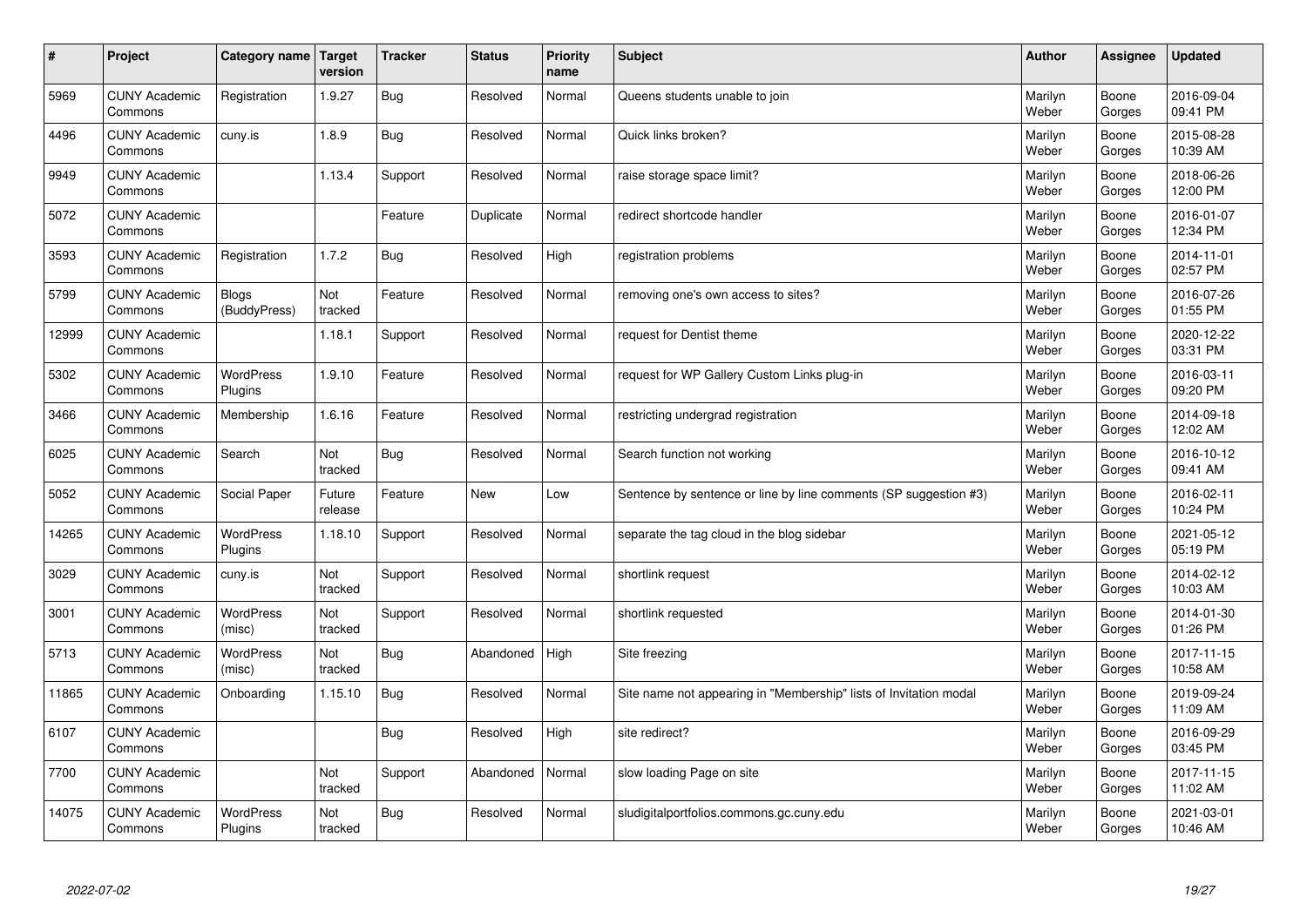| $\sharp$ | Project                         | Category name   Target            | version        | <b>Tracker</b> | <b>Status</b> | <b>Priority</b><br>name | <b>Subject</b>                                        | <b>Author</b>    | Assignee        | <b>Updated</b>         |
|----------|---------------------------------|-----------------------------------|----------------|----------------|---------------|-------------------------|-------------------------------------------------------|------------------|-----------------|------------------------|
| 14019    | <b>CUNY Academic</b><br>Commons | <b>WordPress</b><br>Plugins       | 1.18.5         | Bug            | Resolved      | Normal                  | smorales.commons.gc.cuny.edu                          | Marilyn<br>Weber | Boone<br>Gorges | 2021-02-23<br>11:06 AM |
| 9275     | <b>CUNY Academic</b><br>Commons |                                   |                | Support        | Rejected      | Normal                  | soft chalk page?                                      | Marilyn<br>Weber | Boone<br>Gorges | 2018-04-09<br>10:37 AM |
| 4649     | <b>CUNY Academic</b><br>Commons | Registration                      | Not<br>tracked | Bug            | Resolved      | Urgent                  | Submit button has disappeared                         | Marilyn<br>Weber | Boone<br>Gorges | 2015-09-22<br>11:47 AM |
| 5621     | <b>CUNY Academic</b><br>Commons | <b>WordPress</b><br>Plugins       | 1.9.17         | Feature        | Resolved      | Normal                  | Taxonomy plugin request                               | Marilyn<br>Weber | Boone<br>Gorges | 2016-06-01<br>11:28 PM |
| 7685     | <b>CUNY Academic</b><br>Commons | Password<br>Reset                 | Not<br>tracked | Support        | Resolved      | Normal                  | temporary password                                    | Marilyn<br>Weber | Boone<br>Gorges | 2017-02-15<br>07:36 PM |
| 3136     | <b>CUNY Academic</b><br>Commons | WordPress<br>Plugins              |                | Bug            | Rejected      | Normal                  | The Easy Rotator                                      | Marilyn<br>Weber | Boone<br>Gorges | 2014-04-01<br>10:26 PM |
| 4965     | <b>CUNY Academic</b><br>Commons | WordPress<br><b>Themes</b>        | Not<br>tracked | Feature        | Resolved      | Normal                  | Theme requested                                       | Marilyn<br>Weber | Boone<br>Gorges | 2016-02-24<br>09:46 PM |
| 10407    | <b>CUNY Academic</b><br>Commons |                                   | Not<br>tracked | Support        | Resolved      | Normal                  | toolbar problem                                       | Marilyn<br>Weber | Boone<br>Gorges | 2018-10-23<br>10:52 AM |
| 12905    | <b>CUNY Academic</b><br>Commons |                                   | 1.16.14        | Support        | Resolved      | Normal                  | trouble embedding a flipbook from Flipsnack           | Marilyn<br>Weber | Boone<br>Gorges | 2020-06-23<br>10:53 AM |
| 5436     | <b>CUNY Academic</b><br>Commons |                                   | Not<br>tracked | Bug            | Resolved      | Normal                  | Trying to change email settings for                   | Marilyn<br>Weber | Boone<br>Gorges | 2016-04-21<br>10:12 PM |
| 3533     | <b>CUNY Academic</b><br>Commons | Group<br>Invitations              | 1.7.8          | <b>Bug</b>     | Resolved      | Low                     | Trying to invite member to a new group                | Marilyn<br>Weber | Boone<br>Gorges | 2015-04-01<br>09:13 PM |
| 3197     | <b>CUNY Academic</b><br>Commons | Groups (misc)                     | 1.6.4          | Bug            | Resolved      | Normal                  | trying to set up a hidden group blog with no RSS feed | Marilyn<br>Weber | Boone<br>Gorges | 2014-05-21<br>09:39 PM |
| 3071     | <b>CUNY Academic</b><br>Commons | WordPress<br><b>Themes</b>        | 1.5.22         | Bug            | Resolved      | Normal                  | Twenty Fourteen theme differences                     | Marilyn<br>Weber | Boone<br>Gorges | 2014-04-01<br>08:18 PM |
| 12165    | <b>CUNY Academic</b><br>Commons | <b>BuddyPress</b><br>(misc)       | Not<br>tracked | Support        | Resolved      | Normal                  | two reports of Profile problems                       | Marilyn<br>Weber | Boone<br>Gorges | 2019-12-04<br>05:06 PM |
| 13929    | <b>CUNY Academic</b><br>Commons |                                   | 1.18.4         | Support        | Resolved      | Normal                  | update error message                                  | Marilyn<br>Weber | Boone<br>Gorges | 2021-02-09<br>11:05 AM |
| 3116     | <b>CUNY Academic</b><br>Commons | <b>WordPress</b><br>(Permissions) |                | Bug            | Resolved      | Normal                  | Updating the FAQ page                                 | Marilyn<br>Weber | Boone<br>Gorges | 2014-04-01<br>10:12 PM |
| 6091     | <b>CUNY Academic</b><br>Commons | Group<br>Invitations              | Not<br>tracked | Bug            | Resolved      | Normal                  | User cannot re-join a group                           | Marilyn<br>Weber | Boone<br>Gorges | 2016-09-28<br>01:47 PM |
| 4831     | <b>CUNY Academic</b><br>Commons | Public Portfolio                  | 1.9.4          | <b>Bug</b>     | Resolved      | Normal                  | User cannot update profile                            | Marilyn<br>Weber | Boone<br>Gorges | 2016-01-11<br>10:46 PM |
| 7724     | <b>CUNY Academic</b><br>Commons |                                   | Not<br>tracked | Support        | Abandoned     | Normal                  | User name confusion                                   | Marilyn<br>Weber | Boone<br>Gorges | 2017-11-15<br>11:12 AM |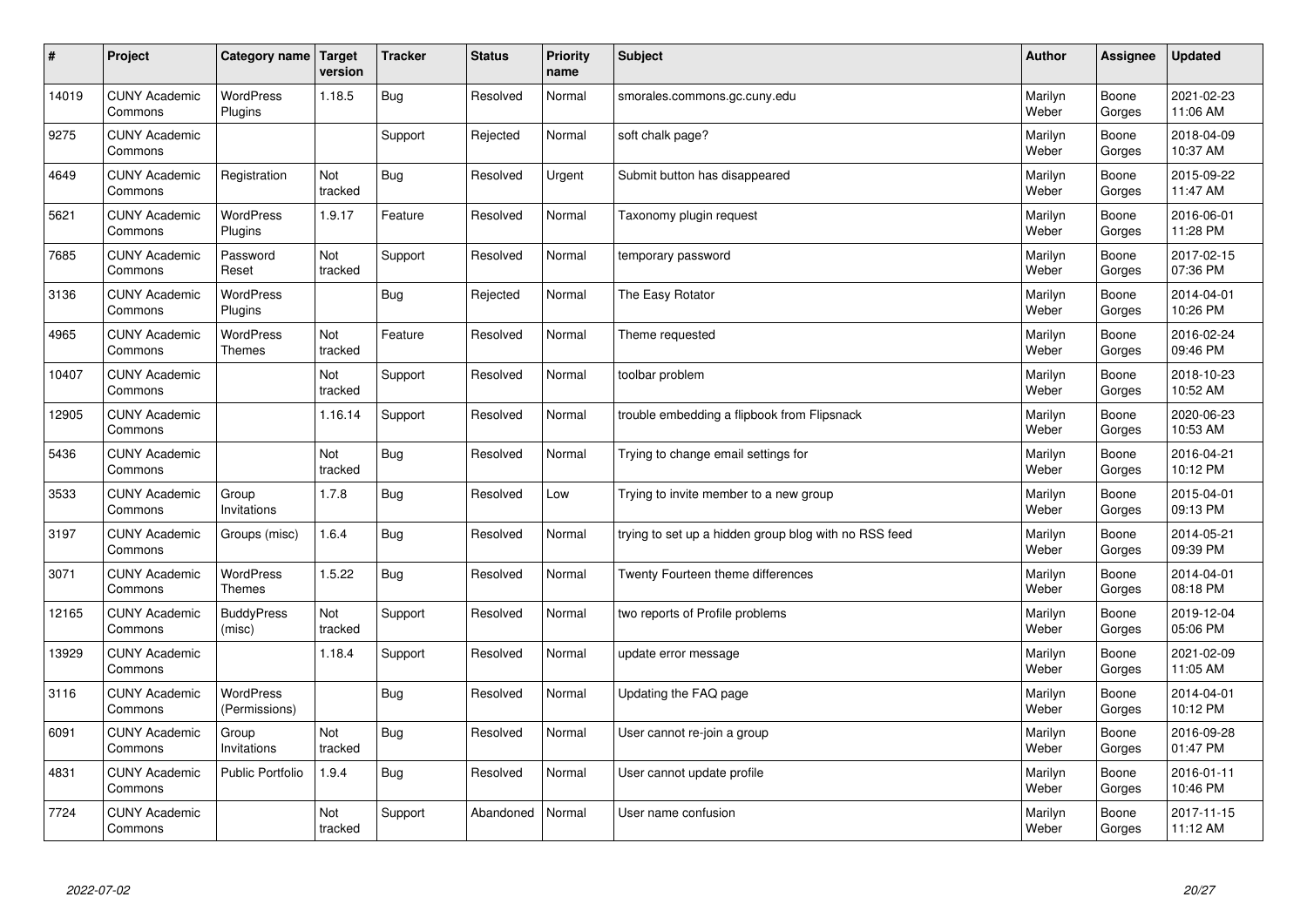| $\sharp$ | Project                         | Category name   Target      | version           | <b>Tracker</b> | <b>Status</b> | <b>Priority</b><br>name | <b>Subject</b>                                                                        | <b>Author</b>    | Assignee           | <b>Updated</b>         |
|----------|---------------------------------|-----------------------------|-------------------|----------------|---------------|-------------------------|---------------------------------------------------------------------------------------|------------------|--------------------|------------------------|
| 7223     | <b>CUNY Academic</b><br>Commons | Membership                  | Not<br>tracked    | Bug            | Resolved      | Normal                  | User with two profiles would like to merge them                                       | Marilyn<br>Weber | Boone<br>Gorges    | 2017-01-10<br>02:07 PM |
| 7771     | <b>CUNY Academic</b><br>Commons | Membership                  | Not<br>tracked    | Support        | Resolved      | Normal                  | User would like to be uncoupled from sites                                            | Marilyn<br>Weber | Boone<br>Gorges    | 2017-03-09<br>12:38 PM |
| 15241    | <b>CUNY Academic</b><br>Commons | Onboarding                  | 1.19.3            | Design/UX      | Resolved      | Normal                  | white on gray                                                                         | Marilyn<br>Weber | Boone<br>Gorges    | 2022-02-08<br>02:38 PM |
| 5872     | <b>CUNY Academic</b><br>Commons | Server                      | Not<br>tracked    | Bug            | Resolved      | Immediate               | Whole Commons is down                                                                 | Marilyn<br>Weber | Boone<br>Gorges    | 2016-08-12<br>12:04 AM |
| 5176     | <b>CUNY Academic</b><br>Commons | <b>Public Portfolio</b>     | 1.9.6             | Bug            | Resolved      | Normal                  | Widgets in Profile not saving                                                         | Marilyn<br>Weber | Boone<br>Gorges    | 2016-02-01<br>11:07 AM |
| 3041     | <b>CUNY Academic</b><br>Commons | <b>Ground Control</b>       | Not<br>tracked    | Publicity      | Resolved      | Normal                  | <b>Ground Control</b>                                                                 | Marilyn<br>Weber | <b>Chris Stein</b> | 2016-01-26<br>04:52 PM |
| 5345     | <b>CUNY Academic</b><br>Commons | Social Paper                | 1.9.17            | Feature        | Rejected      | Normal                  | Plus symbol problem in SP                                                             | Marilyn<br>Weber | Christian<br>Wach  | 2016-05-27<br>04:26 AM |
| 4340     | <b>CUNY Academic</b><br>Commons | WordPress -<br>Media        | 1.8.14            | Feature        | Resolved      | Normal                  | embedding a video                                                                     | Marilyn<br>Weber | Daniel<br>Jones    | 2015-10-20<br>12:01 AM |
| 3036     | <b>CUNY Academic</b><br>Commons | <b>Ground Control</b>       | Not<br>tracked    | Publicity      | Deferred      | Normal                  | <b>Ground Control</b>                                                                 | Marilyn<br>Weber | Dominic<br>Giglio  | 2015-03-21<br>09:10 PM |
| 9835     | <b>CUNY Academic</b><br>Commons | Group Forums                | Future<br>release | Bug            | Assigned      | Normal                  | add a "like" function?                                                                | Marilyn<br>Weber | Erik<br>Trainer    | 2018-06-05<br>01:49 PM |
| 13878    | <b>CUNY Academic</b><br>Commons | Group cloning               | 1.18.4            | Support        | Resolved      | High                    | When creating Group + Site and choosing 'Clone existing', cannot<br>advance to step 2 | Marilyn<br>Weber | Jeremy<br>Felt     | 2021-02-02<br>11:02 AM |
| 8289     | <b>CUNY Academic</b><br>Commons |                             | Not<br>tracked    | Support        | Resolved      | Normal                  | removing my access to sites                                                           | Marilyn<br>Weber | Luke<br>Waltzer    | 2017-06-19<br>12:40 PM |
| 5319     | <b>CUNY Academic</b><br>Commons |                             | Not<br>tracked    | Bug            | Resolved      | Normal                  | <b>Broken URL</b>                                                                     | Marilyn<br>Weber | Marilyn<br>Weber   | 2017-11-15<br>05:46 PM |
| 3417     | <b>CUNY Academic</b><br>Commons | <b>BuddyPress</b><br>(misc) | Not<br>tracked    | Bug            | Rejected      | High                    | copying two commons groups                                                            | Marilyn<br>Weber | Marilyn<br>Weber   | 2014-11-05<br>09:56 AM |
| 5083     | <b>CUNY Academic</b><br>Commons | <b>WordPress</b><br>Plugins | 1.9.5             | Support        | Rejected      | Normal                  | creating a shortcode for the iframe code of the google form                           | Marilyn<br>Weber | Marilyn<br>Weber   | 2016-01-12<br>04:25 PM |
| 12382    | <b>CUNY Academic</b><br>Commons | Membership                  | Not<br>tracked    | Support        | <b>New</b>    | Normal                  | Email request change                                                                  | Marilyn<br>Weber | Marilyn<br>Weber   | 2020-02-06<br>12:56 PM |
| 5875     | <b>CUNY Academic</b><br>Commons | WordPress<br>Plugins        | Not<br>tracked    | Bug            | Resolved      | Normal                  | Events Calendar garbled in IE                                                         | Marilyn<br>Weber | Marilyn<br>Weber   | 2017-11-15<br>05:45 PM |
| 5019     | <b>CUNY Academic</b><br>Commons | Registration                | Not<br>tracked    | Support        | Resolved      | Normal                  | Forgotten password for user with new email address                                    | Marilyn<br>Weber | Marilyn<br>Weber   | 2015-12-11<br>04:18 PM |
| 3035     | <b>CUNY Academic</b><br>Commons | <b>Ground Control</b>       | Not<br>tracked    | Publicity      | Deferred      | Normal                  | Ground Control article                                                                | Marilyn<br>Weber | Marilyn<br>Weber   | 2015-03-21<br>08:54 PM |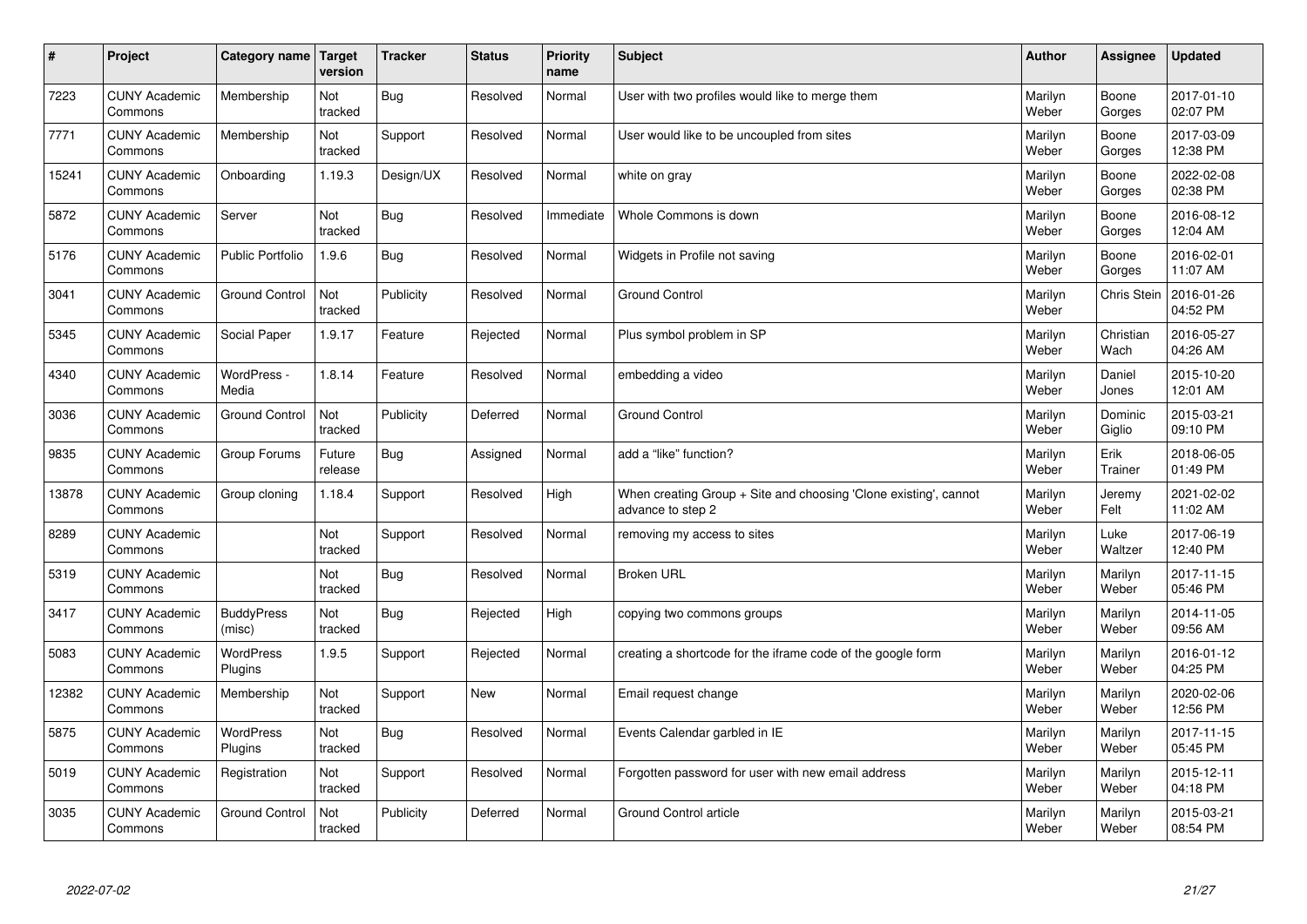| #     | Project                         | Category name               | Target<br>version | <b>Tracker</b> | <b>Status</b> | <b>Priority</b><br>name | <b>Subject</b>                                 | <b>Author</b>    | Assignee         | <b>Updated</b>         |
|-------|---------------------------------|-----------------------------|-------------------|----------------|---------------|-------------------------|------------------------------------------------|------------------|------------------|------------------------|
| 10932 | <b>CUNY Academic</b><br>Commons |                             |                   | Support        | Resolved      | Normal                  | add me as admin to meenaalexander.com          | Marilyn<br>Weber | Matt Gold        | 2019-01-09<br>02:12 PM |
| 9535  | <b>CUNY Academic</b><br>Commons |                             | Not<br>tracked    | Support        | Resolved      | Normal                  | admin for https://video.commons.gc.cuny.edu/?  | Marilyn<br>Weber | Matt Gold        | 2018-04-13<br>05:06 PM |
| 12346 | <b>CUNY Academic</b><br>Commons | Redmine                     |                   | Support        | Resolved      | Normal                  | another Redmine request                        | Marilyn<br>Weber | Matt Gold        | 2020-01-30<br>08:20 PM |
| 8924  | <b>CUNY Academic</b><br>Commons | <b>WordPress</b><br>Plugins | 1.12.4            | <b>Bug</b>     | Resolved      | Normal                  | auto-remove feature on http://pcp.gc.cuny.edu  | Marilyn<br>Weber | Matt Gold        | 2017-12-04<br>10:18 AM |
| 3530  | <b>CUNY Academic</b><br>Commons | Server                      | Not<br>tracked    | <b>Bug</b>     | Resolved      | High                    | Commons running very slowly/ "connection lost" | Marilyn<br>Weber | <b>Matt Gold</b> | 2014-10-08<br>09:34 AM |
| 5968  | <b>CUNY Academic</b><br>Commons | Membership                  | Not<br>tracked    | Bug            | Resolved      | Normal                  | Deleting account without knowing password      | Marilyn<br>Weber | Matt Gold        | 2017-11-15<br>06:19 PM |
| 13085 | <b>CUNY Academic</b><br>Commons | Domain<br>Mapping           | Not<br>tracked    | Support        | Resolved      | Normal                  | domain mapping request                         | Marilyn<br>Weber | Matt Gold        | 2020-07-28<br>03:33 PM |
| 6175  | <b>CUNY Academic</b><br>Commons | Account<br>settings         |                   | Support        | Resolved      | Normal                  | Email address (user cannot access old)         | Marilyn<br>Weber | Matt Gold        | 2016-11-29<br>06:31 PM |
| 9823  | <b>CUNY Academic</b><br>Commons | Account<br>settings         | Not<br>tracked    | Support        | Resolved      | Normal                  | email change                                   | Marilyn<br>Weber | Matt Gold        | 2018-05-23<br>01:58 PM |
| 9162  | <b>CUNY Academic</b><br>Commons | Registration                | Not<br>tracked    | Support        | Resolved      | Normal                  | email change due to user error                 | Marilyn<br>Weber | Matt Gold        | 2018-02-13<br>11:11 AM |
| 9477  | <b>CUNY Academic</b><br>Commons | Account<br>settings         |                   | Support        | Resolved      | Normal                  | email change request                           | Marilyn<br>Weber | Matt Gold        | 2018-03-24<br>08:53 AM |
| 9787  | <b>CUNY Academic</b><br>Commons | Registration                |                   | Support        | Resolved      | Normal                  | email change request                           | Marilyn<br>Weber | Matt Gold        | 2018-05-16<br>09:55 PM |
| 9928  | <b>CUNY Academic</b><br>Commons | Account<br>settings         |                   | Support        | Resolved      | Normal                  | email change request from former student       | Marilyn<br>Weber | Matt Gold        | 2018-06-14<br>10:20 AM |
| 10256 | <b>CUNY Academic</b><br>Commons |                             |                   | Support        | Resolved      | Normal                  | email change requested                         | Marilyn<br>Weber | Matt Gold        | 2018-08-29<br>02:52 PM |
| 9134  | <b>CUNY Academic</b><br>Commons | Membership                  | Not<br>tracked    | Support        | Abandoned     | Normal                  | former user                                    | Marilyn<br>Weber | Matt Gold        | 2019-09-18<br>10:26 AM |
| 10266 | <b>CUNY Academic</b><br>Commons |                             |                   | Support        | Resolved      | Normal                  | GC email change requested                      | Marilyn<br>Weber | Matt Gold        | 2018-08-30<br>03:07 PM |
| 3038  | <b>CUNY Academic</b><br>Commons | <b>Ground Control</b>       | Not<br>tracked    | Publicity      | Resolved      | Normal                  | <b>Ground Control</b>                          | Marilyn<br>Weber | Matt Gold        | 2016-01-26<br>05:10 PM |
| 6851  | <b>CUNY Academic</b><br>Commons | Redmine                     | Not<br>tracked    | Support        | Resolved      | Normal                  | How do I help users join Redmine?              | Marilyn<br>Weber | Matt Gold        | 2016-11-28<br>10:16 AM |
| 7619  | <b>CUNY Academic</b><br>Commons | Membership                  | Not<br>tracked    | Support        | Resolved      | Normal                  | outside users for a site that isn't a class?   | Marilyn<br>Weber | Matt Gold        | 2017-11-15<br>06:18 PM |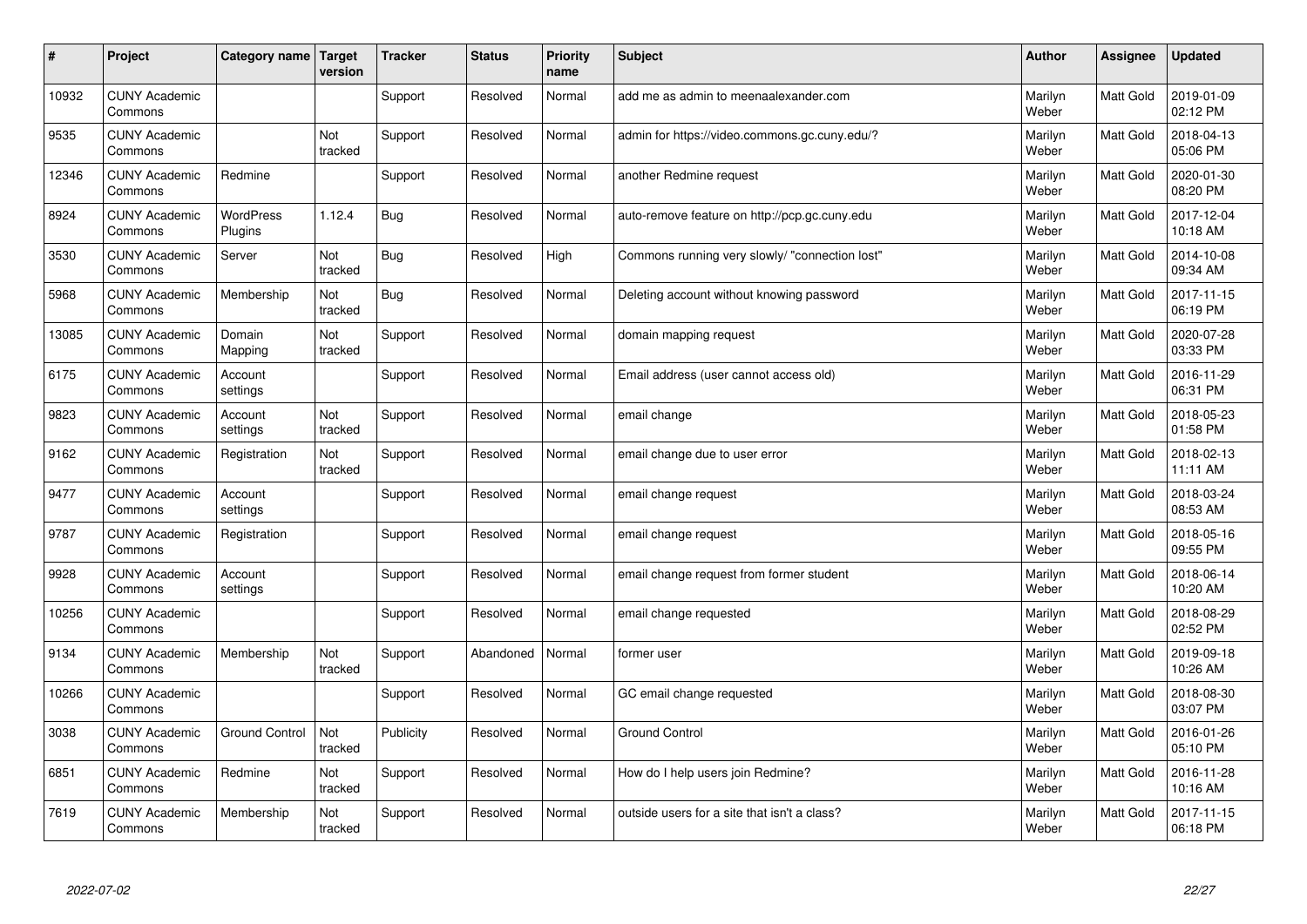| $\vert$ # | Project                         | Category name Target          | version           | <b>Tracker</b> | <b>Status</b>        | <b>Priority</b><br>name | <b>Subject</b>                                | <b>Author</b>    | <b>Assignee</b>  | <b>Updated</b>         |
|-----------|---------------------------------|-------------------------------|-------------------|----------------|----------------------|-------------------------|-----------------------------------------------|------------------|------------------|------------------------|
| 6815      | <b>CUNY Academic</b><br>Commons | Password<br>Reset             | Not<br>tracked    | Support        | Resolved             | Normal                  | password reset requested                      | Marilyn<br>Weber | <b>Matt Gold</b> | 2016-11-22<br>10:30 AM |
| 8607      | <b>CUNY Academic</b><br>Commons |                               | Not<br>tracked    | Support        | <b>New</b>           | Normal                  | Paypal?                                       | Marilyn<br>Weber | <b>Matt Gold</b> | 2018-05-15<br>01:37 PM |
| 8906      | <b>CUNY Academic</b><br>Commons | Redmine                       | Not<br>tracked    | Support        | Resolved             | Normal                  | Redmine access?                               | Marilyn<br>Weber | Matt Gold        | 2017-11-13<br>06:02 PM |
| 6656      | <b>CUNY Academic</b><br>Commons | Support                       | Not<br>tracked    | Support        | Resolved             | Normal                  | Remove user profile                           | Marilyn<br>Weber | Matt Gold        | 2016-11-10<br>02:18 PM |
| 12334     | <b>CUNY Academic</b><br>Commons |                               |                   | Support        | Resolved             | Normal                  | request for a Redmine account                 | Marilyn<br>Weber | Matt Gold        | 2020-01-30<br>12:01 PM |
| 11294     | <b>CUNY Academic</b><br>Commons | Account<br>settings           | Not<br>tracked    | Support        | Resolved             | Normal                  | student emgail change                         | Marilyn<br>Weber | Matt Gold        | 2019-04-07<br>09:11 PM |
| 6812      | <b>CUNY Academic</b><br>Commons |                               | Not<br>tracked    | Support        | Resolved             | Normal                  | User cannot change email                      | Marilyn<br>Weber | Matt Gold        | 2016-12-01<br>06:24 PM |
| 9659      | <b>CUNY Academic</b><br>Commons | Account<br>settings           |                   | Support        | Resolved             | Normal                  | user email change                             | Marilyn<br>Weber | Matt Gold        | 2018-04-24<br>12:08 PM |
| 5772      | <b>CUNY Academic</b><br>Commons | Membership                    | Not<br>tracked    | Support        | Resolved             | Normal                  | User email change and forgotten password      | Marilyn<br>Weber | Matt Gold        | 2017-11-15<br>06:18 PM |
| 10227     | <b>CUNY Academic</b><br>Commons |                               |                   | Support        | Resolved             | Normal                  | user incorrectly entered her email address    | Marilyn<br>Weber | Matt Gold        | 2018-08-26<br>08:55 PM |
| 6866      | <b>CUNY Academic</b><br>Commons |                               | Not<br>tracked    | Support        | Resolved             | Normal                  | User would like to have her account deleted   | Marilyn<br>Weber | Matt Gold        | 2017-11-15<br>05:49 PM |
| 9927      | <b>CUNY Academic</b><br>Commons | Membership                    | Not<br>tracked    | Support        | Resolved             | Normal                  | wrong email used                              | Marilyn<br>Weber | Matt Gold        | 2018-06-14<br>10:21 AM |
| 3040      | <b>CUNY Academic</b><br>Commons | <b>Ground Control</b>         | Not<br>tracked    | Publicity      | Resolved             | Normal                  | <b>Ground Control</b>                         | Marilyn<br>Weber | Micki<br>Kaufman | 2016-01-26<br>05:16 PM |
| 5991      | <b>CUNY Academic</b><br>Commons | Email<br><b>Notifications</b> | Future<br>release | Support        | Resolved             | Normal                  | change format of autogenerated blog emails    | Marilyn<br>Weber | Paige<br>Dupont  | 2018-01-12<br>02:55 PM |
| 12741     | <b>CUNY Academic</b><br>Commons | <b>WordPress</b><br>Plugins   | Not<br>tracked    | Support        | Reporter<br>Feedback | Normal                  | Tableau Public Viz Block                      | Marilyn<br>Weber | Raymond<br>Hoh   | 2020-05-12<br>11:00 AM |
| 15978     | <b>CUNY Academic</b><br>Commons | WordPress -<br>Media          | 2.0.2             | Support        | Resolved             | Normal                  | tex files?                                    | Marilyn<br>Weber | Raymond<br>Hoh   | 2022-06-28<br>09:09 PM |
| 11634     | <b>CUNY Academic</b><br>Commons | WordPress<br>(misc)           | Not<br>tracked    | <b>Bug</b>     | Rejected             | Normal                  | 'Insert Read More Tag" working oddly          | Marilyn<br>Weber | Raymond<br>Hoh   | 2019-07-15<br>11:48 PM |
| 16172     | <b>CUNY Academic</b><br>Commons | <b>WordPress</b><br>(misc)    | 2.0.2             | Bug            | Resolved             | Normal                  | 'Lost your password" link not in error messge | Marilyn<br>Weber | Raymond<br>Hoh   | 2022-06-14<br>09:21 PM |
| 8620      | <b>CUNY Academic</b><br>Commons | ZenDesk                       | 1.11.11           | Bug            | Resolved             | High                    | 'Send us a message" not working               | Marilyn<br>Weber | Raymond<br>Hoh   | 2017-08-29<br>04:13 PM |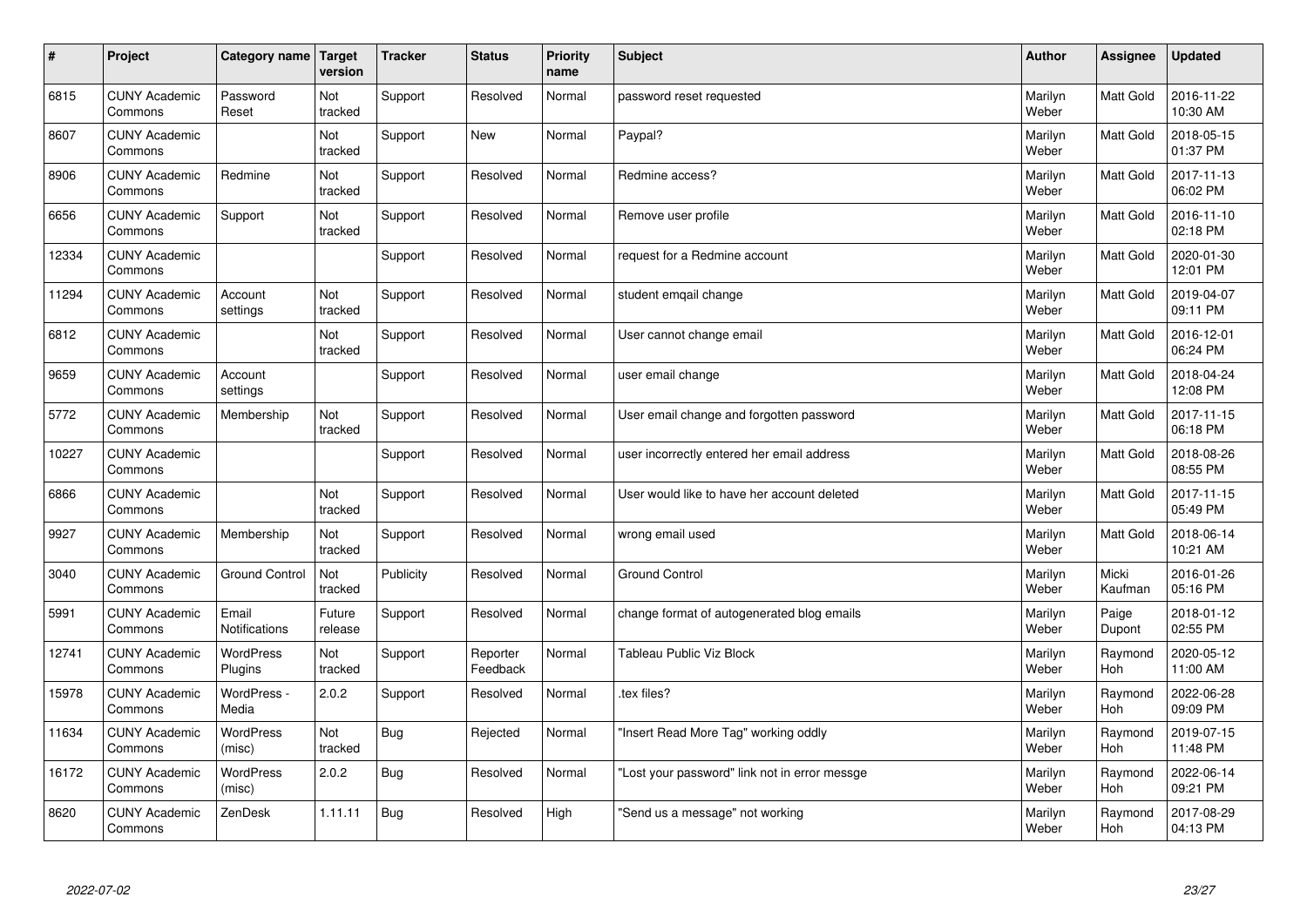| $\sharp$ | Project                         | Category name   Target      | version        | <b>Tracker</b> | <b>Status</b>        | <b>Priority</b><br>name | <b>Subject</b>                                                                 | <b>Author</b>    | <b>Assignee</b> | <b>Updated</b>         |
|----------|---------------------------------|-----------------------------|----------------|----------------|----------------------|-------------------------|--------------------------------------------------------------------------------|------------------|-----------------|------------------------|
| 11453    | <b>CUNY Academic</b><br>Commons | <b>WordPress</b><br>(misc)  | 1.15.2         | <b>Bug</b>     | Resolved             | Normal                  | 403 error on Firefox                                                           | Marilyn<br>Weber | Raymond<br>Hoh  | 2019-05-28<br>11:46 AM |
| 6599     | <b>CUNY Academic</b><br>Commons | ZenDesk                     | 1.10           | <b>Bug</b>     | Duplicate            | Urgent                  | Accept Friend button not working                                               | Marilyn<br>Weber | Raymond<br>Hoh  | 2016-11-04<br>06:35 PM |
| 6602     | <b>CUNY Academic</b><br>Commons | ZenDesk                     | 1.10           | <b>Bug</b>     | Resolved             | High                    | Add Friend button not working                                                  | Marilyn<br>Weber | Raymond<br>Hoh  | 2016-11-04<br>12:14 PM |
| 13238    | <b>CUNY Academic</b><br>Commons | WordPress -<br>Media        | 1.17.3         | Support        | Resolved             | Normal                  | allow ppsx file?                                                               | Marilyn<br>Weber | Raymond<br>Hoh  | 2020-09-10<br>11:46 AM |
| 14344    | <b>CUNY Academic</b><br>Commons | Domain<br>Mapping           | Not<br>tracked | Support        | Resolved             | Normal                  | arabstages.org site down                                                       | Marilyn<br>Weber | Raymond<br>Hoh  | 2021-04-19<br>01:42 PM |
| 9078     | <b>CUNY Academic</b><br>Commons | <b>WordPress</b><br>Plugins | 1.12.7         | Support        | Resolved             | Normal                  | arcgis web maps?                                                               | Marilyn<br>Weber | Raymond<br>Hoh  | 2018-01-23<br>11:11 AM |
| 14129    | <b>CUNY Academic</b><br>Commons | Onboarding                  | 1.18.6         | Support        | Resolved             | Normal                  | can only see some invites sent                                                 | Marilyn<br>Weber | Raymond<br>Hoh  | 2021-04-09<br>09:00 AM |
| 9340     | <b>CUNY Academic</b><br>Commons | WordPress<br>Plugins        | 1.12.10        | Bug            | Resolved             | Normal                  | change the web preview?                                                        | Marilyn<br>Weber | Raymond<br>Hoh  | 2018-03-13<br>11:50 AM |
| 12395    | <b>CUNY Academic</b><br>Commons | Spam/Spam<br>Prevention     | Not<br>tracked | Support        | Resolved             | Normal                  | comments again being blocked                                                   | Marilyn<br>Weber | Raymond<br>Hoh  | 2020-03-10<br>11:13 AM |
| 11149    | <b>CUNY Academic</b><br>Commons |                             | Not<br>tracked | Support        | Reporter<br>Feedback | Normal                  | comments getting blocked                                                       | Marilyn<br>Weber | Raymond<br>Hoh  | 2019-03-26<br>11:40 AM |
| 13328    | <b>CUNY Academic</b><br>Commons | Group Forums                | Not<br>tracked | <b>Bug</b>     | Reporter<br>Feedback | Normal                  | cross-posting in two related groups                                            | Marilyn<br>Weber | Raymond<br>Hoh  | 2020-09-15<br>10:39 PM |
| 13947    | <b>CUNY Academic</b><br>Commons | WordPress<br>Plugins        | 1.18.4         | Bug            | Resolved             | Normal                  | Elementor plugin problem                                                       | Marilyn<br>Weber | Raymond<br>Hoh  | 2021-02-08<br>09:34 PM |
| 14077    | <b>CUNY Academic</b><br>Commons | <b>WordPress</b><br>Plugins | 1.18.7         | Support        | Resolved             | Normal                  | Elementor Pro plugin for the slider                                            | Marilyn<br>Weber | Raymond<br>Hoh  | 2021-03-23<br>11:43 AM |
| 14889    | <b>CUNY Academic</b><br>Commons | Events                      | 1.19.0         | Support        | Resolved             | Normal                  | events in group - can they be edited by all admins?                            | Marilyn<br>Weber | Raymond<br>Hoh  | 2021-12-13<br>03:31 PM |
| 13341    | <b>CUNY Academic</b><br>Commons | Group Forums                | 1.17.4         | <b>Bug</b>     | Resolved             | Normal                  | Forum reply problems                                                           | Marilyn<br>Weber | Raymond<br>Hoh  | 2020-09-22<br>12:08 PM |
| 5448     | <b>CUNY Academic</b><br>Commons | Email<br>Notifications      | 1.10.2         | <b>Bug</b>     | Rejected             | Normal                  | garbled CAC activity digests                                                   | Marilyn<br>Weber | Raymond<br>Hoh  | 2016-11-20<br>02:38 AM |
| 12487    | <b>CUNY Academic</b><br>Commons | Group Forums                | 1.16.7         | <b>Bug</b>     | Resolved             | Normal                  | group posting problems?                                                        | Marilyn<br>Weber | Raymond<br>Hoh  | 2020-03-10<br>11:40 AM |
| 11964    | <b>CUNY Academic</b><br>Commons | Layout                      | 1.15.12        | Bug            | Resolved             | Normal                  | https://commons.gc.cuny.edu/create/ not displaying correctly in Edge           | Marilyn<br>Weber | Raymond<br>Hoh  | 2019-10-22<br>11:54 AM |
| 13012    | <b>CUNY Academic</b><br>Commons | <b>WordPress</b><br>(misc)  |                | Support        | Rejected             | Normal                  | icon image associated with the teaching template's Creative Commons<br>License | Marilyn<br>Weber | Raymond<br>Hoh  | 2020-08-25<br>10:56 AM |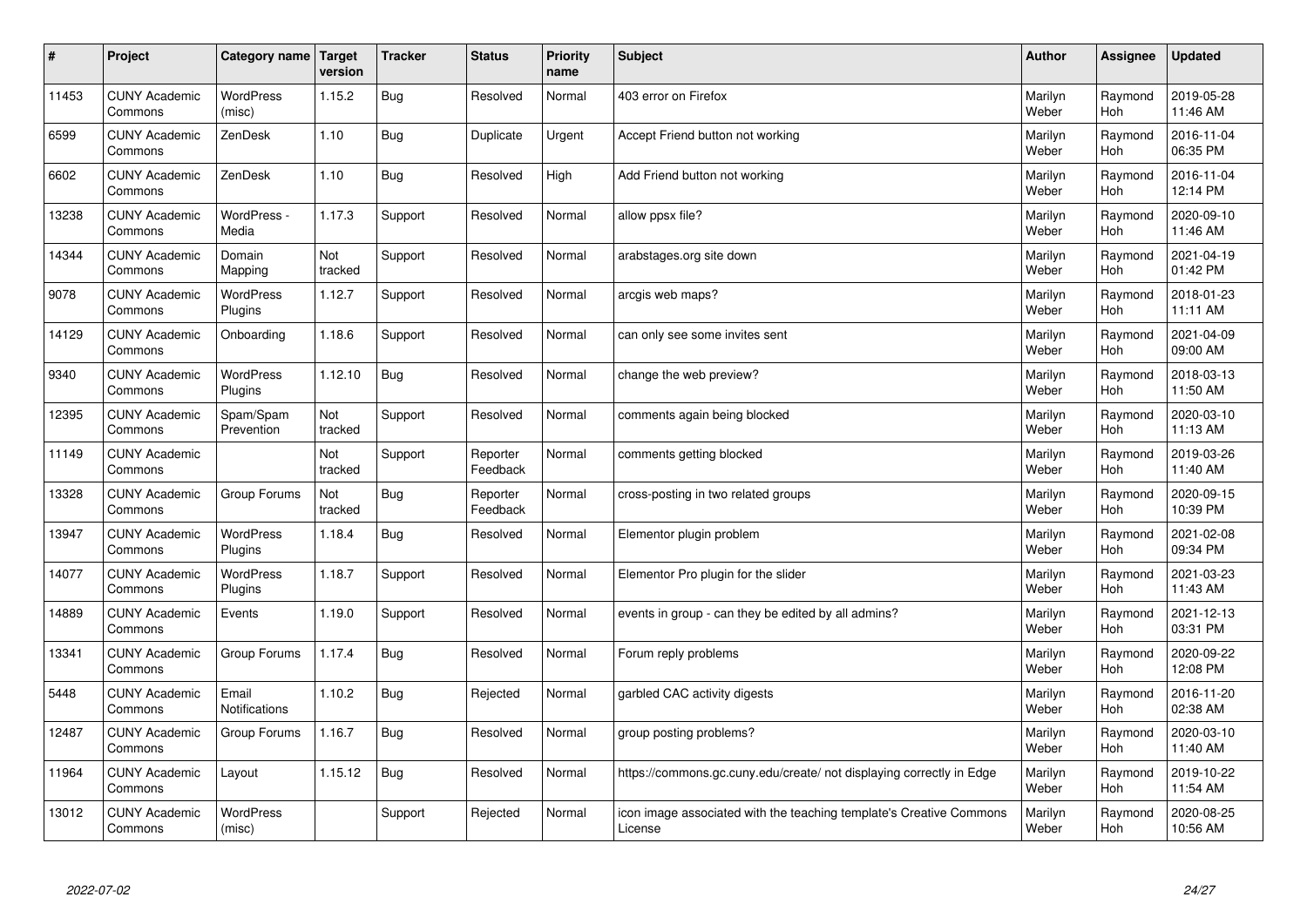| #     | Project                         | <b>Category name</b>              | Target<br>version | <b>Tracker</b> | <b>Status</b>        | <b>Priority</b><br>name | <b>Subject</b>                                                                           | <b>Author</b>    | Assignee       | <b>Updated</b>         |
|-------|---------------------------------|-----------------------------------|-------------------|----------------|----------------------|-------------------------|------------------------------------------------------------------------------------------|------------------|----------------|------------------------|
| 16291 | <b>CUNY Academic</b><br>Commons | Site cloning                      | 2.0.2             | Support        | Resolved             | Normal                  | Images coming up blank in Media Library                                                  | Marilyn<br>Weber | Raymond<br>Hoh | 2022-06-29<br>11:31 AM |
| 14885 | <b>CUNY Academic</b><br>Commons | <b>WordPress</b><br>Plugins       | 1.18.22           | <b>Bug</b>     | Resolved             | Normal                  | Long Loading Times -- Wordpress Admin Site                                               | Marilyn<br>Weber | Raymond<br>Hoh | 2021-10-26<br>12:28 PM |
| 15610 | <b>CUNY Academic</b><br>Commons | <b>WordPress</b><br>Plugins       | Not<br>tracked    | Support        | Rejected             | Normal                  | Loops & Logic plugin                                                                     | Marilyn<br>Weber | Raymond<br>Hoh | 2022-03-19<br>11:16 AM |
| 13699 | <b>CUNY Academic</b><br>Commons |                                   | Not<br>tracked    | Support        | Resolved             | Normal                  | Martin Segal Center site down                                                            | Marilyn<br>Weber | Raymond<br>Hoh | 2020-12-22<br>03:03 PM |
| 14734 | <b>CUNY Academic</b><br>Commons | <b>WordPress</b><br><b>Themes</b> | 1.18.18           | Support        | Resolved             | Normal                  | missing section of Sujatha Fernandes' site                                               | Marilyn<br>Weber | Raymond<br>Hoh | 2021-09-06<br>04:15 PM |
| 9163  | <b>CUNY Academic</b><br>Commons | Layout                            | 1.12.8            | Support        | Resolved             | Normal                  | Mobile responsiveness issues                                                             | Marilyn<br>Weber | Raymond<br>Hoh | 2018-02-13<br>10:49 AM |
| 12363 | <b>CUNY Academic</b><br>Commons | <b>WordPress</b><br>Plugins       | 1.16.5            | Bug            | Resolved             | Urgent                  | more bbPress problems - now students unable to post either a new<br>thread or a comment  | Marilyn<br>Weber | Raymond<br>Hoh | 2020-03-17<br>03:07 PM |
| 13827 | <b>CUNY Academic</b><br>Commons | Group Forums                      | 1.18.3            | Bug            | Resolved             | Normal                  | more forum post problems                                                                 | Marilyn<br>Weber | Raymond<br>Hoh | 2021-01-22<br>08:19 PM |
| 5177  | <b>CUNY Academic</b><br>Commons | Toolbar                           | 1.9.6             | <b>Bug</b>     | Resolved             | Normal                  | No "My Papers" tab                                                                       | Marilyn<br>Weber | Raymond<br>Hoh | 2016-01-29<br>08:37 AM |
| 11908 | <b>CUNY Academic</b><br>Commons | Spam/Spam<br>Prevention           | 1.17.7            | Support        | Resolved             | Normal                  | overeager spam filter                                                                    | Marilyn<br>Weber | Raymond<br>Hoh | 2020-11-05<br>04:36 PM |
| 14448 | <b>CUNY Academic</b><br>Commons | Password<br>Reset                 | Not<br>tracked    | <b>Bug</b>     | Rejected             | Normal                  | password reset weirdness                                                                 | Marilyn<br>Weber | Raymond<br>Hoh | 2021-05-12<br>01:34 PM |
| 13768 | <b>CUNY Academic</b><br>Commons | Domain<br>Mapping                 | Not<br>tracked    | <b>Bug</b>     | Resolved             | Normal                  | patricksweeney.commons.gc.cuny.edu down                                                  | Marilyn<br>Weber | Raymond<br>Hoh | 2021-01-12<br>10:47 AM |
| 12302 | <b>CUNY Academic</b><br>Commons | <b>WordPress</b><br><b>Themes</b> | 1.16.4            | Support        | Resolved             | Normal                  | Pictorio theme request                                                                   | Marilyn<br>Weber | Raymond<br>Hoh | 2020-01-28<br>11:44 AM |
| 11971 | <b>CUNY Academic</b><br>Commons | Email<br>Notifications            | Future<br>release | <b>Bug</b>     | Reporter<br>Feedback | Low                     | Pictures obscured in emailed post notifications                                          | Marilyn<br>Weber | Raymond<br>Hoh | 2019-11-21<br>01:14 PM |
| 10245 | <b>CUNY Academic</b><br>Commons | Email<br><b>Notifications</b>     | 1.13.8            | Support        | Resolved             | Urgent                  | Placeholders in action emails (activation, password reset) not being<br>properly swapped | Marilyn<br>Weber | Raymond<br>Hoh | 2018-08-30<br>04:02 PM |
| 9965  | <b>CUNY Academic</b><br>Commons | <b>WordPress</b><br>Plugins       | 1.13.4            | Support        | Resolved             | Normal                  | plug-in request for OneTone Companion                                                    | Marilyn<br>Weber | Raymond<br>Hoh | 2018-06-26<br>12:00 PM |
| 9500  | <b>CUNY Academic</b><br>Commons | <b>WordPress</b><br>Plugins       | 1.12.12           | Support        | Resolved             | Normal                  | PowerPoint in the media library?                                                         | Marilyn<br>Weber | Raymond<br>Hoh | 2018-04-12<br>02:28 PM |
| 13286 | <b>CUNY Academic</b><br>Commons |                                   | Not<br>tracked    | Support        | <b>New</b>           | Normal                  | problem connecting with WordPress app                                                    | Marilyn<br>Weber | Raymond<br>Hoh | 2020-09-08<br>11:16 AM |
| 9154  | <b>CUNY Academic</b><br>Commons | Events                            | 1.12.8            | Bug            | Resolved             | Normal                  | problem with group calendar                                                              | Marilyn<br>Weber | Raymond<br>Hoh | 2018-02-13<br>10:49 AM |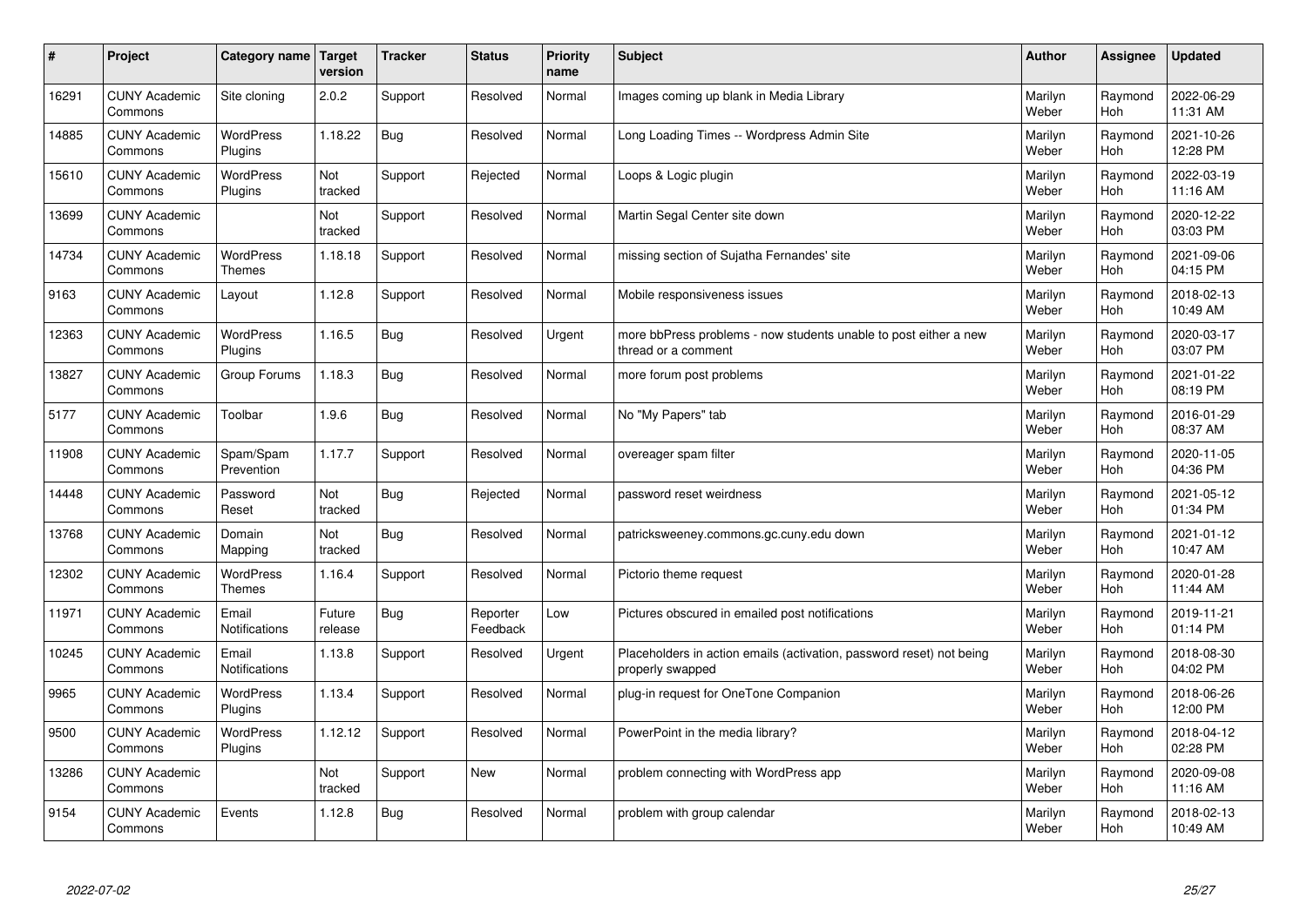| #     | Project                         | Category name               | <b>Target</b><br>version | <b>Tracker</b> | <b>Status</b>        | <b>Priority</b><br>name | <b>Subject</b>                                                              | <b>Author</b>    | Assignee       | <b>Updated</b>         |
|-------|---------------------------------|-----------------------------|--------------------------|----------------|----------------------|-------------------------|-----------------------------------------------------------------------------|------------------|----------------|------------------------|
| 11866 | <b>CUNY Academic</b><br>Commons | WordPress<br><b>Themes</b>  | 1.15.10                  | Support        | Resolved             | Normal                  | problem with project widget and the 'skills' to generate tags               | Marilyn<br>Weber | Raymond<br>Hoh | 2019-09-19<br>03:20 PM |
| 11205 | <b>CUNY Academic</b><br>Commons | <b>WordPress</b><br>Plugins | Not<br>tracked           | Support        | Resolved             | Normal                  | problems with Google calendar                                               | Marilyn<br>Weber | Raymond<br>Hoh | 2019-03-11<br>02:17 PM |
| 9518  | <b>CUNY Academic</b><br>Commons |                             | Not<br>tracked           | Support        | Rejected             | Normal                  | problems with site on Internet Explorer                                     | Marilyn<br>Weber | Raymond<br>Hoh | 2019-03-11<br>11:18 PM |
| 4962  | <b>CUNY Academic</b><br>Commons | Events                      | 1.8.18                   | Bug            | Resolved             | High                    | Problems with text entry field in the Events Calendar                       | Marilyn<br>Weber | Raymond<br>Hoh | 2015-12-01<br>06:57 PM |
| 8934  | <b>CUNY Academic</b><br>Commons | Reply By Email              | 1.12.4                   | Support        | Resolved             | High                    | RBE "could not post" email should have info about attempted From<br>address | Marilyn<br>Weber | Raymond<br>Hoh | 2017-12-12<br>11:25 AM |
| 4918  | <b>CUNY Academic</b><br>Commons | ZenDesk                     | Not<br>tracked           | <b>Bug</b>     | Resolved             | High                    | Re-directing Help Requests                                                  | Marilyn<br>Weber | Raymond<br>Hoh | 2015-11-23<br>11:15 AM |
| 9828  | <b>CUNY Academic</b><br>Commons | Domain<br>Mapping           | 1.13.3                   | <b>Bug</b>     | Resolved             | High                    | redirecting problem                                                         | Marilyn<br>Weber | Raymond<br>Hoh | 2018-05-24<br>02:39 PM |
| 16110 | <b>CUNY Academic</b><br>Commons |                             |                          | Support        | Reporter<br>Feedback | Normal                  | remove Creative Commons license from pages?                                 | Marilyn<br>Weber | Raymond<br>Hoh | 2022-05-17<br>06:11 PM |
| 9541  | <b>CUNY Academic</b><br>Commons | <b>WordPress</b><br>(misc)  | Not<br>tracked           | Support        | Resolved             | Normal                  | repeating header banner                                                     | Marilyn<br>Weber | Raymond<br>Hoh | 2018-04-06<br>12:33 PM |
| 5282  | <b>CUNY Academic</b><br>Commons | Social Paper                | Future<br>release        | <b>Bug</b>     | New                  | Normal                  | Replying via email directs to paper but not individual comment.             | Marilyn<br>Weber | Raymond<br>Hoh | 2016-03-02<br>01:48 PM |
| 13521 | <b>CUNY Academic</b><br>Commons | Onboarding                  | 1.17.7                   | Support        | Resolved             | Normal                  | sent invitations page                                                       | Marilyn<br>Weber | Raymond<br>Hoh | 2020-11-10<br>10:31 AM |
| 12354 | <b>CUNY Academic</b><br>Commons | WordPress<br>Plugins        | 1.16.5                   | <b>Bug</b>     | Resolved             | Urgent                  | sites (including Net-Art) are reporting critical issues                     | Marilyn<br>Weber | Raymond<br>Hoh | 2020-02-02<br>03:16 PM |
| 11448 | <b>CUNY Academic</b><br>Commons | <b>BuddyPress</b><br>(misc) | 1.15.1                   | Support        | Resolved             | Normal                  | sole administrator listed on sites is not an admin at all?                  | Marilyn<br>Weber | Raymond<br>Hoh | 2019-05-14<br>11:15 AM |
| 4657  | <b>CUNY Academic</b><br>Commons | Group Forums                | 1.8.18                   | <b>Bug</b>     | Resolved             | High                    | Submit button disappears in new post mode in forum                          | Marilyn<br>Weber | Raymond<br>Hoh | 2015-12-01<br>11:15 PM |
| 11029 | <b>CUNY Academic</b><br>Commons | Authentication              | 1.14.9                   | Support        | Resolved             | Normal                  | Sujatha Fernandes cannot edit her site                                      | Marilyn<br>Weber | Raymond<br>Hoh | 2019-03-26<br>12:10 PM |
| 13116 | <b>CUNY Academic</b><br>Commons | ZenDesk                     | 1.17.1                   | Support        | Resolved             | Normal                  | support/send us a message link obscured                                     | Marilyn<br>Weber | Raymond<br>Hoh | 2020-07-29<br>09:33 PM |
| 7328  | <b>CUNY Academic</b><br>Commons | <b>WordPress</b><br>Plugins | Not<br>tracked           | Bug            | Resolved             | Normal                  | technical issue with the Events Manager plugin                              | Marilyn<br>Weber | Raymond<br>Hoh | 2017-11-15<br>06:19 PM |
| 9499  | <b>CUNY Academic</b><br>Commons | <b>WordPress</b><br>(misc)  | Not<br>tracked           | Support        | Resolved             | Normal                  | tiny question - preventing dates on posts?                                  | Marilyn<br>Weber | Raymond<br>Hoh | 2018-04-04<br>03:55 PM |
| 12861 | <b>CUNY Academic</b><br>Commons |                             |                          | Support        | Resolved             | Normal                  | trouble with YouTube                                                        | Marilyn<br>Weber | Raymond<br>Hoh | 2020-06-09<br>11:16 AM |